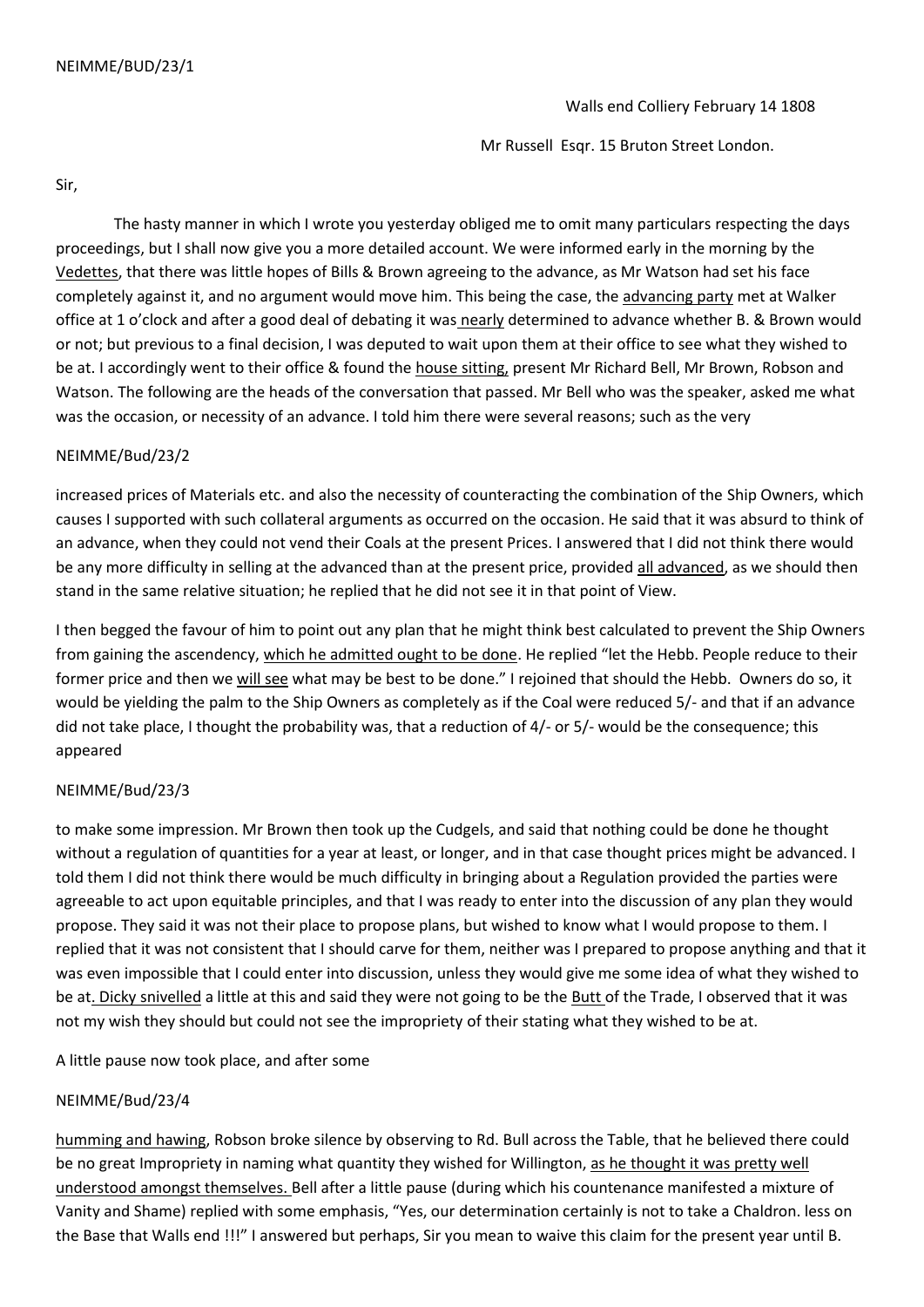main is finished. No said he, we mean to claim the full quantity for B. main also. I observed that I did not feel myself authorised to enter into the particulars of a Regulation on any such Basis, and after a good deal of general conversation, in which I carefully avoided any expression, that might either tend to sanction their claim, or irritate them, Mr Bell repeated that the above was their present determination and I took my leave. On returning to the Walker office, and communication the result of my interview, the

# NEIMME/Bud/23/5

parties present were exceedingly indignant, and declared that such a demand should never be complied with let the consequence be what it may. After the ferment had subsided a little it was resolved to advance 2/- at all hazards, although it was feared that B. & Brown would gain a great advantage by being enabled to run off their resting Heaps after the expiration of the three Months agreement. It appears that the utmost they have Waggons to lead is about 40 to 45 Keels per Day, from both Willington and B. main, which will by no means supply the Trade, but in case the Ship Owners should prove obstinate, and carry Willington and B. main only those Coals would certainly bear a high price in Market from the scarcity of other best sorts. To counteract this, I propose that such of the others as cannot vend, after waiting a reasonable time, may be allowed to freight to a certain extent, but not until the measure is sanctioned by all parties.

After the meeting knew Bells & Browns claim for quantity it was clearly seen that if they persisted the Trade must split, after the expiration of the 3 months agreement and thought that it might as well split upon price as quantity.

I am etc. etc. John Buddle.

NEIMME/Bud/23/6

Walls end Colliery February 21<sup>st</sup> 1808

M. Russell Esqr. M.P. 15 Brutton Street London.

Sir, I did not receive yours of the  $11^{th}$  till the  $16^{th}$  owing to the stoppage of the Mail by the Snow Storm. You will see by my letter of the 14<sup>th</sup> that from Bills & Brown proving refactory, it would not have been prudent to advance more than 2/- - I can as yet scarcely give you an opinion as to how the advance may be taken by the Ship Owners.

No Ships have yet been taken on at any of the offices since the advance, but this arises from no light ships having arrived during last week. I am informed that 10 or 12 got in yesterday and that a fleet is close at hand, we shall therefore most likely in the Course of the ensuing week, be able to judge whether we can expect a serious opposition or not. Everyone is firmly of opinion that had Bills & Brown joined; the Ship Owners would have loaded as freely as if no such advance had been made; it is therefore exceedingly desirable to bring them into the measure, it is only the Bills who oppose it, as I can tell you in confidence, that Mr Brown is willing to advance. Mr Bill is gone to London, could you see him think you & endeavour to bring him over? Some are quaking a little particularly Mr Peareth & Keay.

# NEIMME/Bud/23/7

Mr Keay seems almost to regret that he joined the confederacy; I did all I could yesterday to keep up their Spirits, lest Mr Ord should take a wrong impression and act rashly; it would be well if you should happen to see him to say as much as you can in support of the plan. The only forcible argument to use with him and which has had considerable effect upon his Partners is that if the Coals had not advanced 2/- they must have been reduced 5/ which must have completely extinguished Walker. I do not think such a reduction as this would have taken place but from the warmth and chagrin of some of the parties at Bills & B's conduct it was by no means unlikely that a reduction of 3/- might have been made. A wish was expressed yesterday by several Coal Owners that some or all of the inferior sorts might advance 1/- in support of the best. Those named were Benton, Ayton, Ellison's main, Adairs main, Tyne main, Kessell's main, Townly, Wylam, Walbottle, Wortley, Crofts, Bryon & Brandlings main. Kenton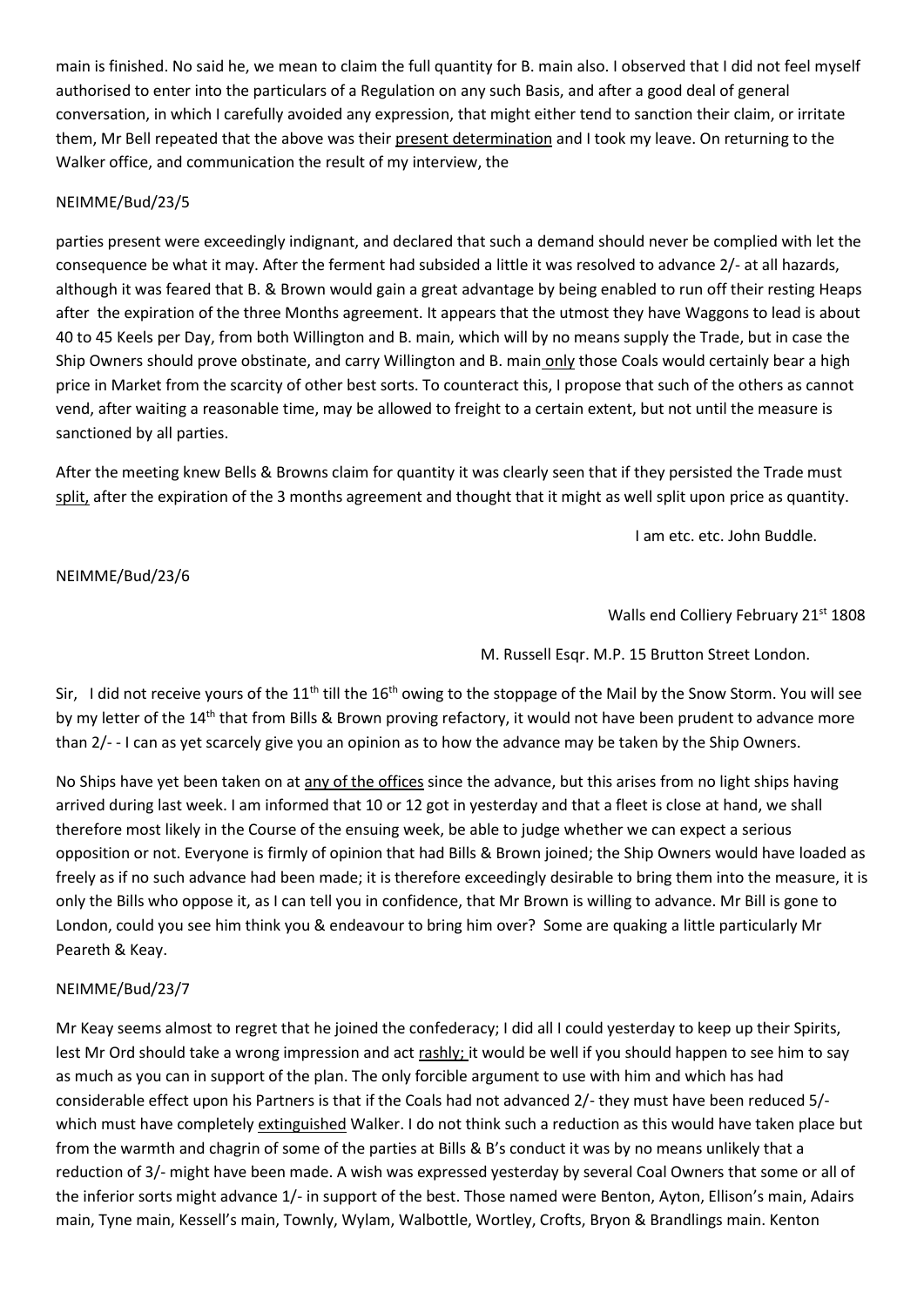people have advanced 1/- - Ellison, Bryon & Townly are ready to advance, provided Adairs, Burton and two or three more will advance, I believe I could prevail on Crosier and Head to advance Adairs if Mr Surtees would consent. You will please, Sir, to consider whether you could advance Russell's

# NEIMME/Bud/23/8

Russell's main and perhaps Mr Russell or yourself might have some influence with Mr Surtees – Crosier would write him by this mornings post.

I think the Clubs at South Shields will not now be so violent in their measures, nor carry their decrees so promptly into execution, as the head of the Factor, is no more. I mean Wm. Blackburn who was found dead in his bed last Tuesday morning. On the other side is a statement of the Vend for January and wishing you a favourable issue in the Sattash Committee.

## I am Sir,

your most obedient Humble Servant. J.B.

|                   | Allowed | Vended | Over         | Short        |
|-------------------|---------|--------|--------------|--------------|
| Walls end         | 2380    | 2877   | 497          | $\mathbf{u}$ |
| Willington        | 1487    | 1837   | 350          | $\mathbf{u}$ |
| Walker            | 1120    | 1143   | 23           | $\mathbf{u}$ |
| Bigge's main      | 1126    | .958   | $\mathbf{u}$ | 162          |
| Heaton            | 1277    | .762   | $\mathbf{u}$ | 515          |
| Hebburn           | 1505    | .383   | $\mathbf{u}$ | 1122         |
| Temple's main     | 1172    | 1204   | 32           | $\mathbf{u}$ |
| Percy main        | 1277    | 1145   | $\mathbf{u}$ | 132          |
| Killingworth      | 700     | .136   | $\mathbf{u}$ | 564          |
|                   | 12,038  | 10,445 | 902          | 2495         |
| Short of quantity |         | 1593   |              | 902          |
| Allowed           |         | 12038  |              | 1593         |

Coals vended etc from the best Collieries in January 1808

NEIMME/Bud/23/9

Walls end Colliery 26<sup>th</sup> Feb. 1808

Gentlemen, Gentlemen, Gentlemen, Gentlemen, Gentlemen, Gentlemen, Gentlemen, Gentlemen, Gentlemen, Gentlemen, G

 In reply to yours of yesterday I have no objection to pay the Bill you have drawn upon me for the Balance of the Clothing acct. amount £34.17.6 provided you will give me a receipt in full for the same as I will not pay any extra charge, being contrary to my agreement with your Mr Ewbank. The holder of the Bill must therefore be prepared to give me a Rect. as above when he presents the Bill otherwise it will not be honoured. I will pay my private account at any time for the Pantaloons but beg to inform you that they are overcharged at least 6/- which I expect you will deduct.

I am Gentlemen,

Your most obedient Servant

J.B.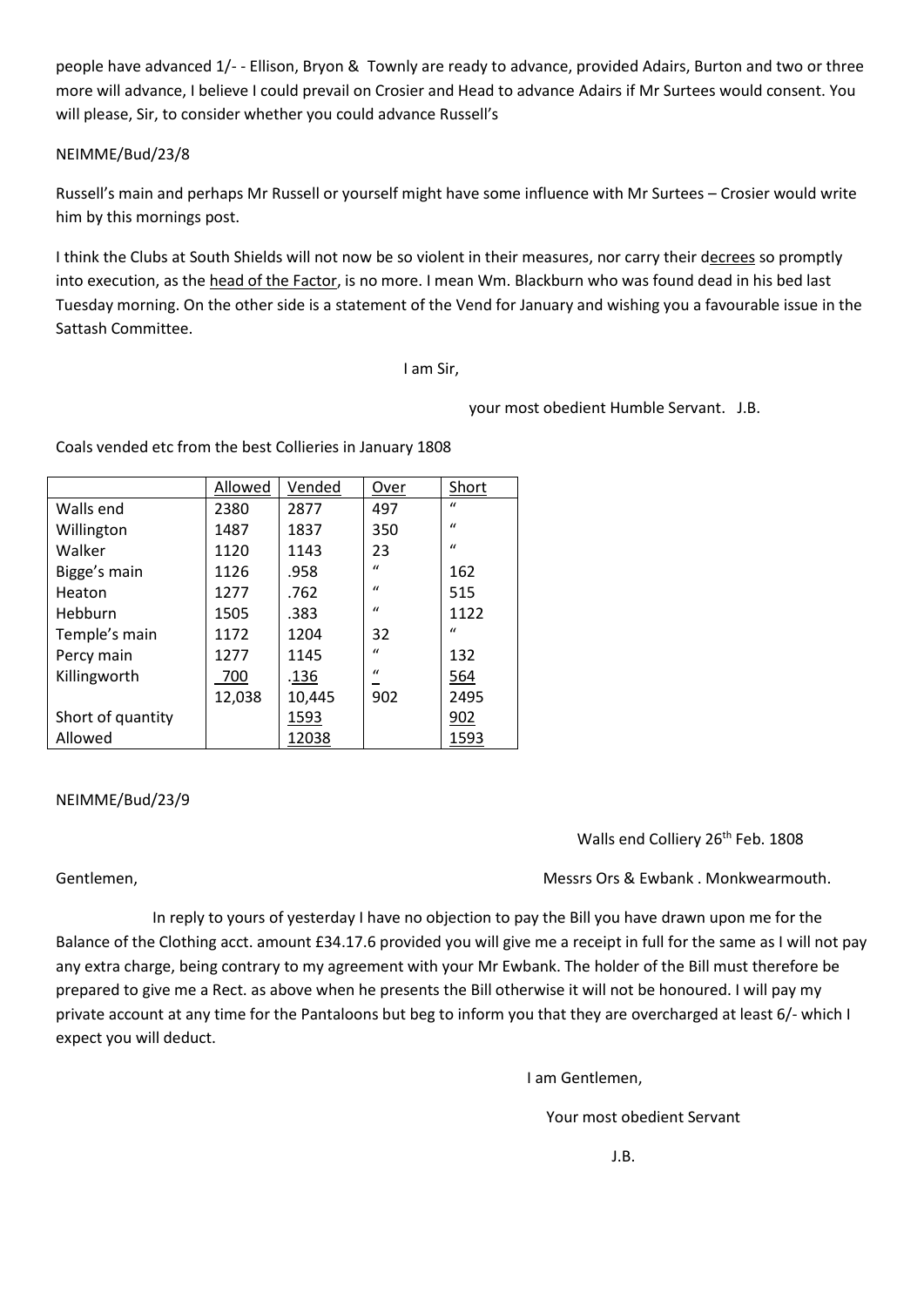Sir, Wm. Russell Esqr. M.P. 15 Bruton Street London.

I had a long discussion with Mr Fenwick yesterday on the subject of an advance of prices on the Wear. Mr Fenwick is perfectly satisfied of the necessity of an advance on the Wear, not only from the deplorable state of the trade there, but also to give support to those who have advanced on the Tyne to enable them the better to resist the arbitrary and unjust resolutions of the combined ship Owners; the only apprehensions entertained by Mr F. against accomplishing an advance on the Wear, is the total want of good faith that has for some time past existed amongst them, and thinks that if they should even agree to advance, that some individuals would merely accede to the measure for the purpose of duping those shoes intentions it might be to act correctly, and thereby obtain a greater facility to vending their Coals by the same underhand means which they have all along practiced. He nonetheless thinks that the respectable part of the trade may advance if the inferior sorts on the Tyne will also advance. I told him my opinion was that the

## NEIMME/Bud/23/11

inferior sorts on the Tyne would advance if the Wear would. As Mr Fenwick has not had any intimation from them on the Wear who wish to advance, respecting their intentions thereon I advised a meeting to be convened with as little delay as possible for the purpose of bringing the business fairly before all parties, for if we are to have any support from that quarter no time is to be lost.

Mr F. perfectly agreed with me in this and Martindale was requested to call a meeting at Chester next Monday which was thought to be as short notice as could well be given to insure a full meeting, and it was thought right that I should attend, as from the Tyne to answer any questions that may arise respecting the prices of Coals etc. What I should recommend is, if I see no cause to change my opinion in the meantime, that the Wear should raise their prices to their former standard, and the inferior sorts on the Tyne should advance 1/-. I ground this opinion on the following information having extracted the prices of Coals from the London Coal Lists I find the average selling prices in the Pool for the last 2 months as under.

### NEIMME/Bud/23/12

| Tyne             | Wear             |      |
|------------------|------------------|------|
| Adairs-main 53/3 | Bourn-moor 52/5½ |      |
| Pontop  51/6     | Eden-main 53/1   |      |
| Benton  52/10    | Newbottle  50/3  |      |
|                  | Hedworth         | 52/8 |

The greatest coincidence is between Adairs-main and Eden-main, I shall therefore state the comparative expense of shipping each. Price of Adairs-main 1.4.0

| Coast duty  0.1.0  |                  |        | Supposing 1/-             |
|--------------------|------------------|--------|---------------------------|
| Keel dues  0.2.2   |                  |        | to be advanced would cost |
|                    |                  |        | the ship owner            |
| Town's dues  0.0.2 |                  | 0.3.4  |                           |
|                    | Cost to the Ship | £1.7.4 | £1.8.4                    |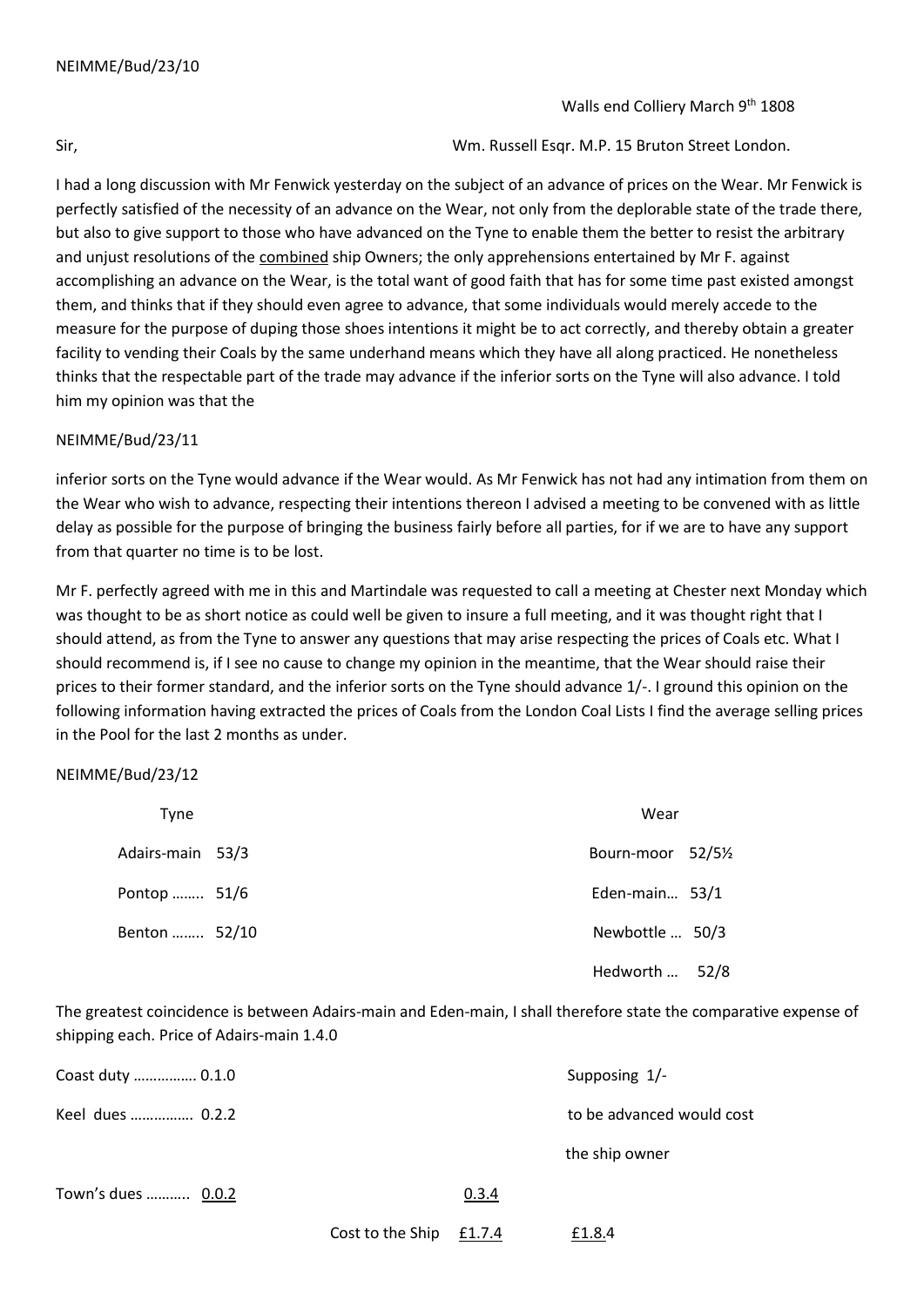| Price of Eden-main 0.19.0     | Supposing 3/- to    |
|-------------------------------|---------------------|
|                               | be advanced would   |
|                               | cost the ship owner |
| Cost to the Ship £1.5.0       |                     |
| In favour of Eden-main  0.2.4 | £1.8.0              |

There are some expenses of Casting at Sunderland not noticed in the above, but the saving to the ship by not boiling a Kettle when in Port is more than an equivalent.

I am glad to observe that Bills & Brown are adhering strictly to their quantity for the month, this looks well at least. Mr Taylor would inform you yesterday of what is doing in the vending way.

I am etc J.B.

## NEIMME/Bud/23/13

Newcastle 12th March 1808

Sir, Mr Russell Esqr. M.P. 15 Bruton Street. London.

After meeting and debating for nearly three hours, during which debate the most complete mulishness

was manifested by certain Gentlemen, and the most perverse obstinacy opposed to the most convincing arguments, the following resolutions were passed viz:

That Messrs. B. & Brown will advance their Coals 1/- per Chaldron provided a general advance be made on both the Tyne & Wear.

That a regulation of Vends of the best Collieries shall take place from the 1<sup>st</sup> April next to the 1<sup>st</sup> April 1809 agreeable to the Basis of [358½ ?] as established on the  $7<sup>th</sup>$  Inst.

That more of the best Collieries shall vend their Coals by freighting except Walker.

That this meeting be adjourned to Tuesday next the 15<sup>th</sup> Inst. to be held at the Assembly Rooms at 12 o'clock.

As the most of the inferior sorts on the Tyne have agreed to advance 1s/- (see the annexed list) the whole of the business is thrown upon the Wear, which is rather a slippery foundation I fear. I have to attend the

NEIMME/Bud/23/14

Wear meeting on Tuesday for the purpose of communicating the result to the meeting of the Tyne Owners on Tuesday.

As referring this business from the Tyne to the Wear, and from the Wear back to the Tyne, is attended with great delay, during which the suffering parties are grinding down, it was thought necessary to determine what was to be done, in case the Wear should refuse to advance on Monday next: when it was the general opinion that a reduction should take place; the question was then put what the reduction should be in this event, when the following were the opinions of the Gentlemen present as given individually.

Messrs. Lamb & Waldrie thought the reduction should be tried at 29/-

Mr Wade ………………………………………………………………………………….. 21/-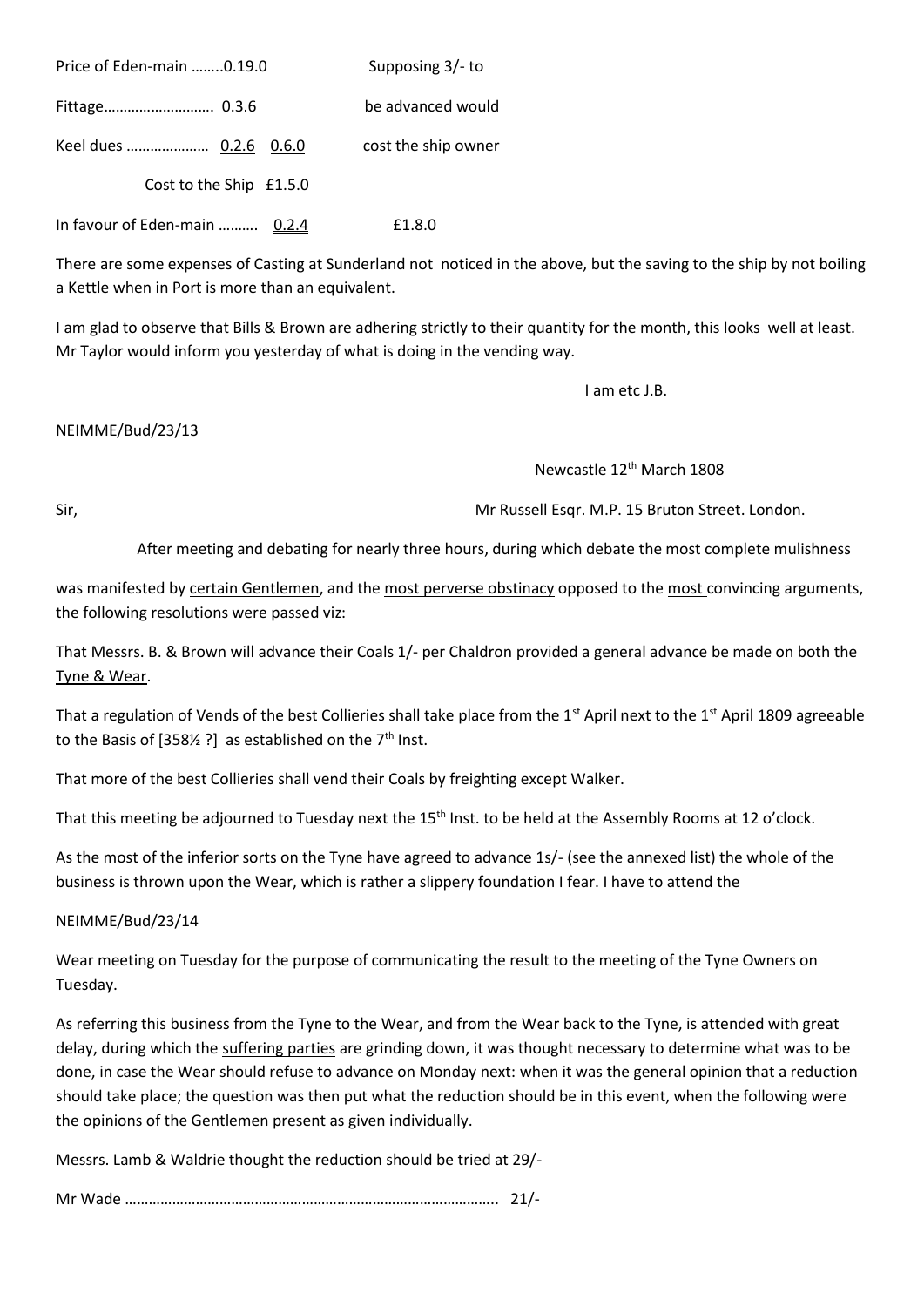Mr Potts 21/-. Mr King 21/-. Messrs. Peareth and Fray 25/-. On Mr Wade's saying that he thought the price should be 21/- Mr R.Bill walked off. I informed the meeting that I knew nothing of Mr Russell's sentiments on this head. In my mind the Coal Owners must decide upon one of the following points for their government in a reduction viz:

1. Whether must we reduce in such a manner as to show the Ship Owners that they have whipped us into a Compliance or

NEIMME/Bud/23/15

2. must we reduce so as to show them that it is from a want of unanimity amongst ourselves that we have reduced the price.

If the Coal Owners decide by the former a reduction of 2/- only need take place in the first instance, but if they decide by the latter such a reduction should take place as would bring the malcontents completely to their senses 10/- should therefore be the sum.

I cannot but lament the awful state into which the perverse obstinacy of a certain party has brought the trade; at the same time I think nothing better can be done than a reduction, it ought to be on so liberal a scale as to reduce it to an impossibility of the inferior sorts to go on and at the same time let some of the best feel the consequences of their preposterous folly. I naturally suppose that you will think this an Irish way of obtaining satisfaction, but should the worst take place which I sincerely wish may not be the case, I believe the more decisive the stroke and the more severe the storm the sooner will the atmosphere be purified.

I am etc. J.B.

# NEIMME/Bud/23/16

Walls end Colliery March 16<sup>th</sup> 1808

Sir, Wm. Russell Esqr. M.P.15 Bruton Street. London.

 My correspondence of late has been so much taken up with the details of the Campaign that I have not had an opportunity of informing you how we are going on here. I am now however glad to inform you that everything in the Colliery is going on well, and I expect to be able to form the new water course between C. and G. Pits before the water in the C. Pit waste will inconvenience us. I have only to ask your directions respecting Pit Ropes, our Stock is now reduced to 5 Pair. You will therefore please to consider what No. to order and of whom they are to be ordered; the price at present if 94/- the ropers having advanced the price 6/- at Xmas last. Had the worshipful the Mayor of Newcastle objected to the advance of ropes, as obstinately as objected to the advance of Coals yesterday, we should still have had ropes at 18/-. I wonder if he would object to an advance on the fittage.

Although I fear I have nearly about wearied you out with writing so much on the subject of the advance; I must beg your indulgence for adding a little more. It is impossible to account for the general apathy which appears to have taken possession of the minds of many Gentlemen in the Coal Trade unless they shield themselves under the sneaking idea, that the best Collieries dare not reduce their Coals below the former Standard and that while the greater powers are fighting the Battle they will

# NEIMME/Bud/23/17

run off with the spoil. I am sorry to say that this contracted system of policy is not confined to some of the Owners of inferior Collieries solely. It is not only approved but practised by the proprietors of some of the best, whose rank in Society ought to induce them to adopt more liberal sentiments, especially on the present occasion, where the natural feeling of the human mind unbiased by selfish motives is resentment. The parties I allude to on this occasion are: Sir T.H. Liddle Bart & Ptnrs their Agent Lambert seems particularly [??] to an advance and treats the idea of a reduction by much too lightly, his opposition to an advance is unjustifiable unless it is by the express orders of his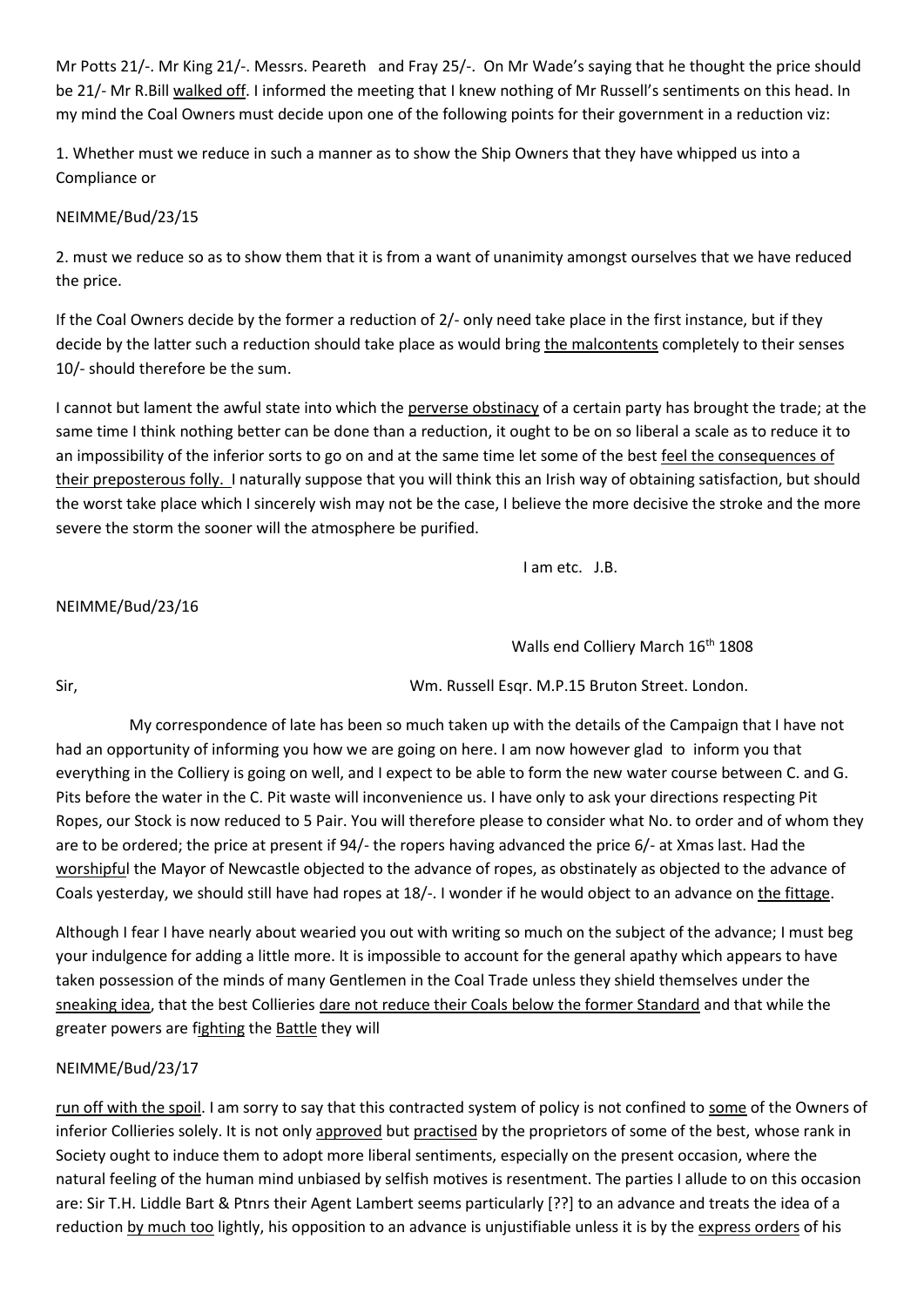employers; and should this be the case, it must arise either from not being sufficiently informed on the subject, or being misinformed which by the by, I think most likely. The consequence is that they are taking their full swing in the vending of Killingsworth & Benton Coals. It however becomes those Gentlemen, as well as some others (that I could name) to consider that they must not persevere in stretching the cord till it breaks, they ought to consider that peoples pride may be hurt, and when the feelings are once roused by this passion, who can pretend to say what the result may be? This however is quite certain and the fact is notorious that the party above named have wrought their Bank in the broken, without having put in any stowing to prevent a Creep, the inevitable consequence of a material reduction of price will therefore be a Creep, the miseries resulting from which is well known to every person in the

# NEIMME/Bud/23/18

Coal Trade. I have not the least doubt in my mind but those who now brave it out the most audaciously would be the first to cry [?] The Ship owners I'm informed had a meeting yesterday for the purpose of resolving not to load any Coals above 25/- price. This is just what we may expect; they know of all our meetings & our indecision gives them fresh confidence. A reduction of price is the last & most desperate remedy, and should only be resorted to when everything fails. My private opinion therefore is that we should struggle through this month at all events and in the meantime every possible exertion must be made to bring over the opposition. Either yourself or someone else should wait upon Sir T. Liddle who is in town as also upon Mr Bell and use every argument that can be suggested, & if argument fails, threats should be used. It should be represented to them that reducing to the former Standard will not satisfy our masters the Ship owners, but we must go down to 25/- or anything else they please and if we put the price to say 25/- there it may remain, as several of the inferior sorts may still survive. But put the best down to 21/ and the inferior sorts must either be extinguished entirely or be obliged to join unanimously in advance from which the probability is that less injury would be sustained by lowering to 21/- than lowering even to 28/-. It may be observed that this is a ruinous measure, perhaps it may, but who can either cause or prevent it. Why Mr Bell can for I believe

# NEIMME/Bud/23/19

if he would advance Sir T.Liddle and Prs. would and then a Fig. for the inferior sorts. I am sure from the declaration of the Bell party yesterday (that they would limit their quantity) they are afraid of irritating more than they must feel conscious they have already done. And as there is now a large fleet of light ships upon their passage, I have little doubt that by Bells & B. holding back, that we shall all get a share of them, which may enable us the better to get through this month and I sincerely hope that in the meantime matters may be accommodated. You will hear from me tomorrow, and with proper apologies for the length of this letter

I am etc

J.B.

### NEIMME/Bud/23/20

Walls end Colliery 25<sup>th</sup> March 1808

Sir, M.Russell ESqr. M.P. 15 Bruton Street, London.

 I am sorry to inform you that the results of yesterday's Meeting was unfavourable to the interests of the Coal Trade. The Commissioner appointed by the general Meeting on the  $17<sup>th</sup>$  and fully authorised to settle all claims, met at 9 o'clock in the morning and by 1 o'clock got through all the claims made upon the Trade and established the respective Basis for each of the inferior Collieries as enclosed. The Report of the Commissioner was laid before the general Meeting at 10 o'clock and all were satisfied with the Basis as settled by the Commissioner except Bob Ward for Murton who declared that he would not come into the regulation unless Murton Colliery was put upon such a Basis as would insure a Vend of 14 x Chaldron; some were willing to give up a little in order to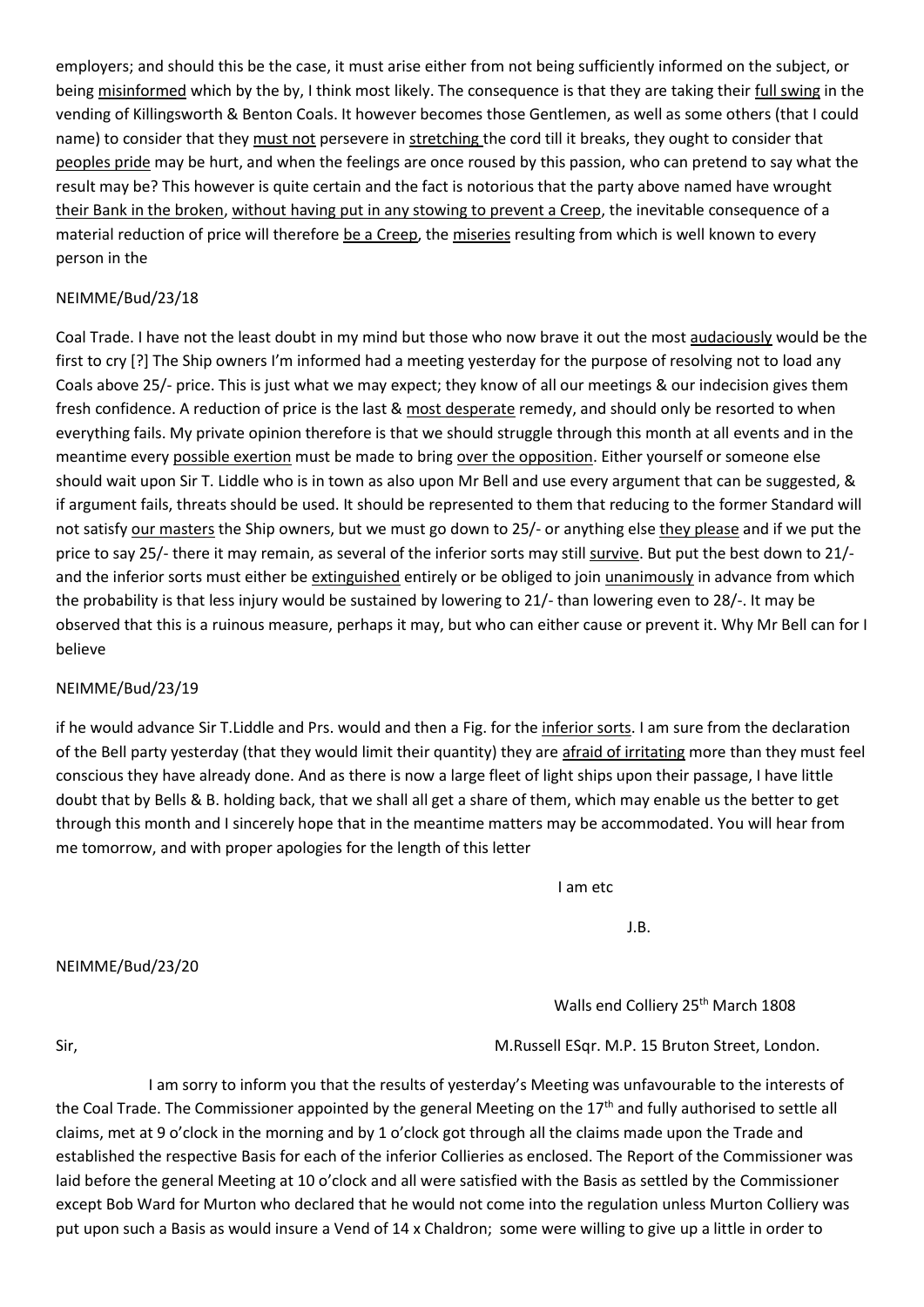conciliate him but he was peremptory which was so disgusting to others that they decided if one single Scuttle full was allowed more to Ward, than the Commissioner had allowed him, they would also claim additional quantities; The debating upon this subject took up the time of the Meeting till nearly four o'clock when the Chairman left his post and the greatest part of the Company dispersed, completely disgusted with Ward's conduct, who long before the Meeting broke up had taken his hat and walked off in a Pet. The Representative of the best Collieries then held a private Meeting to consider what was best to be done and everyone was of opinion that this advance could be supported if Bells &

# NEIMME/Bud/23/21

Brown would come into it, but this Mr R. Bell as formerly positively refused to do, as the Regulation of the inferior Sorts could not be accomplished, and their consequent advance. Much debating took place, and ingenuity was exhausted in argument to convince him of the absolute necessity of opposing the combination of Ship Owners, which is becoming more serious every day, but all was in vain; his constant cry was "put your coals down to their former price and then let us see what will be result". It was proposed that we should dine together and possibly some good might be done, this was agreed to and the whole party dined. Immediately after the Cloth was removed the debate was resumed, soon after which Robson called me out of the room and taking a Letter out of his pocket which he had received from Mr Bell the preceding day, he said " to convince you the fault is not with Mr Bell's Agents (which had been intimated during the debate) read this ". I then read that part of Mr Bell's Letter relating to the Coal Trade, in which after saying that you and Mr Temple had been with him "I am not willing to advance more than 6s/- and not even that, unless the advance is very general, from this it would appear that he had tied their hands here completely and must have changed his mind after you had seen him. On returning to the room the debate, or rather the Squabble, was carrying on with considerable warmth by some of the parties, and thus it continued in Squalls till near 10 o'clock, when it was nearly breaking out into open hostilities between Wade & Bell, but by the interference of

# NEIMME/Bud/23/22

friends a Truce was concluded. Wade and some others were for a large reduction and when this was likely to prove serious, I saw clearly that it made a strong impression upon Bell who "hoped that nobody could ever think of acting so ridiculously, as it must inevitable bring destruction and [?] upon the Trade". This was admitted and he was desired to suggest a plan to the Meeting to avert such an event. He then withdrew with Watson & Robson and after 10 minutes consultation they returned and Bell proposed that those who had raised should reduce again, when if the ship Owners still refused to load them, or [?] any particular Colliery, they Bell & Brown would then come forward and support them either by an advance or any other measure the Trade should think right. Ridiculous as this proposition was, the parties thought that of two evils…. it was best to choose the least and acquiesced in it. You will, I dare say think this a strange kind of Generalship first to suffer a defeat before you endeavour to gain a Victory.

It then became a consideration how and when the reduction was to take place: were we to go Cap in hand to the Ship Owners and say "Gentlemen if you will be so good as forgive us for what we have done and load our Coals as usual, we will put them down to the same price they were at 2 Months ago". No, our pride cannot brook this. We must endeavour to bring it about in the Shape of a compromise. For this purpose George Dunn was deputed to endeavour to draw

# NEIMME/Bud/23/23

the Ship Owners into an offer to compromise matters with the Coal Owners through the mediation of two of the Newcastle Clubs of whose committees Dunn is a Member. Have not the Ship Owners discernment enough to see through this? But in case they will not offer to compromise by saying if the Coal Owners will reduce their prices to the former Standard we will load as usual; in this case orders for the reduction are to be given at the Offices without taking any Notice to the Ship Owners, and it is proposed the reduction shall take place on Monday next. It was signified to Bell that in case of a change of Wind and the arrival of a fleet of light Vessels, people would not wait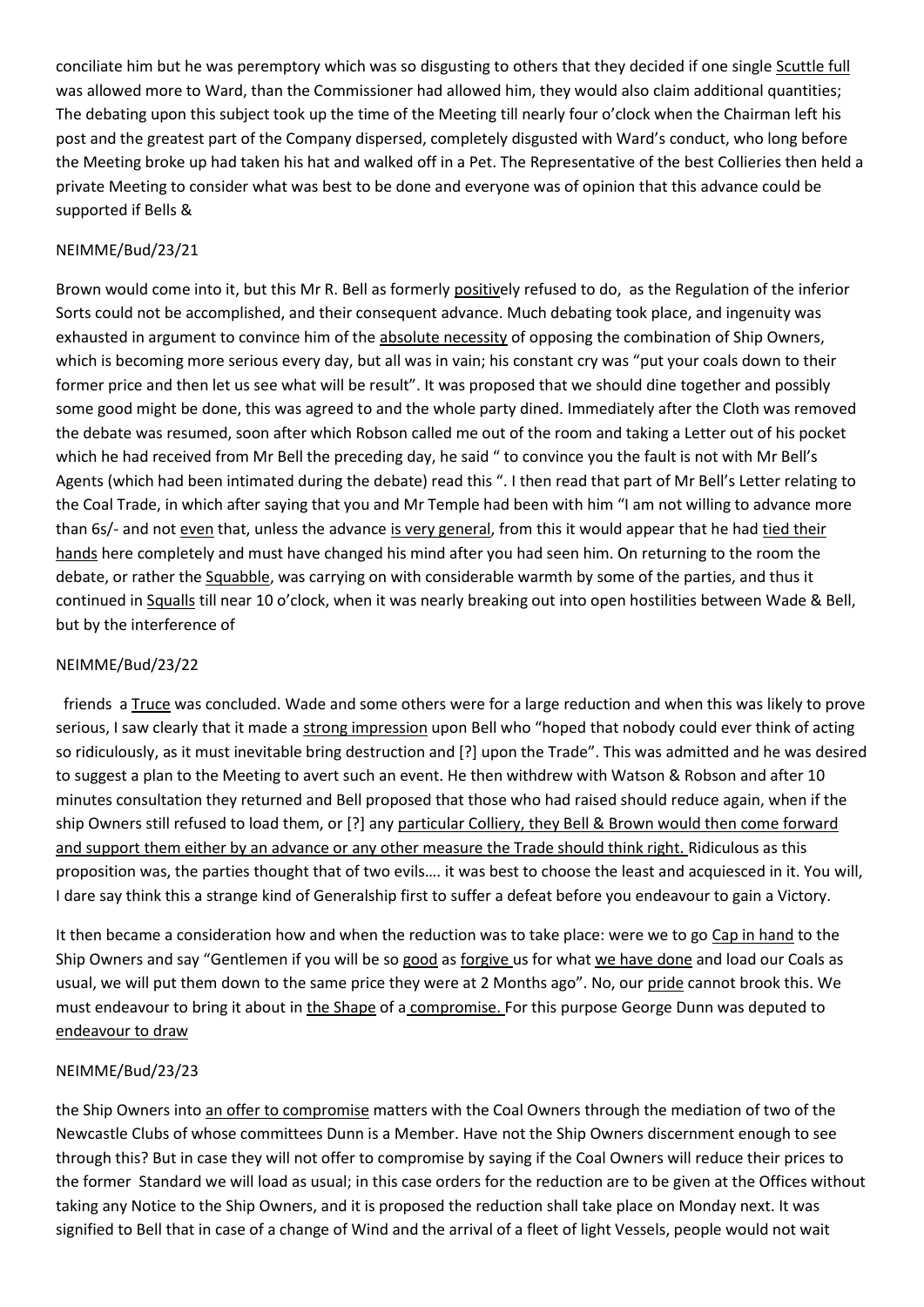patiently the result of this experiment as to whether they would load the Coals which were reduced again, or not, but would be apt to lose their patience, and sell their Coals in such quantities and at such prices as they could obtain. He said that he did not wish any unnecessary delay, and as it would be madness to reduce prices he would stay in Town on purpose till tomorrow, when another Meeting is to take place at 2 o'clock to hear the result of G. Dunn's communication with the Ship Owners. For my part I expect little good to result from this meeting, unless Bell will at once raise his Coals, which I think is not to be expected. I am utterly at a loss to account for Bell's trifling conduct at the Meeting, for after having wound people up to the highest pitch of irritation and

## NEIMME/Bud/23/24

brought them to the Verge of a complete Blow up, he always contrives something to soothe them. I think it arises from fear of the consequences, but this, after tomorrow will be at an End. It was fixed that if the price was to be reduced, the regulation was also to be at an end. Not having your instructions I withheld my opinion on those Matters, wishing that I may have better Tidings for you tomorrow.

I am etc J.B.

------------------------------------------------------------------------------------------------------------------------------------------------

Walls end Colliery April 23rd 1808

Sir W. Ogle Esqr. 125 Jermyn Street London.

I received yours of the 16<sup>th</sup> Inst. enclosing the Agreement for Burradon Colliery before I left Town and in consequence waited upon W.Lambert this morning to settle the time for making up the short workings, which seems to be the only matter of consequence remaining unfixed. W. Lambert being engaged we agreed to meet next Thursday when I hope we shall agree without having occasion to refer the point to a third Person. My present idea of the subject is, that we should allow the Lessees the first 7 years from the

### NEIMME/Bud/23/25

commencement of the Term viz. from Xmas 1807 to make up the Shorts of any year, or years, during that period; after which to be allowed one Year only during the residue of the term, if however W. Lambert should object to this, I shall be glad to know whether you would be inclined to allow an extension of time beyond the above, or refer it at once to the decision of an umpire. You will of course hear from me after my meeting with Wm. Lambert, and begging leave to assure you that I shall be glad to render you every service in my power in this business.

\_\_\_\_\_\_\_\_\_\_\_\_\_\_\_\_\_\_\_\_\_\_\_\_\_\_\_\_\_\_\_\_\_\_\_\_\_\_\_\_\_\_\_\_\_\_\_\_\_\_\_\_\_\_\_\_\_\_\_\_\_\_\_\_\_\_\_\_\_\_\_\_\_\_\_\_\_\_\_\_\_\_\_\_\_\_\_

I am etc.etc. J.B.

Walls end Colliery 27<sup>th</sup> April 1808

Dear Sir, Charles Smith Esqr. Gwernllwynirth. Swansea

I received yours of the 29<sup>th</sup> Ult. on my return from London where I have been for a fortnight, and am sorry to observe that I could not find an opportunity while in Town to pay my respects to Mr H. Smith who did me the honour to call at the London Coffee

### NEIMME/Bud/23/26

House and left his Card as I was not at home at the time. With regard to the Newport Coal I perfectly agree with you that it will ultimately injure our West Country Trade, for where at Reading, that Part of the Country which we supply by the Andover Canal from Southampton will undoubtedly in part be supplied by the Hungerford & Newbury Canal. It is therefore our interest to join you in endeavouring to removing the exemption form Duty on the Newport Coals,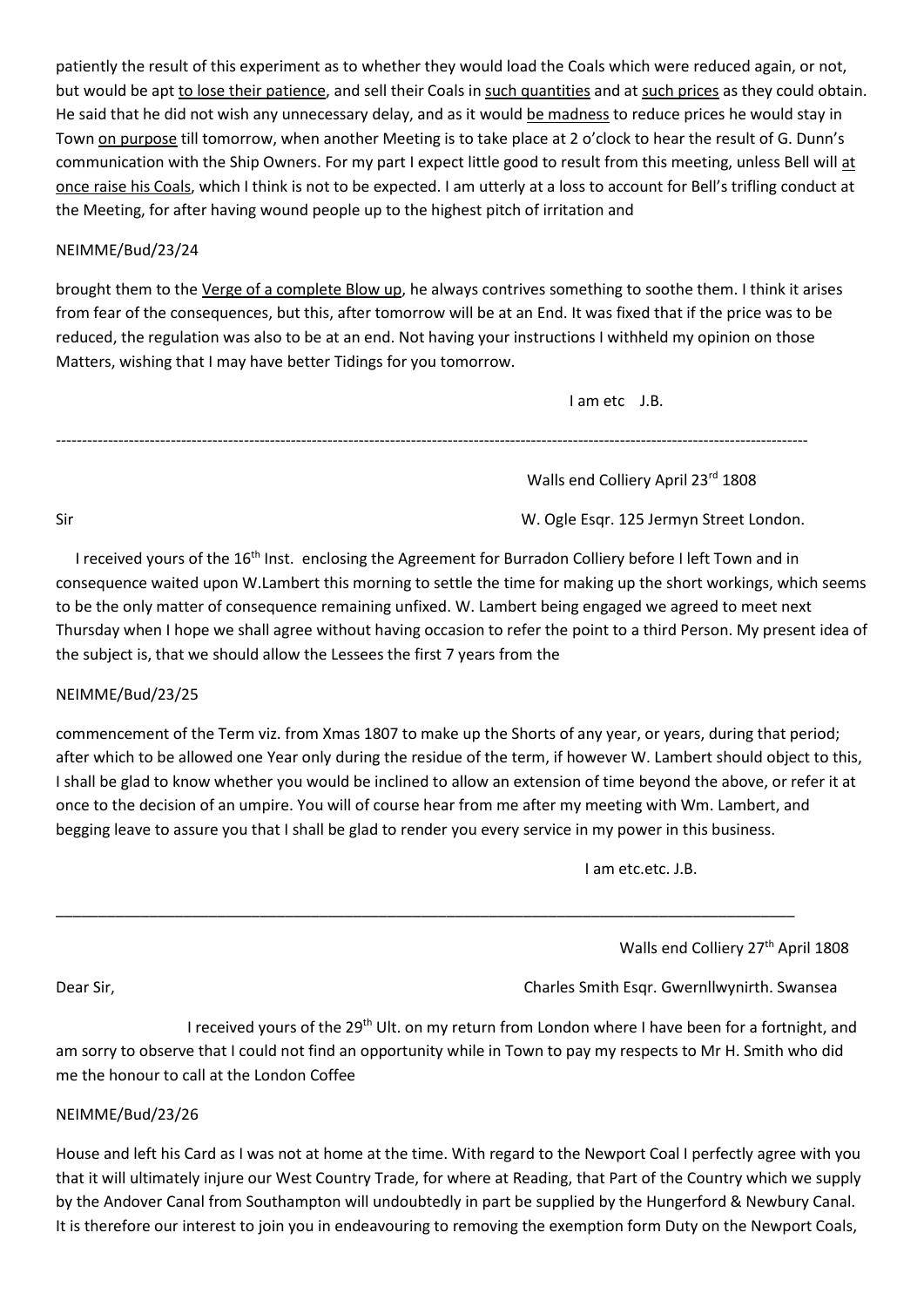but how is this to be accomplished? We have always observed the most cautious delicacy in bringing anything of this nature before the Legislation lest we should bring ourselves into a Scrape, as we have had reason to believe that it has often been in the contemplation of Government to tax the Coals at the Pits mouth, and although we do not pretend to deny the equity of such a Tax, we are by no means agreed that it would be for our Interest; on this account we have always endeavoured to avoid calling the attention of Parliament to anything relative to the Taxation of Coals. I shall however, by your communication before the Committee of the Coal Trade on the Tyne & Wear at their next Meeting which will be on the first Tuesday in May, and should they think proper to cooperate with you in the business you will hear from me accordingly.

I am yours etc. J.B.

### NEIMME/Bud/23/27

Wm. Ogle Esqr. 125 Jermyn Street. London.

Walls end Colliery 28 April 1808

Sir,

Agreeable to appointment I met Mr Lambert on the Burradon Business this morning, and proposed to him that you should allow the first 7 years of the Lease for making up the shorts during that period, and one year only for that purpose afterwards till the expiration of the term. This however Mr L. objected to on the grounds of having always recommended to his employers, to insist upon having liberty to make up shorts during all the Term. I observed that this was quite unusual in modern Leases of which you are informed by others as well as myself, and hinted that it might5 perhaps be the best plan to refer the point to a third person as provided for by the memorandum of agreement, To this Mr L. replied that as there was no immediate necessity he would prefer writing to his principals in the first place for his government. I told him that although there might not be any immediate necessity yet I should wish to avoid unnecessary delay, upon which he promised to write to the Gentlemen in London

### NEIMME/Bud/23/28

by Saturday's Post. As I may receive your reply to this as soon as Mr L. can hear from Lord Strathmore & Sir T.H, Liddell I shall be glad to know whether you may think it right to concede anything further in this point than the offer made to Mr L.

In the Lease it will be necessary that the Lessees shall covenant to give up for the use of yourself or Tenants all the manure bred and drawn to bank, in your Colliery without charging anything for the same, except they should occupy the Land as well at the Colliery in which case they must engage to lay the whole of the manure produced by the Colliery upon the Land. If you wish to reserve any part of the Estate from being cut up by the Colliery, I shall thank you to inform me of it, as a proper clause for the purpose must be inserted in the Lease.

I am Sir etc. J.B.

NEIMME/Bud/23/29 Blank Page.

NEIMME/Bud/23/30

M. Russell Esqr. M.P. 17 Crescent. Bath

Sir, Walls end Colliery 21 May 1808

I met Mr Wm. Brandling in Newcastle today who asked me if we intended to say anything more to them respecting their Barriers, as they intended to work them off as fast as possible after the first of June if we did not and expressed himself as if his Brother felt rather slighted in not having heard something further on the Business after his offer. I told him that the sum he asked was so much beyond my idea of the value that I durst no give it a name lest it should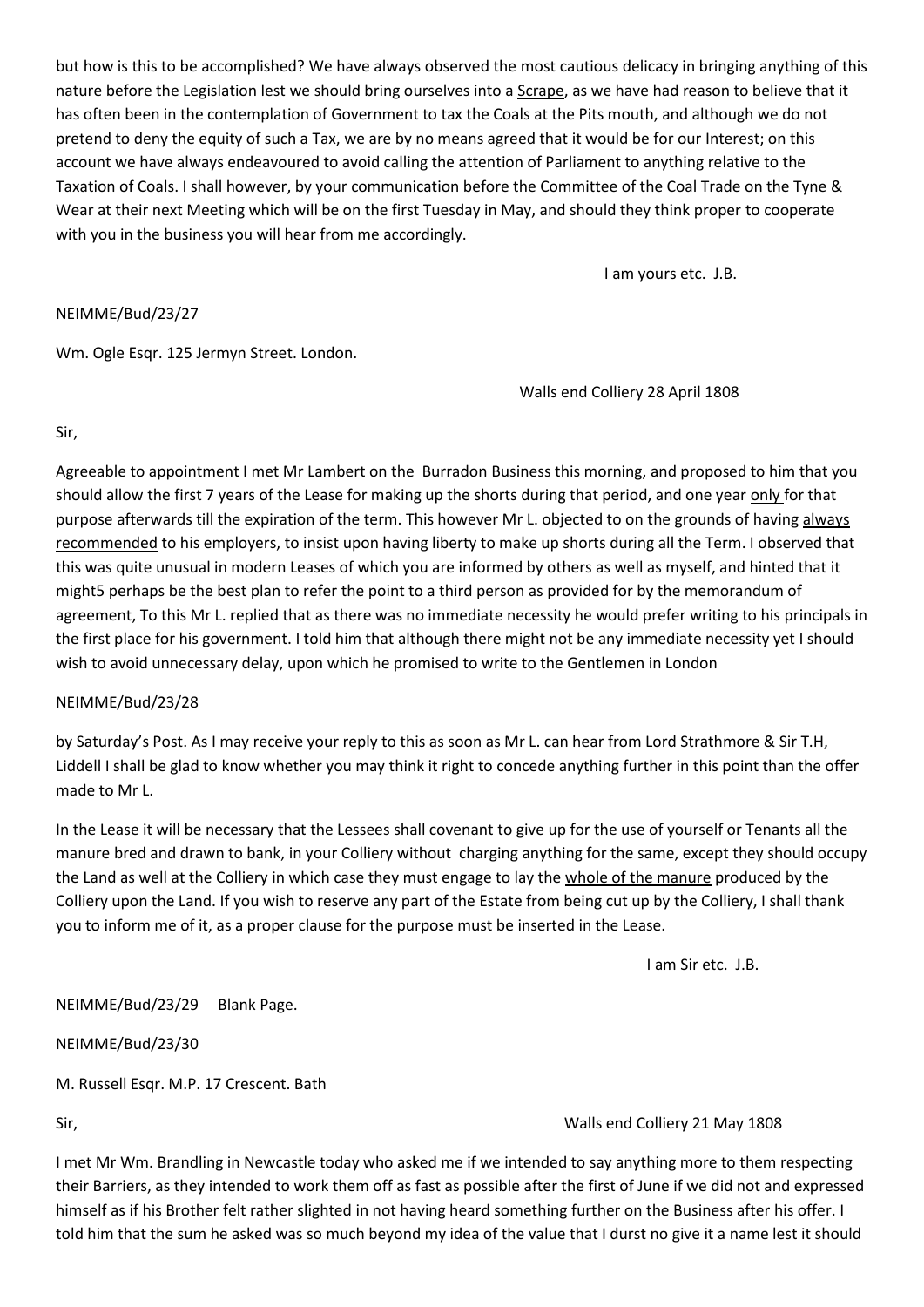offend him; he assured me that that would not be the Case as I might bid him half a Crown if I liked. I told him I did not know in what kind of way to offer for it, to come any way near his ideas of its value, to which he answered, make any kind of an offer you like, either to purchase the Barriers, or take the whole Colliery "only let me know whether you mean to say anything to us or not, as we shall certainly set on double shift to work them smash off on the 1st June and therefore it is necessary that we should know your determination before then". I replied that it was impossible for Mr Russell to be consulted even by Letter

## NEIMME/Bud/23/31

In that time, but as many others were interested in the matter as well as Mr Russell viz. Hebb Walker and eventually Heaton I would consult them and endeavour to form some project for an offer to him subject to Mr Russell's approbation, and that I should see him next Saturday. I have therefore requested Messrs Wade, Row and Potts to meet me on Monday to see if we can devise some plan to meet Mr Brandling's ideas. It is desirable to effect this if we can do it upon any reasonable terms especially as Row has procured the refusal of the Byker Bill Lease late Chapmans) from Sir T. Lawson at the old rent of £300 p. ann. on condition of taking some materials to the amount of about £200 off Sir John's hand. Bainbridge has the management of this business for Sir John and Row I understand had to see him today about it so that I expect in two or three days to know the particulars. I think the best way will be to endeavour to get a Bargain with Mr Brandling or at least to know the lowest he will take, and then Mr Russell may join or not as he may think proper.

We had Mr Wade at the pay yesterday, he looked over the Bills, and went about the Pit, and appeared pretty well satisfied with everything.

## NEIMME/Bud/23/32

The negotiation between Mr Peareth and Samuel cook was broke off today, and I believe the Leefield, Chatershaugh, and Urpeth will be advertised to let next week. I wish someone in the trade would take those concerns, they have always done much mischief to the trade in Mr Peareth's hands but I believe they would do ten times more in Cook#s, besides the fewer hands the Coal Trade is in the better, the more new adventurers that come into it the worse it will be to manage.

I am Sir

Your most obedient humble servant.

J.B.

Walls end Colliery 29<sup>th</sup> May 1808.

M.Russell Esqr. M.P. Clifton. Bath.

NEIMME/Bud/23/33

Sir,

On consulting with Messrs Wade & Potts (Row not being present having gone to London) it was thought that a yearly Rent would be much more advisable for Mr Brandling's Barriers than a purchase provided he would agree in that way; as in that case the security need not be longer paid for than it may be necessary. In consequence of this opinion I saw W.M.Brandling yesterday, and told him that the parties positively refused to purchase the Barriers but had authorised me to ask him if he would take an annual rent for a Term of years. He said he did not know but his Brother might do so, but would wish to know, what Rent would be offered. I answered that I was not prepared to name any Rent, and pushed him to ask a Sum, but this he declined, and solicited me strongly to obtain from the parties an offer of Rent, as he said his Brother could not make any other offer than what he had already done, but would be willing to receive one in any shape. I told him that he should either receive an offer, or at least an answer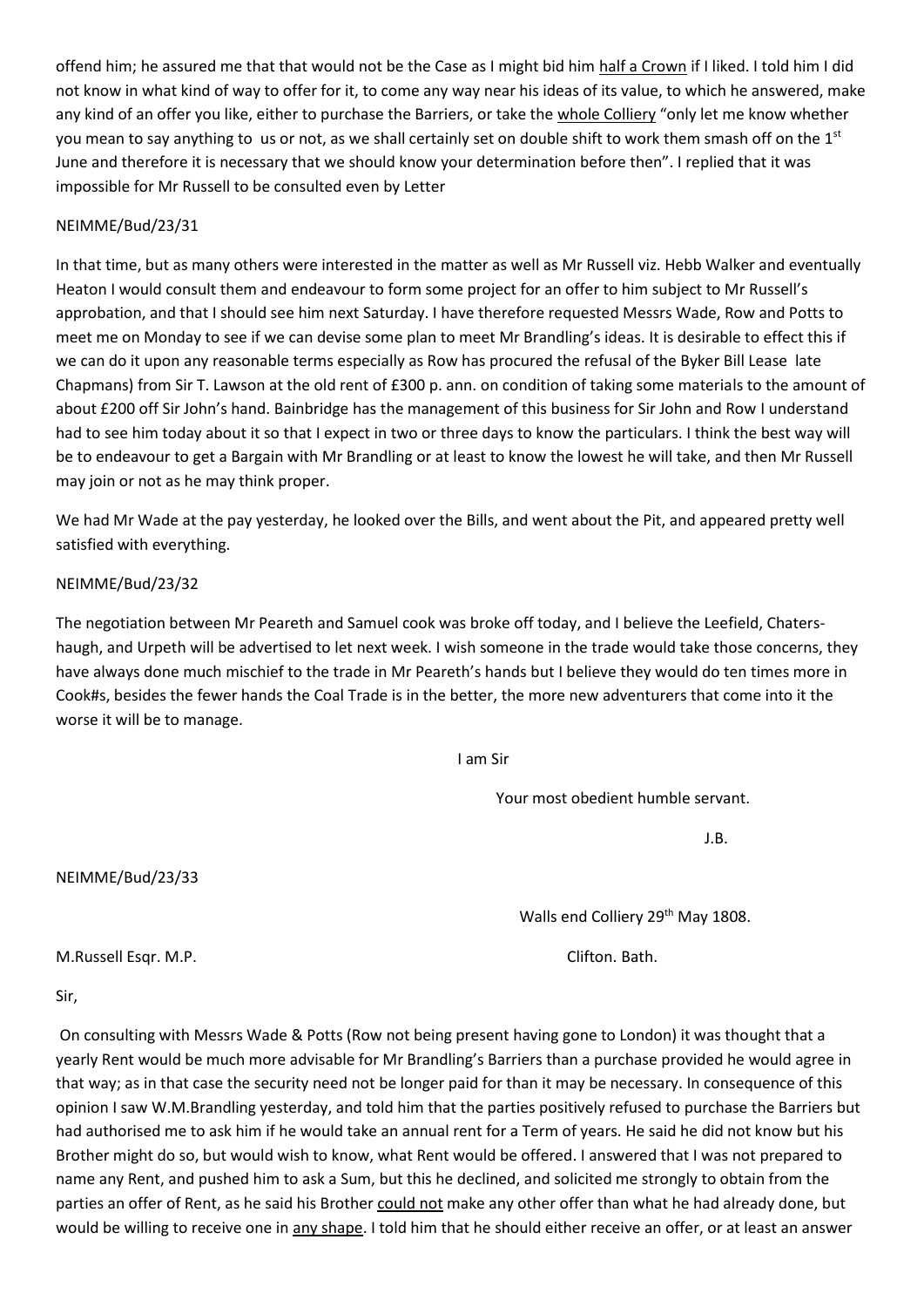whether the parties would make one or not, as soon as they could be consulted. It therefore becomes a consideration what is to be done. By offering Mr Brandling a Rent for the Barriers does it at all invalidate our claim for redress under the Act 13<sup>th</sup> Gov:11. If it does not would it be proper to offer Mr Brandling £800 to £1000 per annum for 7 years rather than run any risk to be paid by

| 800 | 1000 |
|-----|------|

Heaton pays its full proportion towards the general security by the Rent of £300 p. ann. to Sir John Lawson for the Byker-hill Barrier, which Row secured last Wed. on his Way to London. I have not yet named the above project to anyone, and shall be glad to know whether it meets Mr Russell's and your own ideas. Although I have the greatest confidence in the strength of Walls end Barriers I could not venture to say they will be entirely proof against such a pressure of Water as W.B. can

# NEIMME/Bud/23/35

throw against them, it is therefore a matter of prudenc3e and consideration whether to purchase certain security by endeavouring to agree with W. B. for an annual Sum, or to run all risks. Mr Wm. Brandling repeated that his Brother would be especially unwilling to do a wilful injury, but was advised that he ought to have the sum he had asked for giving security to the different Collieries; and observed further that his Brother was so unwilling to do anything of the kind himself, that he had nearly made up his mind either to let or sell his Colliery and believed an advertisement to that effect would soon appear, and if he should succeed the new proprietors might do as they pleased with the Barriers unless some previous agreement was made for them. I have some reason to think that S. Cook is making some enquiries with a view to take Felling for the Harrisons. Should this be the case I daresay he will not feel much delicacy about working off the Barriers. Mr Brandling 's Freehold is not worth anything as a Colliery but the D.& Chapter's part is valuable. When you have consulted with

# NEIMME/Bud/23/36

W. Russell and determined what is to be done in this affair, I shall expect your instructions with all convenient speed as Brandling begins to work the Barriers next month.

---------------------------------------------------------------------------------------------------------------------------------------------------------

I am etc etc J.B.

Walls end Colliery 29<sup>th</sup> May 1808

H.U.Reay Esqr. London.

Sir, Sir, Superson the assumed with yours of the 23<sup>rd</sup> Inst. by which I am glad to hear of the safe arrival of yourself and family in Town, and trust you will not suffer any material inconvenience from the fatigues of the journey. With respect to your enquiry respecting Walker Colliery the situation of that concern is such at present as almost to place the valuing of it beyond my skill. the basis upon which a Colliery must be valued, is the Number of years it will work, and the annual profit, or annuity it will yield for that time; now here is the puzzle with respect to Walker; for as notice is given to quit 3<sup>rd</sup> June 1809, can we look forward in valuing to a longer Term than we are legally entitled to do. But admitting that we might calculate upon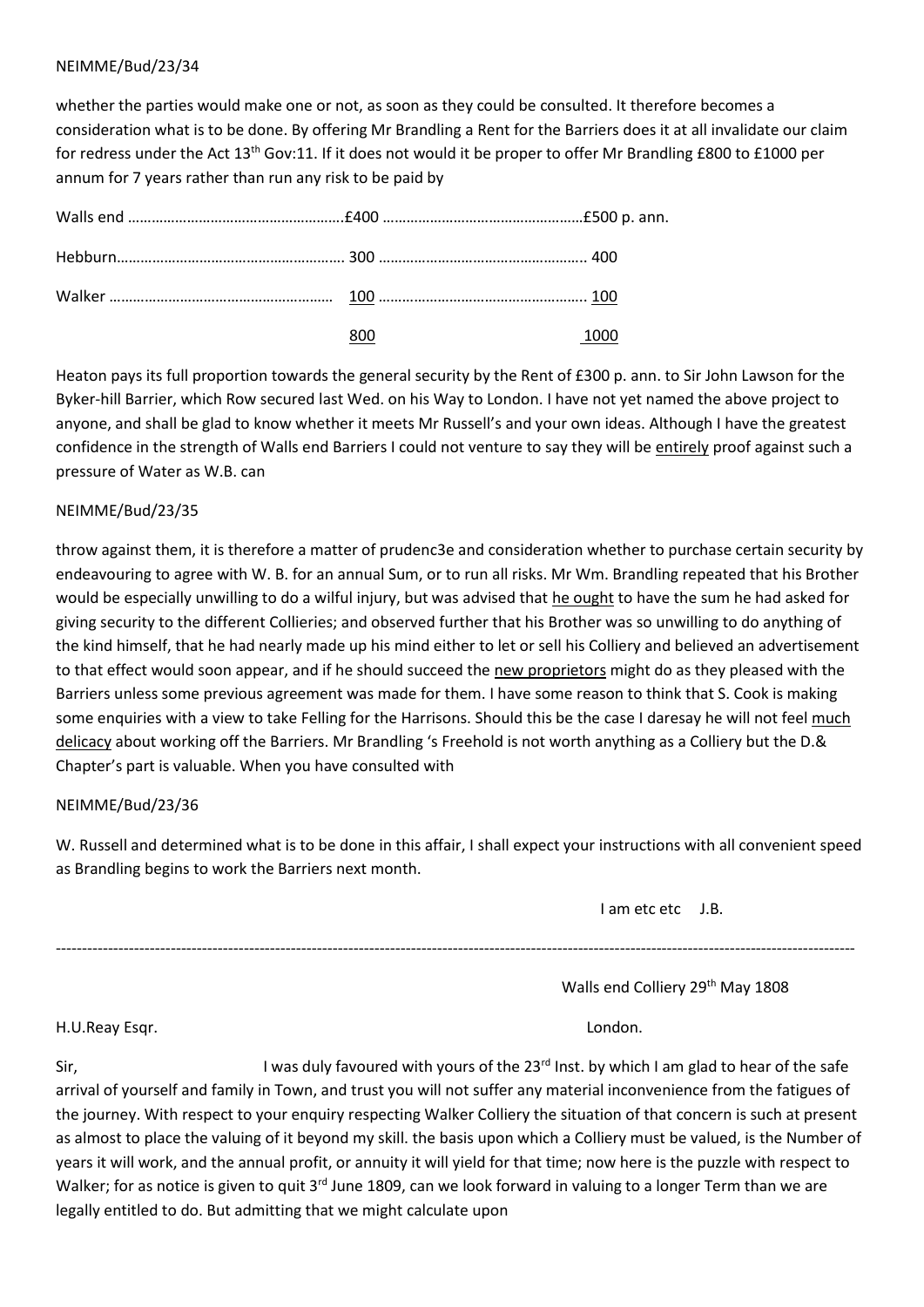the corporation granting an extension of the Term that extension must be limited as to time by the contingent circumstance of Mr Brandling's Barriers at Felling Colliery being worked off, or not, as should those Barriers be wrought off there is little doubt of a period being soon put to the existence of Walker Colliery. As there is something of an incipient negotiation in contemplation with W.Brandling for his Barriers, to which the Walker Owners may eventually become parties, I take the freedom of suggesting to you the propriety of suspending your ideas respecting the purchase in question till the business with W.Brandling is more matured, as I think this single circumstance must alone determine the Point.

I am etc. etc. J.B.

NEIMME/Bud/23/38

Walls end Colliery 10<sup>th</sup> June 1808

M.Russell ESQr. M.P. Clifton. Bath.

Sir, I write this to inform you that Mr Blackett called upon me last night to say, that he had got John Watson's estimate of the quantity of Coal in his Glebe, which he states at 1596 Tens. I desired to know if Watson has also put a Value upon it, but this he said was not done. I then pressured him to put a price upon it, when he said he would take £1700. I told him it was too much, when he said if I would bid him fairly he would let me see that he could deal liberally. I of course avoided making any offer in the best way I could, and hinted that I suspected that the way was not yet made quite plain with the D. & Chapter, but promised to think about what he should have for it against the next time I saw him, which will be when he comes to receive his Hay Tithe.

| My Estimate of Blackett's Coal is as follows viz: A. R. P. |  |                |
|------------------------------------------------------------|--|----------------|
|                                                            |  |                |
|                                                            |  |                |
|                                                            |  | $12$ 3 2       |
|                                                            |  |                |
|                                                            |  | <u>16 3 10</u> |

Formerly wrought in the Home closes, 7A. 0R. 30P. of which the Pillars will produce 26 66/100 Tens per acre including Small

NEIMME/Bud/23/39

The whole Mine will produce 96¼Tens per Acre including Small.

Then the Total Produce will be

A. R. P.

|  | 201 |
|--|-----|

1608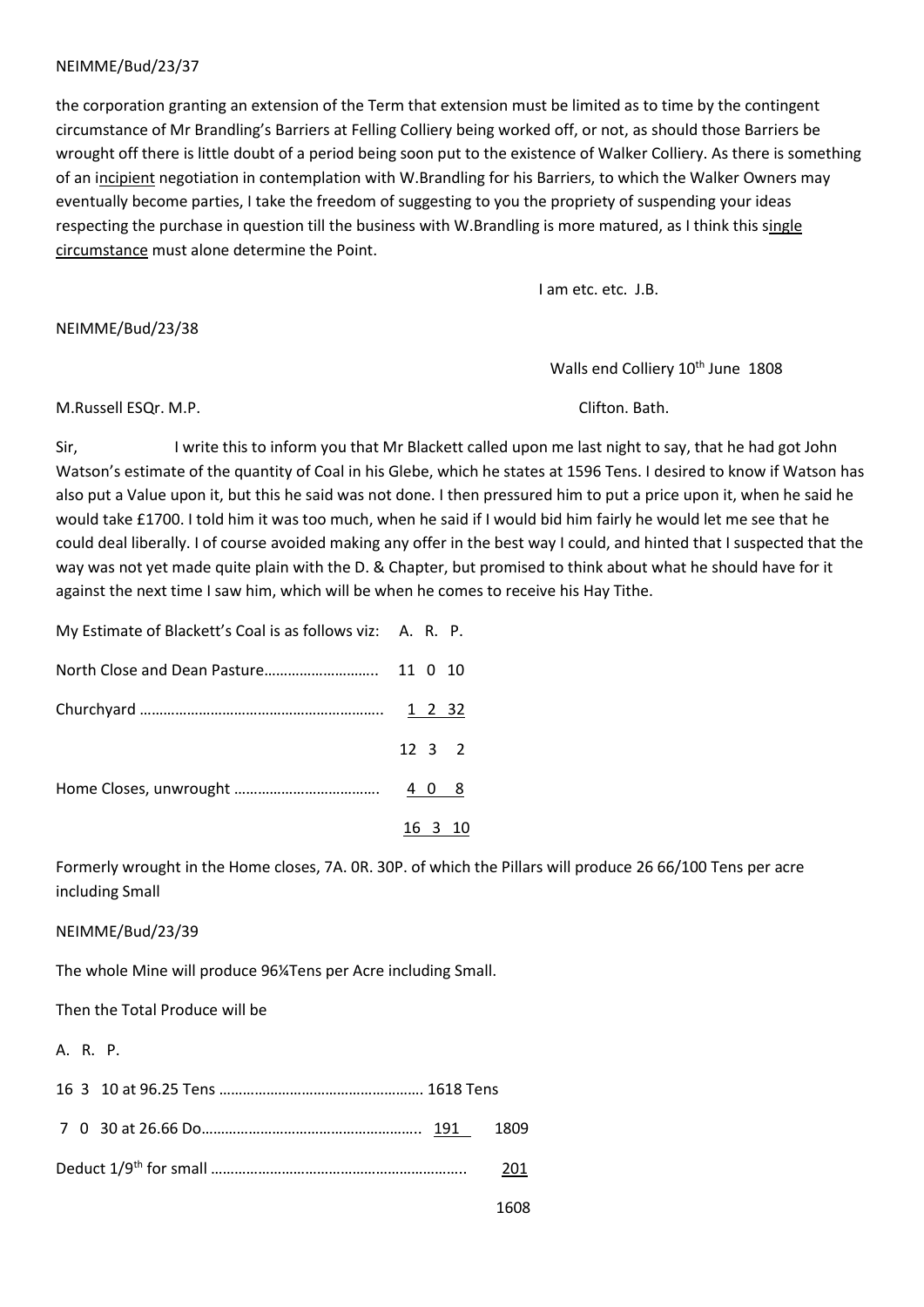### Net Produce 1463 5/8

It is questionable whether any Pillars may be got where the Home closes were formerly wrought which would reduce the quantity about 170 Tens more leaving only 1293 Tens. I think the difference between Watson's calculation and mine arises from his not having deducted so much for Barrier as I have done. Query would it not be the best way to agree with Blackett on the best Terms one can for a round Sum, and ensure his life for the amount in some of the annuity offices for 7 years, at the end of which there will not be much danger in risking the good faith of the D. and Chapter by working his Coal without obtaining their leave formally.

I am etc. etc. J.B.

## NEIMME/Bud/23/40

Walls end Colliery 15<sup>th</sup> July 1808

Wm. Surtees Esqr.

Sir,

Agreeable to my promise I shall now reply to your observations respecting Benwell Colliery and first as to its management.

When you first did me the favour to let me have a Share, I flattered myself, that I might have been of service to the concern, by a regular, periodical attendance, and as a consulting Viewer; at all times; for which you were so obliging as to intimate that I should be allowed a Salary. With this view, I did attend regularly for some time, but found that I could not, without cohesive measures, introduce myself, agreeable to this Plan; and although the measures pursued in the management of the Colliery might not exactly coincide with my ideas, in point of economy and general arrangement at all times; yet they never have been so widely different as to induce me to make any formal opposition.

In short, whatever has been done, in the viewing department not exactly in conformity to my ideas, has been more of a nature to give irritation, than to occasion any material injury to the Colliery. As I do not wish to throw any reflections on Jopling's character, I shall here define it, so far as it concerns myself in this business, I then proceed. Jopling as a pitman is

### NEIMME/Bud/23/41

a very competent man, the only objection, perhaps, is that there may be a little want of economy, but the leading feature is that he must be either absolute master and have his own way entirely or he must be absolutely subordinate and act strictly by orders, as unfortunately there is very little of the spirit of accommodation in his nature; finding this to be the case, and being fully aware of the impolicy of having a resident viewer acting in disgust, or in other words, in the Sulks, (which I am convinced would be the case with Jopling if he had not almost entirely his own way) I ceased to consider myself as principal Viewer and of cours declined to accept any Salary, and have merely met the Company at the Colliery Office, to consult on general arrangements for a considerable time past. I must however so far do justice to the Agents of the Colliery, as to state, that I do not think the short profits for the last two years have arisen from bad management. The following as I shall endeavour to prove, Sir, are the principal causes. 1. The great decrease of Vend. 2. The decrease of Price, of the Oversea, Glass house and Small Coal. 3. The increased price of working form the great advance on Timber, Iron, Ropes, Horse Corn etc. etc. To elucidate this, I beg to refer you to the following Statement. viz.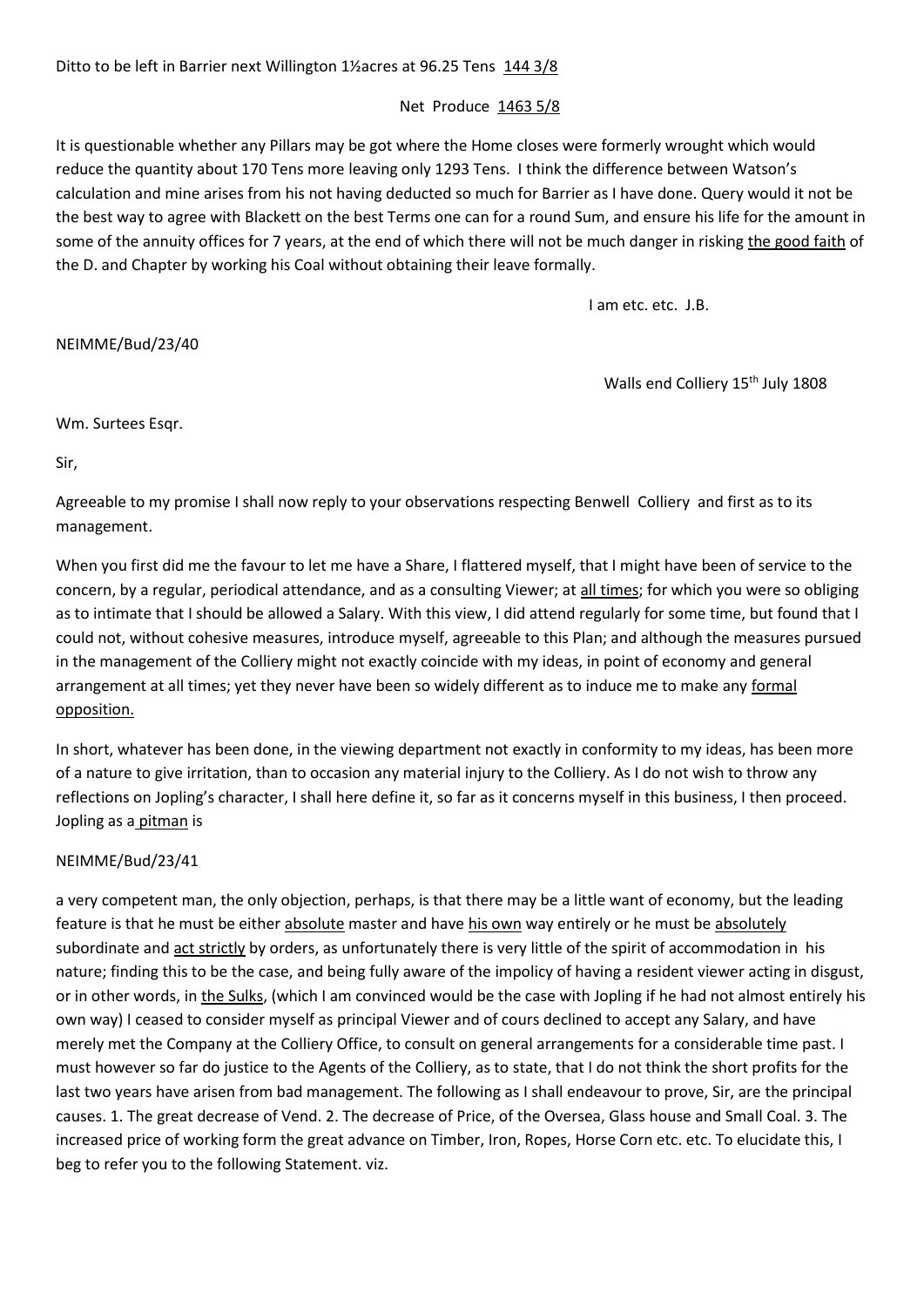Vend etc in:

|      | Adair's<br>Main | Oversea | Glass<br>house | Small | Land<br>Sale | Total     | Average<br>working<br>price | Average<br>Selling<br>Price | Profit        |
|------|-----------------|---------|----------------|-------|--------------|-----------|-----------------------------|-----------------------------|---------------|
|      | Chs             | Chs     | <b>Chs</b>     | Chs   | Chs          | Chs       | s/d                         | s/d                         | s d<br>£      |
| 1804 | 13,395          | 2,677   | 7,714          | 832   | 5116.4       | 30,734.10 | 12/10                       | 17/5                        | 6,619.15.9%   |
| 5    | 11,241          | 3,458   | 7,140          | 1,719 | 3,533.20     | 27,091.20 | 14/5                        | 18/2%                       | 5,413.2.61/4  |
| 6    | 12,125          | 3,638   | 3,792          | 2,746 | 2,851.4      | 21,131.4  | 13/6                        | 17/11¾                      | 3,000.17.41/4 |
|      | 10,831          | 1,816   | 4,972          | 2,677 | 3,421.8      | 23,717.8  | 14/91/2                     | $17/-$                      | 2,648.3.31/4  |

By comparing the Total Vend of 1804, with that of 1807 we find that the latter is 7,017 less than the former, beside the immense disparity of Small. In 1804 all the small except 832 ch sold as oversea and Glass house @ 13/- 14/- 15/- 15/3 and 18/3 p.ch and the 832ch.sold at 8/- 10/- and 12/- p.ch. In 1807 although the Total vend was only 23,717, the quantity of Small was 2677ch which sold for 7/- p.ch only. It is evident from the above that no system of economy or management whatever, can compensate for the loss of Vend, and decrease of Prices; and I am convinced that neither we nor the Coal Trade at large will find effectual relief until our communication with the continent is restored, to which I trust the present great political events, will ultimately lead us.

Wm Crosier and I have had many conversations on the subject of this letter. The propriety of letting the working of the Coals by the Ten had been suggested to him. At first I saw some objections to this Plan; but on turning it in my mind found

# NEIMME/Bud/23/43

means to obviate them, and think we might hit upon a mode of making it palatable. Ii should not however advise a letting in this way unless a considerable saving would attend it, but at any rate it would be a satisfaction to learn the public opinion as to the price of working etc. The only way to make an effectual reform, by making a clean sweep of all the incumbrances is to let in this way, the present is a bad time on account of the high price of materials, but a certain Standard might be fixed, and the undertakers price to rise or fall accordingly and we need not let for more than 12 Mo. unless we should think otherwise. After you have considered this matter, I shall be glad to know your sentiments as it is necessary to decide, before binding Time (September). Mr Clayton told me some time ago that he has our Lease and would lay it out for m. I shall remind him of it the first opportunity and have the pleasure to be with the greatest respect

etc. etc. J.B.

NEIMME/Bud/23/44

Walls end Colliery 27<sup>th</sup> August 1808

Sir, George Silvertop Esqr. Minsteracres.

I am sorry that I have not yet been able to procure so correct a Statement of Wayleave rent, paid on the River Tyne as I could wish, but I believe the following Statement of the Capital embarked by the Mine Proprietors, the Colliery Rent paid, and profit made in the year 1807 to be tolerably accurate.

I am Sir

Yours etc. etc. J.B.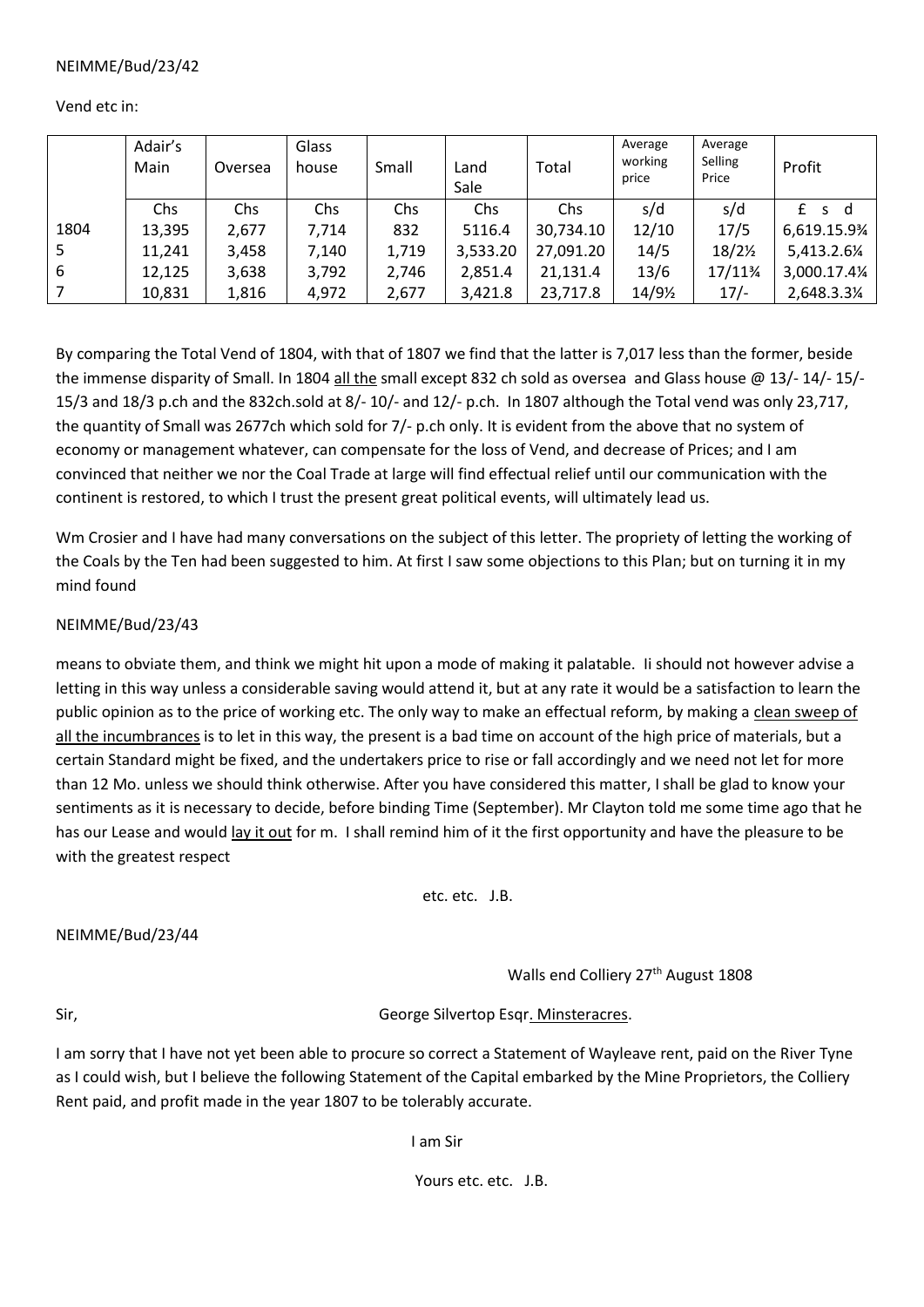Capital employed on the River Tyne in the Above Bridge Collieries …….£290,000

Below Ditto ………………….. 593,000

### £883,000

Profit in 1807 - £150,000 = 17 p. cent nearly on the Cap.

Colliery Rent - £50,000

N.B. the above is the agregrate Profit, no deduction being made for the loss sustained by particular Collieries.

The average Profit on the Capital employed in the above Bridge Collieries will be about 6p. cent.

The Below Bridge Ditto ……………………….. 11p.cent.

NEIMME/Bud/23/45

Walls end. Newcastle. Tyne September 9<sup>th</sup> 1801

Wm, Boncer. Merchant. Grimsby. Lincolnshire.

Sir, My friend Mr Tenneson having been so good as to introduce your name to me as doing business extensively in the Corn Trade, I take the liberty of addressing you to say that I shall be happy to cultivate a correspondence with you in that line, as from my different Colliery connexions I think it probable that business to good account may occasionally be done in Oats and Beans. As a flour manufacturer, I should also be glad of your occasional advices saying what is the state of your wheat market etc.

If you should at present be a holder of Wheat or Oats, I shall thank you to make me an offer of 300 to 500 Qurs. of the former and 100 to 200 Qurs. of the latter, free on board at Grimsby stating the weight and quality of each respectively, and also what may be about the usual freight.

Mr Tenneson informs me that Blue Tiles and Coal Tar are sometimes wanted at your Port, if at any time you should be in want of either of those articles, or anything else that is to be had from hence, I flatter myself that I have it in my power to serve you on as good terms

NEIMME/Bud/23/46

as any person and shall be glad to be favoured with your commands. I am Sir

your most obedient Servant

J.B.

==========================================================================================

Walls end Colliery 8<sup>th</sup> October 1808

Jn. Bowlby Esqr. **Durham.** 

Sir, I have consulted Mr Williamson respecting the proposed new Lease of Walls end Colliery. He is of opinion that a new Lease with the clause of exemption respecting the Glebe totally omitted will be satisfactory to Mr Russell. the D. & C. demising all their Coal Mines in the Township of W.end (as in the present Lease) with liberty of ourstroke so far as they legally can or may grant the same into any adjoining Colliery or Collieries, Walker & Bigges-main excepted; but the words " having previously obtained the consent of the proprietors of such Collieries etc" must be omitted. If you should find my attendance at Durham on this business necessary, I shall thank you to give me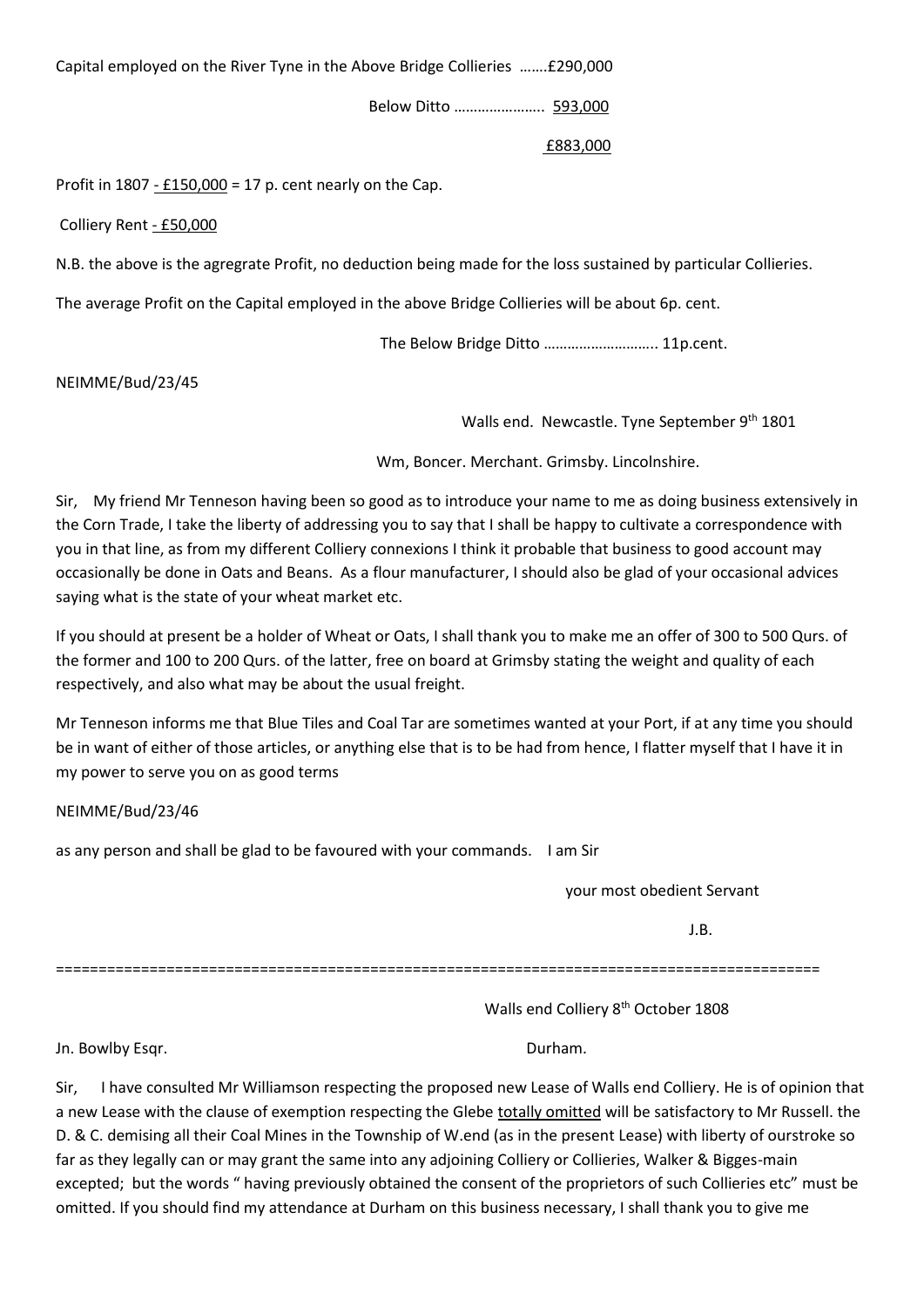a couple of day's notice before I am wanted. I hope the Draft Copy of the new Lease will be approved by all parties & the Lease ingrossed ready for sealing against the  $20<sup>th</sup>$  of next month.

I am etc.etc. J.B.

==============================================================================================

Sir Ral. Millbank Bart. M.P. Seaham.

Walls end Colliery October 16<sup>th</sup> 1808

 As you expressed a wish, when I last had the honour of seeing you, that I might view the Hall Pit at Harraton Outside Colliery as soon as convenient, I examined the accessible part of that Pit on Thursday last, and have not the least doubt, that the measures adopted for extinguishing the Fire, occasioned by the last explosion in the Hutton Seam, have answered the purpose effectually, and that the Pit may be safely opened out, and the ventilation restored, in the Hutton Seam Workings without delay.

As I understood this point to be your most immediate object of enquiry, I preferred communicating my Opinion thereon by letter, and shall report regularly as soon as I have opportunity. I have confirmed with Messrs Stobart and Steel on the

NEIMME/Bud/23/48

mode of procedure for the re-establishment of this Pit in Coal work.

I am Sir Ralph

your most obedient

Humble Servant

J.B.

Wm. Vazie Esgr.  $\blacksquare$ 

Dear Sir, Walls end Colliery 2nd November 1808

I received your favour of the 24<sup>th</sup> Ult: in course, but have not had a minute's leisure 'till the present to reply to it. With respect to the Thames Archway, I must beg to decline all correspondence, as my present engagements are such, as to prevent my devoting that time, and attention to the subject which it would absolutely require, either to be of service to the company or to do me any credit, at the same time I feel obliged to you for your intentions towards me and

am, Dear Sir

your most obedient servant. J.B.

NEIMME/Bud/23/49

Walls end Colliery 30<sup>th</sup> October 1808

Robert Mouncy Esqr. Carlisle.

Dear Sir, **On looking over my Calculation of New Washington Colliery Rent for the half year ending** December 31<sup>st</sup> 1807, I have discovered an error which it is necessary to correct. It arises from having chatged Mr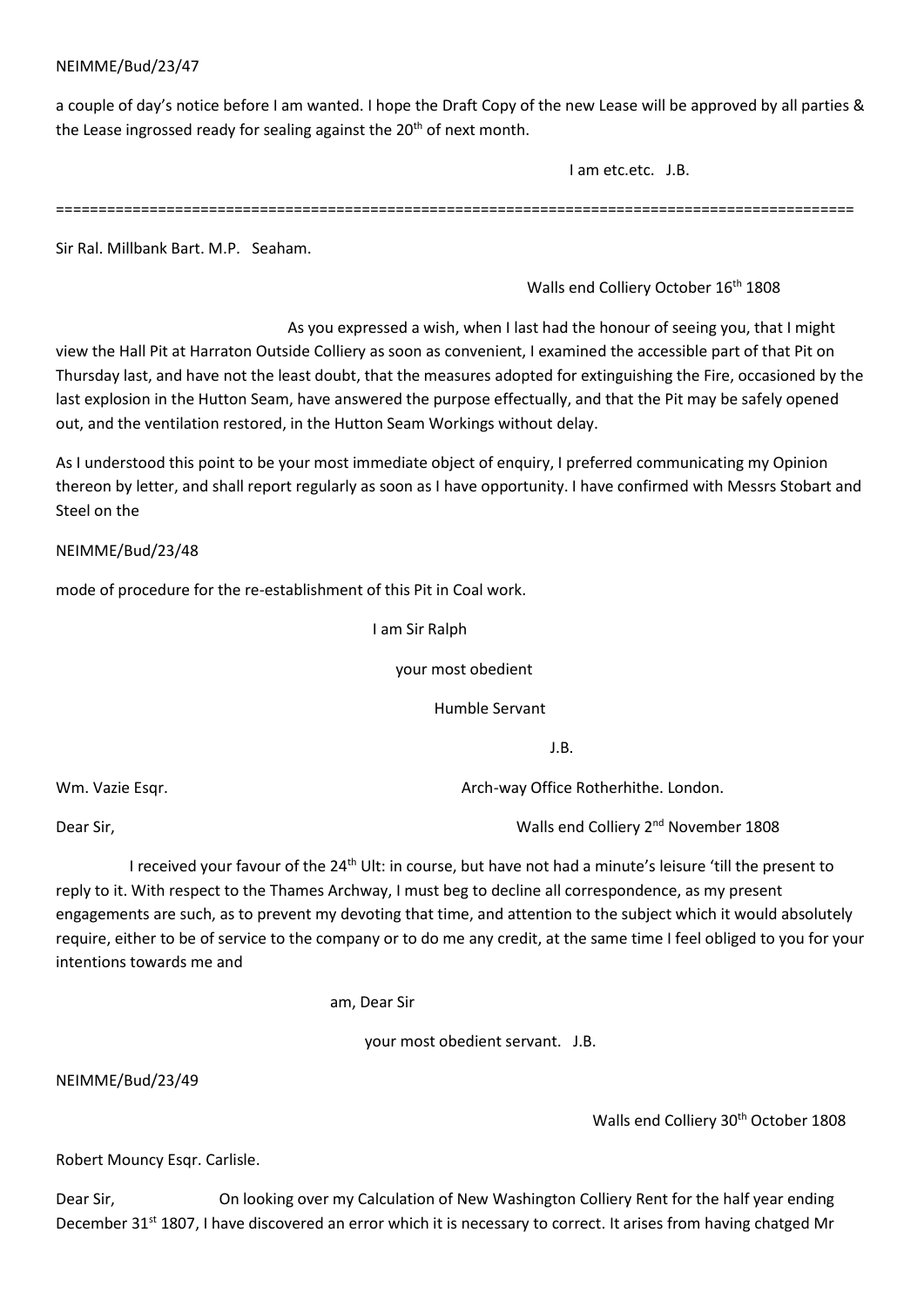Musgrave the Way Leave Rent of 4s/- per Ten on the whole of the Leading from the Common instead of charging him with his own share only, viz. 5/12ths. The excess charged Mr Musgrave is £43.9.5½ which sum is placed to the Credit of the Reps. of Sir W. Lawson, therefore to rectify the account it is necessary to add \$43.9.5½ to Mr Musgrave's proportion of the full half years Rent, and to deduct it from Sir W. Lawson's. The net half years Rent for each proprietor will then be

Mr Musgrave £575.14.0<sup>3</sup>/<sub>4</sub>

Sir W. Lawson's Reps 326.5.6½

Mr Shafto …………….. 180.18.8¾

1072.18.4

I am Dear Sir,

your most obedient Servant

J.B.

#### NEIMME/Bud/23/50

Walls end Colliery 13<sup>th</sup> 1808

Wm. Russell Esqr. M.P.

Sir

A meeting took place yesterday agreeable to appointment, when Robson & Watson attended on behalf of Messrs Bells & Brown, and after much discussion the following Basis was named for a regulation of the best Coals, which Robson & Watson said they would recommend to Bells and Brown. viz:

| Willington including w.end60         |            |
|--------------------------------------|------------|
|                                      |            |
|                                      |            |
|                                      |            |
|                                      |            |
|                                      |            |
| Percy-main including the new Pit  50 |            |
|                                      |            |
|                                      | <u>386</u> |

Resolved that on the above Basis being approved by the respective Coal Owners, that the Regulation shall take place for one year from provided the inferior Collieries and also the Collieries on the Wear can be brought into a Similar Regulation and that a general advance of 3s/- p. Chaldron shall take place at the same time on the best Coals, and a proportionate advance on the inferior Sorts and Wear Coals.

Resolved also, that a meeting of the Proprietors of the inferior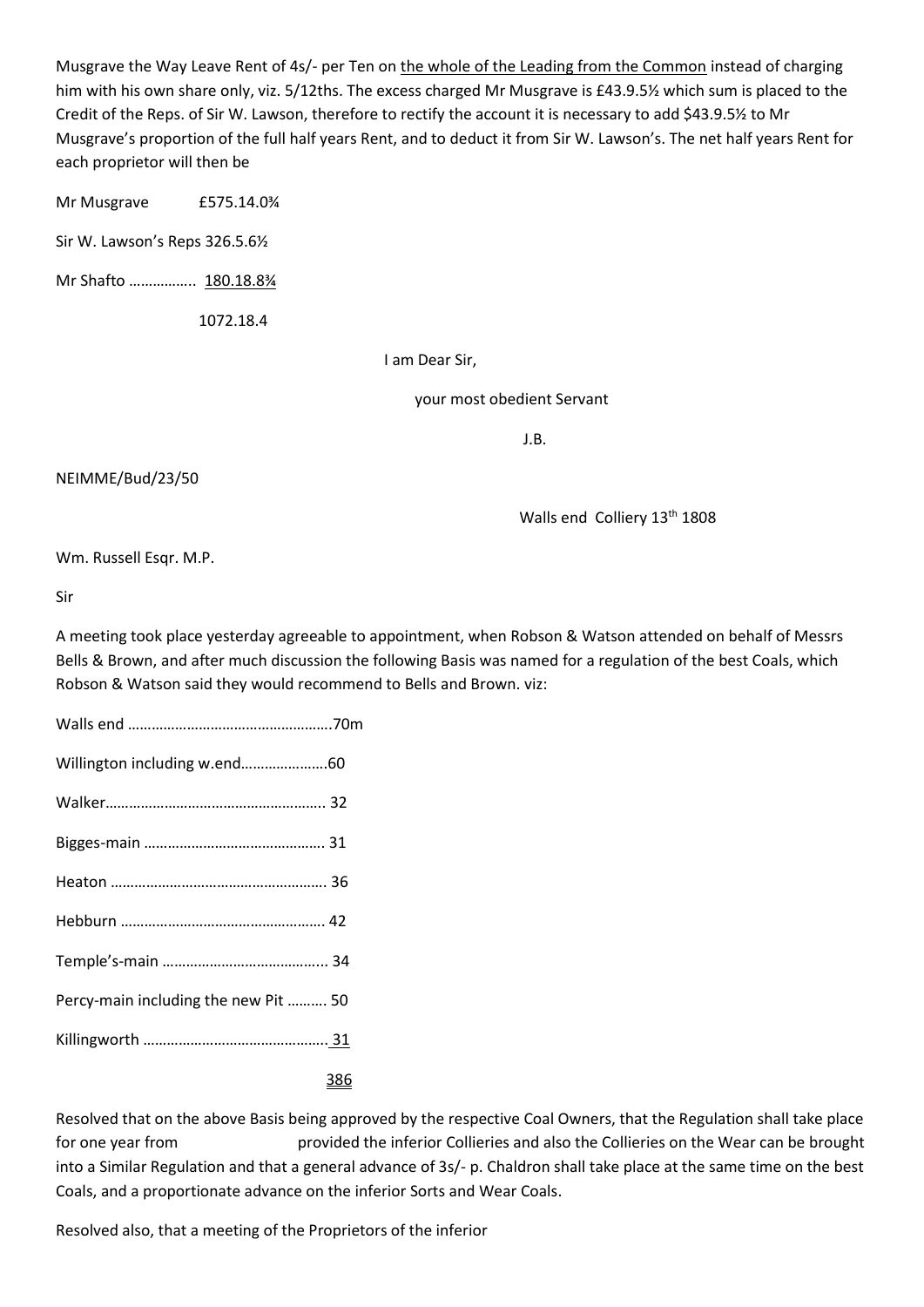Collieries be convened here on Thursday next the 17<sup>th</sup> Inst: at 11 o'clock for the purpose of endeavouring to effect a Regulation of their quantities preparatory to an advance of prices; and that a general meeting of Coal Owners of both Rivers be holden here on Monday the 28<sup>th</sup> Inst. at 11 o'clock for the purpose of carrying into effect the intentions of the present meeting.

I stated to the meeting that I had no instructions whatever on the Subject from Mr Russell, and therefore could neither assent nor dissent to the measures proposed, but stated that the last time I had any conversation with him on the subject, I understood that it was his wish to take 6 5m certain and the Trade might divide the remainder as they pleased. This was strongly opposed and as I could not move my ground, I was requested to forward the Plan of the proposed Basis to you, to be transmitted to Mr Russell for his consideration. As the opposition seems now to be convinced of the necessity of an advance for the exorbitant increase of the prices of Materials & Horse Corn, (which they admit to be at B.main & Willington 2/10½ p.Ch) I think there is no doubt of their coming into the Plan of a Regulation and advance; the principal difficulty will be with the inferior Collieries, but I should hope that there is a chance of even getting them brought into the measure, and on the Wear, Mowbray

## NEIMME/Bud/23/52

in particular, is extremely anxious for it. This being the case it remains for Mr Russell and yourself to consider what plan to adopt with respect to W.end, whether to insist upon a certain quantity, or to take a fluctuating quantity on the Basis of 70m as proposed. The aggregate annual Vend of best Coals is about 320m which will give W.end according to the proposed Basis a Vend of 58,031 for the year; but as it is pretty certain that B.main cannot possibly supply her quantity, whatever she may fall short will be distributed equally amongst the rest according to their respective Basis; from which I have little doubt but W.end would get near 60m.

I did not see Mr Williamson till 8 o'clock last night as he only returned from Alnwick between 6 and 7. He has perused and approved the Draft of the new Lease and says that by the word particularly into the said Honestead etc in the outstroke clause, they have made that clause much stronger than we ever asked them to do.

I shall be at Durham by 10 o'clock tomorrow with the Draft and get the ingrossing put forward.

I am sir yours etc. J.B.

# NEIMME/Bud/23/53

Mr Th. Calvert. Durham November 1808

Dear Sir,  $\blacksquare$  In consequence of your letter of the 12<sup>th</sup> Inst: and also Mr Pearson's request, I have viewed the Colliery at Dinton, in Company with Mr King on the part of the Lessees. I find by a clause in the Lease, that the Lessees can give up "in case the Coals to be won and wrought out of the said Collieries and Coal Mines hereby demised shall become bad and cannot by the best modes of working be made merchantable".

Now as the circumstance viz, that the Coals have become bad, and cannot by the best modes of working be made merchantable, has occurred, I conceive that the Lessees have a right to avail themselves of the privilege of giving up.

I am informed that in the event of Messrs Row & Co giving up Dinton Colliery, that the water will find a free passage into Mr Montague's Colliery which adjoins Dinton on the East, and is let to Messrs Cookson & Co. In this case I think it probable that Messrs Cookson & Co may find it their interest to purchase Dinton Engine and draw the Water out of that Colliery for their own security. Should this take place they must of course pay Mr Baker a Ground Rent for the Engine.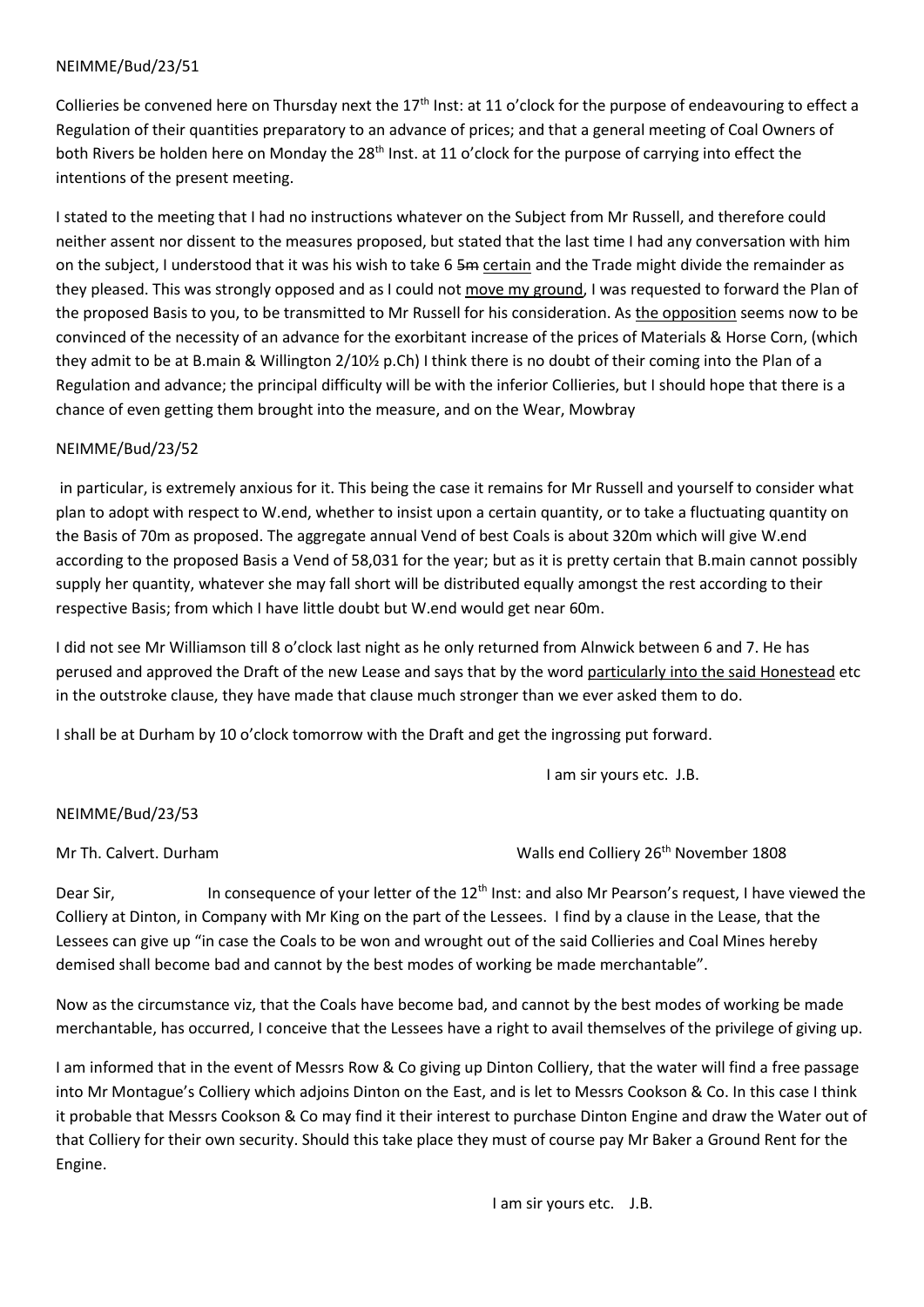The Butterly Iron Co. Alfreton Derbyshire.

# Gentlemen,

I have to acknowledge the Rect. of yours of the 7<sup>th</sup> Inst. and have now to request that you may immediately put in hand a 16 Horse rotative Engine for Wm. Surtees Esqr. and Co. Owners of Benwell Colliery.

I intend this Engine to draw one 16 Peck Corf at a pull from the Depth of 101 Fa. and will I should expect, draw from 50 to 60 Corves per Hour, exclusive of changing the Workmen etc. The neat Weight of 16 Pecks of Coals is about 4.42 Cwt. I do not know your mode of applying the Counterbalance, but if by a small Barrel on the rotative Shaft like B. & Watts, I should wish to have it fixed at the outer end of the Shaft, I shall feel obliged by your sending me the plan of the House as soon as convenient, being desirous to get forward with the Building, which will be of stone, as soon as the Weather will permit, and I hope that you may be able to finish the Engine in a shorter time (five months) than you name. I have seen the rotative Engine of your Manufacture, at Kenton and am much pleased with its appearance, but it strikes me that the Crank Shaft is of rather too small a Scantling for a 24 Horse Engine. I had no Rule to measure its Square

# NEIMME/Bud/23/55

but it did not appear to me to be more than 6In. I am led to this observation from the recollection, that all the Crank Shafts of B. & Watts 20 Horse Engines with which I was concerned, and which were 7½ In Square at the Crank end, broke, very soon after being set to work. They were 10 feet from Shoulder to Shoulder. You will please to excuse the liberty I have taken in making this observation, as I do it in the view that you may probably fix the Fly, Rope and Balance Wheels upon the Crank Shaft of the Engine which I now order, without any coupling (which I should prefer,) and that of course I would wish to avoid a repetition of the same kind of accident which I have before experienced with B. & Watt's Engines.

The Condensing Water for this Engine will be to pump 30 feet, and a square must be left in the outer end of the rotative Shaft for the purpose of attaching a Crank to work a pump for supplying the Reservoir out of the Pit.

In your next please to inform me the price of your 4 horse portable Engines, and also the price p. Cent for which you could deliver 500 to 1000 yards of Cast Iron Rail way at about 35lb the Rail of 3 feet long, or 70lb the yard of Way to be cast to pattern at Newcastle, as also the Credit you would allow.

I am Gentlemen, your most obedient Servant

J.B.

NEIMME/Bud/23/56

Walls end Colliery 3rd February 1809

The Butterly Company. Alfreton. Derbyshire.

Gentlemen,

I am duly favoured with yours of the 30<sup>th</sup> Ulto. the Benwell Engine must be made for round Ropes, on which account I presume you will apply the chain Counterbalance and drum the same as Boulton & Watt. The only request I shall make, is that it may be forwarded with all convenient dispatch as I am desirous to have it completed as soon as possible. With respect to the strength of the Crank Shaft etc. I shall leave it entirely to Mr Brunton in the fullest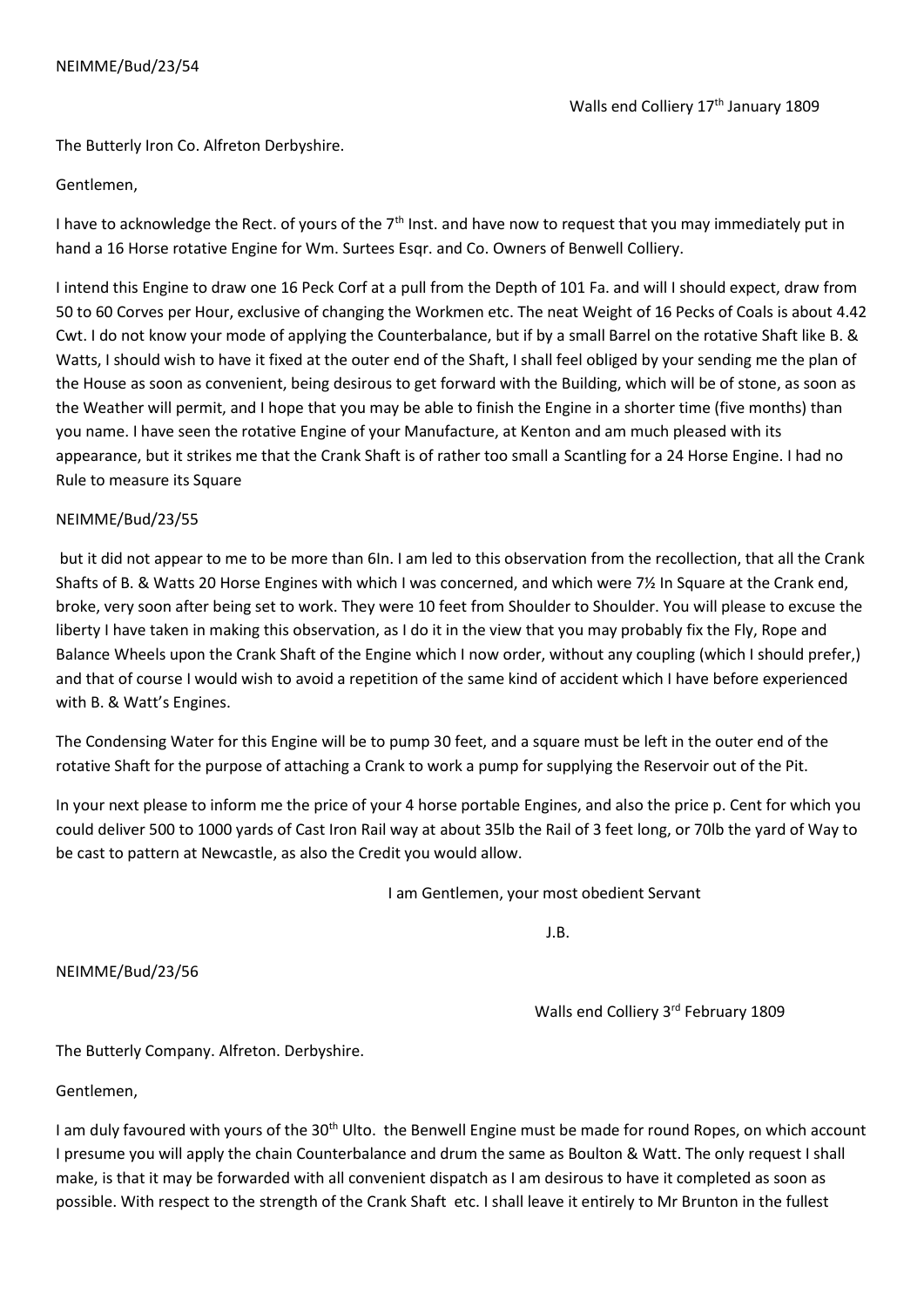confidence that he will make every part of the e sufficiently Strong, as I conceive he is quite aware that drawing Coals is frequently very rugged work.

I have the direction of the mining department of a Colliery ( Elswick) where I have reason to think that we shall shortly want a rotative Engine to draw 70 – 16 Peck Corves per hour from the depth of about 35 Fathoms and which I should think one of your portable 8 Horse Engines would suit, but I must observe that as this Colliery is not yet fairly on its legs, and extended credit on the purchase of materials is a great object to the Proprietors Lord Levaine, Tho.Hamble Wortly McKenzies Esqr and Wm. Ord Esqr who, although men of property do not much relish the idea of advancing ready money. I therefore take

# NEIMME/Bud/23/57

the liberty to enquire, whether in the event of receiving an Order for an Engine of this description you would be agreeable to take payment in good Bills at 2 & 4 months each for half the amount at the end of twelve months?

I was induced to make inquiry respecting your 4 Horse Engines in contemplation of wanting a machine of that description for a lowering down Plain, in which for want of a sufficient descent the full Waggon will not have power to bring up the empty one. I propose to make up the deficiency of power by applying a small e but as I have not yet taken the fall of Ground, nor indeed, quite made up my mind as to the line of the Plain, it would be premature to say anything decisive on the subject until I have obtained the necessary data on which to found my calculation for the size of the Engine which may be wanted. I shall therefore suspend the discussion of the subject for the present.

When you state the price of your cast Iron Rail way at Eleven Guineas, "Freight paid" do you mean that the purchaser pays the Freight, or that you deliver it free of expense at Newcastle for Eleven Guineas per ton?

I am Gentlemen yours etc.

J.B.

NEIMME/Bud/23/58

Walls end Colliery 10 February 1809

# Mr N. Ellison

Dear Sir, I had just taken up my pen to write you at the moment I received yours of the  $7<sup>th</sup>$  Inst. and have now the pleasure to inform you that a general regulation of the Coal Trade on both Rivers has been at last put upon such a footing, and is now universally approved as to admit of its been carried into effect.

The Owners on the Wear have not entirely agreed amongst themselves as to the distribution of their Basis; but have pledged themselves not to exceed that proportion of the aggregate Vend which the Wear bears to the Tyne viz. 2/5ths to 3/5ths indeed I think there can scarcely be a doubt of their not very soon agreeing as the whole difference does not exceed 6000 to 7000 Chaldron on the whole Basis of 342,000. In anticipation of the Wear very soon settling this little difference together with the assurance of not exceeding their proportion of the whole Vend, the quantities on the Tyne have been regulated, and instructions given to the respective Collieries accordingly. The particulars of this Business I shall forward to you in a packet with other papers the very first opportunity, as an

# NEIMME/Bud/23/59

advance of price has always been expected to result from a regulation, the Committee of the two Rivers met yesterday to discuss that subject. The two leading objects of their consideration were 1<sup>st</sup>. what the advance should be per Chaldron and 2. When it should take place. With respect to the first the fundamental principle established by the Committees, was that the advance should not exceed what would be a fair indemnity to the Coal Owners for the extra price paid for every article of Colliery Consumption (in which I am glad to find a coincidence of opinion with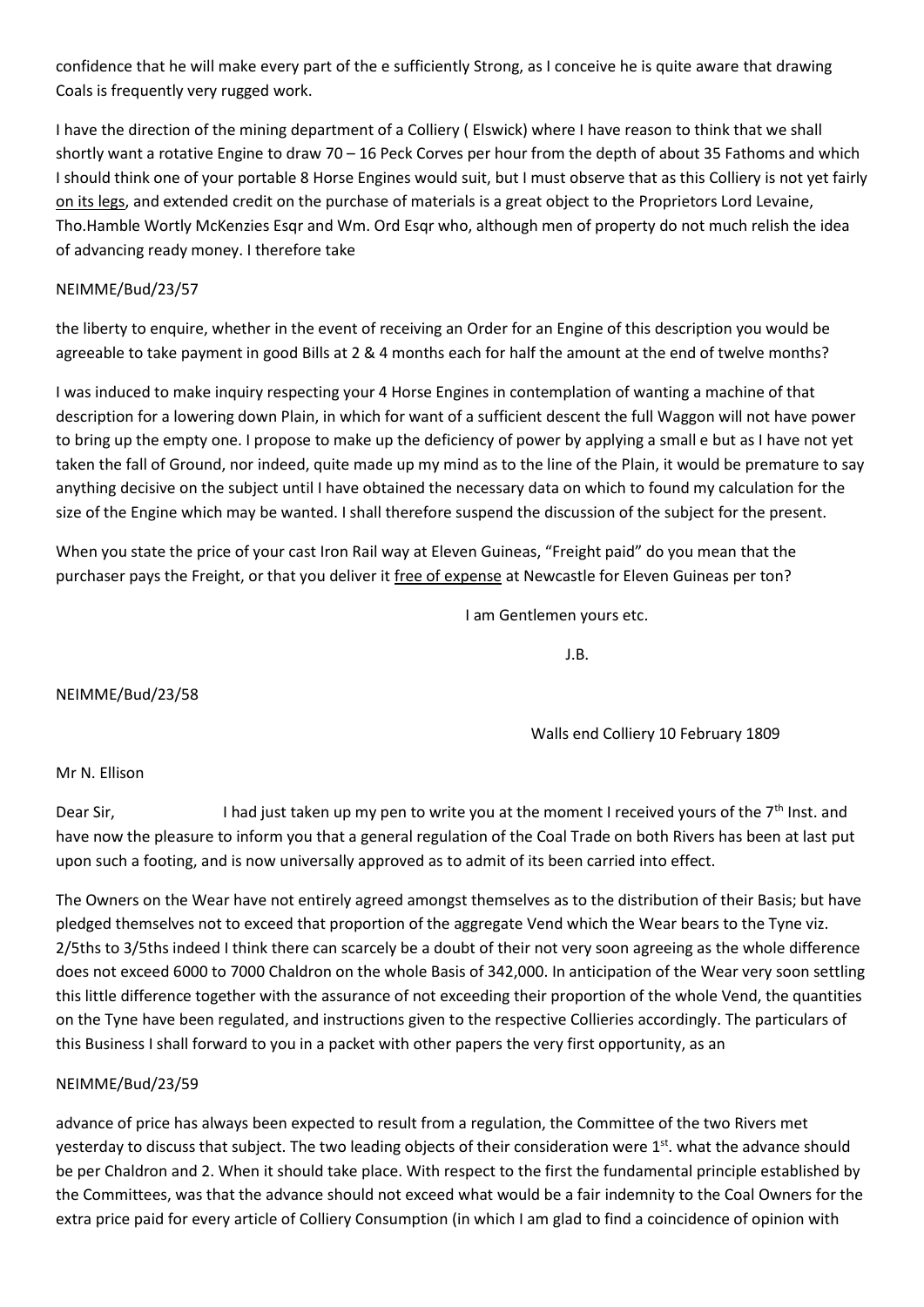you) but as there are scarcely two Collieries alike in this respect it was found exceedingly difficult to draw the line. The increase upon the first Class of Collieries on the Tyne varies from 1s/6 to 5/- per Chaldron and upwards and on the second Class 1s/- to 3s/-. It appeared to the Committee absolutely necessary that the second class of Coals should be advanced 2s/- both as an indemnity for extra charges and to enable the Wear to make a proportionate advance, to enable the 2<sup>nd</sup> Class to come up 2/- the best must advance 4s/- and in this case the best on the Wear will

# NEIMME/Bud/23/60

advance 4/-. This being the opinion of the Committee it was agreed that each Member should consult his particular Friends, or a certain Number of Coal Owners, so that the sentiments of the whole should be collected individually against Saturday the 18<sup>th</sup> Inst. when the Committee meet again to report Progress, and should the general opinion of the Trade agree with that of the Committee viz to advance the best 4/- and the inferior sorts 2/- the time for making the advance will then be fixed.

I must confess to you in confidence that I have no hopes whatever of Mr Russell agreeing with Mr Brandling, Mr Russell's present state of health does not allow him to enter into the spirit of the business. The only injury that Hebburn Colliery can sustain in my opinion is the loss of Coal to be left in Barriers. At the same time I must acknowledge that it would be a relief to my mind (as it would relieve me in a considerable degree from the great responsibilities which I conceive to be attached to me on the occasion to take the opinion of two indifferent Viewers on the

# NEIMME/Bud/23/61

subject.) And should the Owners approve of this at your recommendation (of which there cannot be the least doubt) I will if you think proper draw up a paper in the shape of queries to be answered by any two Viewers that you may think proper to consult. We are going on very well in the Colliery, although we have not quite got through the region of troubled Coal which has crossed our line of approach to South Hebburn. Your wishes respecting the Condition of the Coals have been attended to for some time back and shall be attended to in future; indeed the tenderness of the troubled Coal, noticed above, renders attention in this respect more necessary. The repairs of the B Pit Shaft are now in progress and I hope ere long to give you an account of something being done underground in that Pit, but I am sorry to have to regret the loss of Frank Johnson at this time (who died on Tuesday last) as he would have been of great use in opening out the old Pits. He has been afflicted with a Liver Complaint for several years, this Disease terminated in Dropsy which put a period to his existence. He was attended

# NEIMME/Bud/23/62

by Drs Ramsay and Burnett, as there has not been time to consult either yourself or the Co. respecting Frank's successor, I have appointed his eldest son than whom I don't know a more proper person to fill the situation, and who has been officiating as under Viewer for the last three weeks during his Father's illness, until a person is appointed by the Co.

I have my suspicions as to the author of the History you mention, but as I have reason to believe that it is of a libellous nature and was only written as a Xmas tale for the amusement of a Friend, I hope for the sake of the author (who I suspect to be a Friend of mine) that you will not give it any further publicity, than merely in the circle of your particular friends. Nelson has been very steady and has exerted himself very much, during Frank's illness. I wish sincerely that he may continue to go in the same path. I hope your letter will be of Service, as it will convince him that you are informed of his Backslidings. I have no particular reason for supposing that Harrison is wavering, but

# NEIMME/Bud/23/63

I think him naturally rather too accessible of which circumstance a certain acquaintance of ours will not fail to avail himself.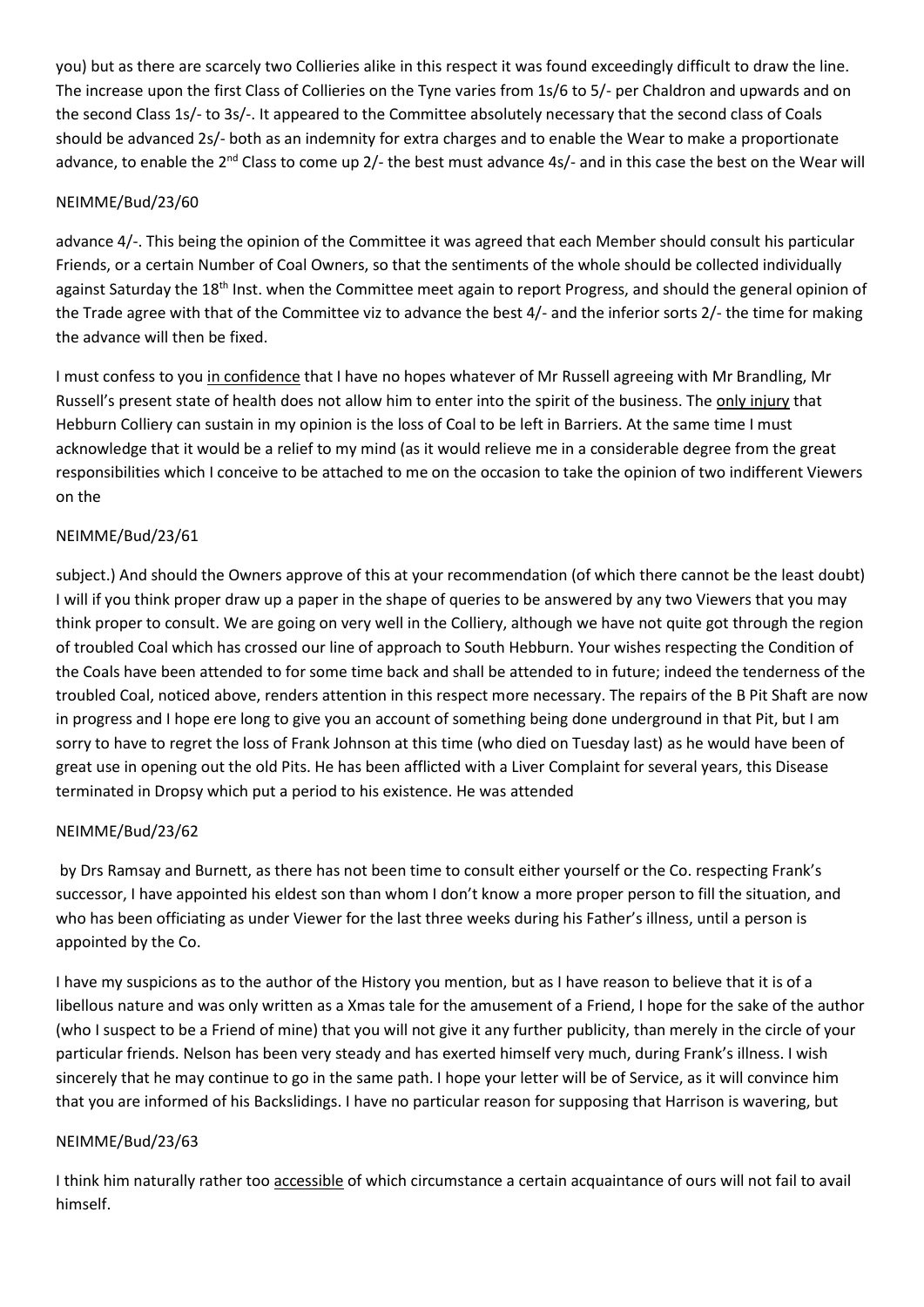I am Dear Sir, etc. etc. John Buddle.

Walls end Colliery 14<sup>th</sup> March 1809

The Butterly Iron Co.

Gentlemen, **I** received the Drawings of the Benwell Engine in due course, and the Building is in progress. I shall thank you to forward a Sketch of the Condensing Cistern, and such other parts of the Carpenter work as may be necessary, as soon as you can with convenience. Please to inform me if it would be agreeable to you to deliver about 50 Tons of Rail way to be cast to pattern, in the River Tyne for Wm. Surtees Esqr. & Co. on the following terms, the order to be completed in from 2 to 4 months.

\_\_\_\_\_\_\_\_\_\_\_\_\_\_\_\_\_\_\_\_\_\_\_\_\_\_\_\_\_\_\_\_\_\_\_\_\_\_\_\_\_\_\_\_\_\_\_\_\_\_\_\_\_\_\_\_\_\_\_\_\_\_\_\_\_\_\_\_\_\_\_\_\_\_\_\_\_\_\_\_\_\_\_\_\_\_\_\_\_\_

I am etc. etc. J. B.

Price £12 per Ton – twelve Mo. credit – To guarantee the way for 12 Months, the pattern being approved, as of adequate strength for Chaldron Waggons, the Coals weighing 53 Cwt. and the Waggons about 16 Cwt. the Rails to be cast in 3 feet lengths.

NEIMME/Bud/23/64

Walls end Colliery 20<sup>th</sup> March 1809

Wm. Ord Esqr. M.P.

Sir,

Since you left the North there has not been much business done in the Coal Trade here, as independent of the Ship Owners opposition to the advance, the wind has been so much from the Northward as to prevent the light ships getting down, I am however glad to observe that more Coals have been vended from Walker in the course of the last Fortnight, than any of the neighbouring Collieries, almost, have vended. With respect to the Ship Owners, they have had three general meetings, the last of which took place at North Shields last Friday; after much debating, it was resolved at this meeting, that the Club Ships might load any Coals under 30/- price and which had not been advanced more than 2/- and the Club policies were ordered to be altered accordingly against Friday next, after which the Club Ships will be allowed to load as freely as they please all Coals which come within the meaning of the act, as this alteration of the Club Policies, is evidently a concession on the part of the Ship Owners, and which has entirely resulted from the firmness and unanimity of the Coal

# NEIMME/Bud/21/65

Owners, there cannot be a doubt of complete success, by persevering a little longer in the same system. Of this perseverance I am glad to inform you there can scarcely be a doubt, as everyone seems perfectly alive to the dreadful consequences that must unavoidably result from a want of success, and which can occur from a want of firmness only. As yet no one has wavered, and will not now, it is to be presumed, as after the alteration we have seen take place, in this immutable clause, in the Club Policies what further changes may we not expect? It may be considered as a complete breaking of the line, and a victory half gained. Indeed every circumstance, at present, appears favourable to the views of the Coal Owners. The London Market has got so much glutted with the Sunderland and inferior Coals from the Tyne that the strongest motive possible viz. interest must operate powerfully, upon the minds of the Ship Owners, when on looking at the prices of Coals on the 15<sup>th</sup> Inst. they see Charlotte main selling at 58/6, whilst Parkmain, Team etc are selling at 49/- and 48/-. This is glorious encouragement indeed for loading the inferior sorts. Besides this, as the wind has been for

NEIMME/Bud/23/66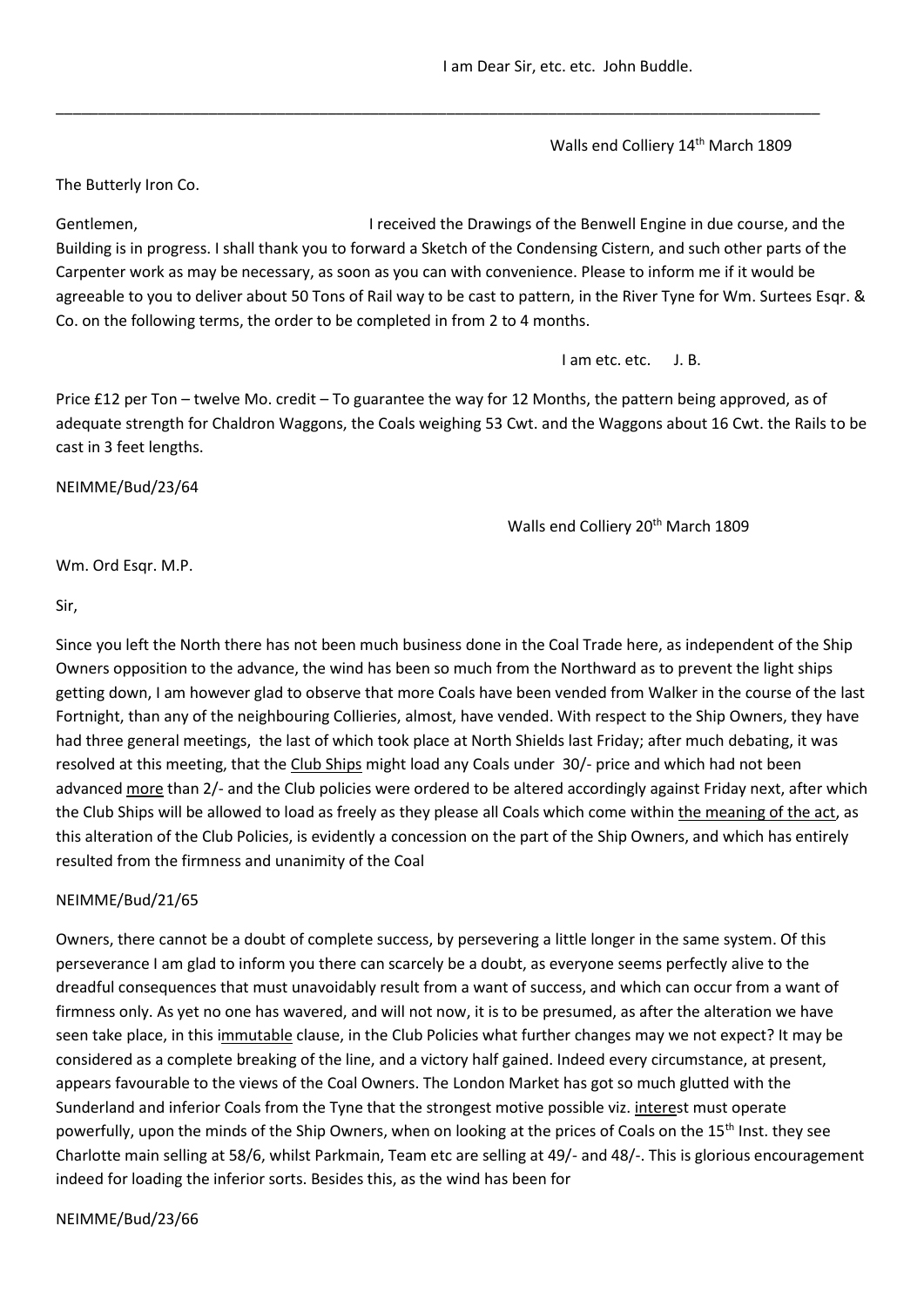this sometime from the Northward, when it gets about, we shall have a large fleet, of light vessels altogether and even admitting that the Clubbists should be so patriotic as to load all their Ships with Coals under 30/- the probability, is that all the free ships will load with the best Coals, as the inducement of ready twins, and the prospect, not to say absolute certainty of obtaining, so very superior a price at market, must to them, be irresistible. In the course of a Fortnight, I hope Sir, that I may have it in my power to inform you of further alterations, favourable to our wishes, in the Club Policies, and on the other side have stated for your information the quantities vended by the best Collieries from 31 December to and with 15<sup>th</sup> Inst. I am Sir

Your most obedient humble Servant

John Buddle.

Vended by the undermentioned Collieries from 31<sup>st</sup> December 1808 to and with 15<sup>th</sup> March 1809

| NEIMME/Bud/23/67 |
|------------------|
| Walls end        |
| Willington       |
| Walker           |
| Heaton           |
| Hebburn          |
| Temples-main     |
| Percymain        |
| Killingworth     |

P.S. The Wind has been fair for the light Ships during all yesterday and this day, some have got in and a great number are at hand. A Newcastle Ship of 14 Keels is now under Walls end Spout loading at the advanced Price.

---------------------------------------------------------------------------------------------------------------------------------------------------

Walls end Colliery 26 Mar 1809

Wm. Ord Esqr.

Great George Street. Westminster. London

Sir, The Ship Owners held another meeting last Friday at which the resolutions of the former meeting, allowing the Club Ships to load any Coal under 30/- that had not been advanced more

### NEIMME/Bud/23/68

than 2/- were confirmed. In consequence of this, almost all of the inferior Collieries have got long Lists on, but as several of them have Ships engaged on Freight, for one or more Voyages ( which took place before the Regulation was established ) they are enabled to aid the best Collieries by transferring their freighted Ships to them, or rather by loading their freighted Ships with the best Coals instead of their own. This is answering a good purpose for all parties as it is relieving the best Collieries and there cannot be a doubt of its paying the Freighters much better than by loading their own Coals. Ships of this description and some belonging to the Newcastle Clubs as also from London and other parts have been loading the best Coals pretty regularly although not in large quantities, since the arrival of the Fleet last Monday and Tuesday. The opulent Clubbists still affect great obstinacy in their opposition, but the firmness of the Coal Owners has evidently made a considerable impression upon their minds, particularly since the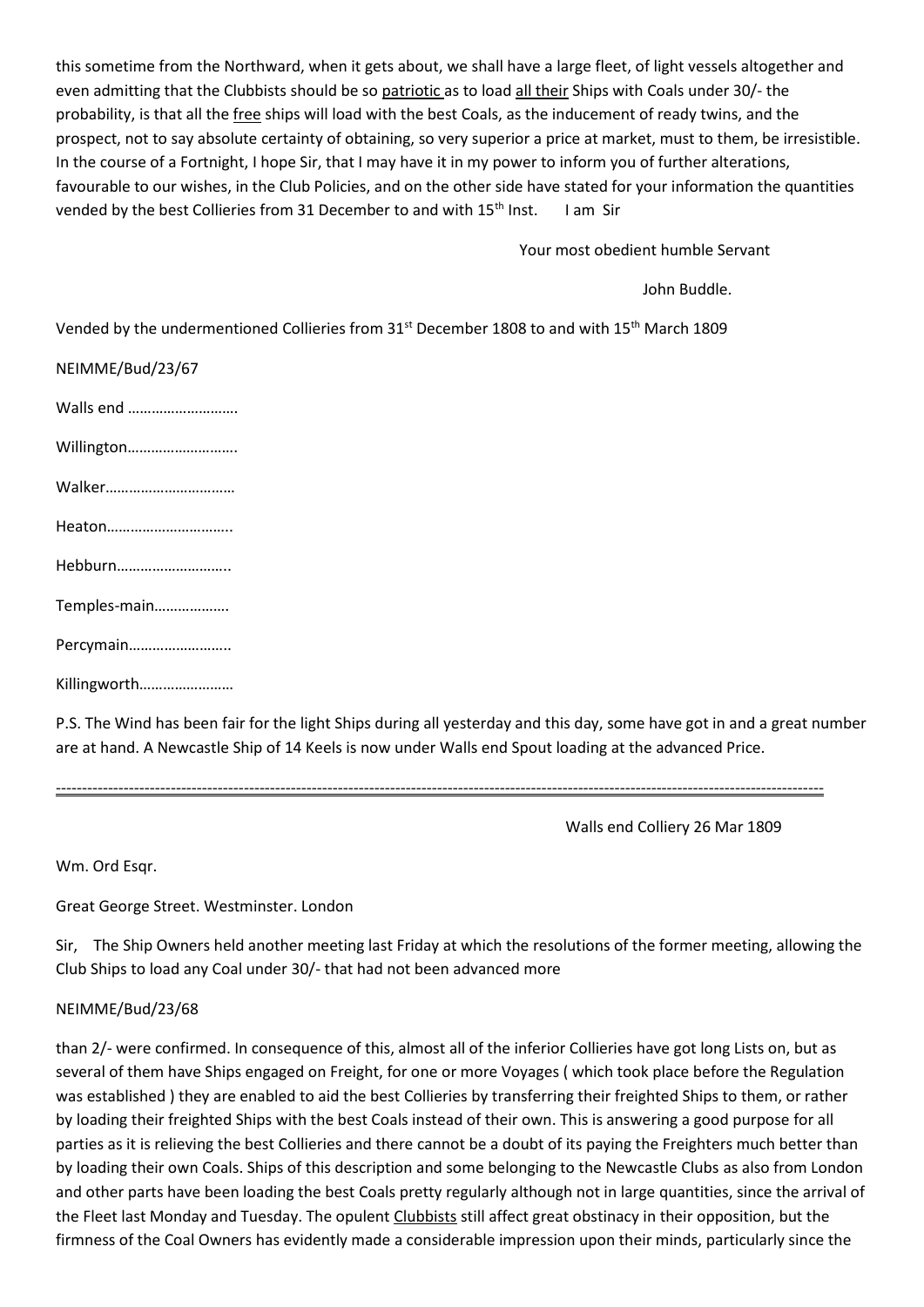advices of the account Sales of the 13 and  $15^{th}$ ,  $17^{th}$ ,  $20^{th}$  and  $22^{nd}$  Inst have been received. The State of the Market on those days shows most decidedly that the Inhabitants of the Metropolis

# NEIMME/Bud/23/69

will not be satisfied, with the Sunderland and inferior Coals from the Tyne, but that they must and will have a larger proportion of the better sorts. The disparity in price, between the best and inferior sorts of Coals, now existing in the London Markets, has struck the minds of those Ship Owners, who have loaded the latter with fear and trembling. It has considerable changed the nature of the Contest, with the Ship Owners and Clubbists it has now become a contest of Interest and obstinacy, and having taken this Shape the issue cannot long remain uncertain, indeed the point is considered as carried by the majority of the Coal Trade and their firmness and resolution has increased with their hopes of success. Many of the Ship Owners who are in the Clubs declare that they are willing and desirous to load, but dare not risk the loss of their insurance. The dissatisfaction it is presumed, will ere long produce a change in the Club Regulations especially as some of the principle Ship Owners in Shields have loaded their ships

# NEIMME/Bud/23/70

this week with the best Coals, Mr Jos. Bulmen has loaded two at Walls end and three at Hebburn and Walker since the arrival of the Fleet has been vending neighbour like the last. The last Week's Vend was

Charlotte -------17 Keels So. Hebburn ---11 Walker --------- 6 34 To begin with tomorrow Charlotte ------28 So. Hebburn- 6 34

I reminded the Committee yesterday of the situation of Walker Colliery and of the necessity there was under existing circumstances, that she should vend her Coals. This was admitted, and they flattered themselves that the prospects of the Trade were such at present, as to leave little doubt of the Vend being effected, without making any reduction of price. But in the event of any difficulty occurring in this respect, they beg leave to recommend that you may freight to such extent, as you may think proper or find necessary. I communicated this idea to Mr Shatforth

# NEIMME/bud/23/71

and waiting your own and Mr Reay's instructions on the subject. I remain J.B. Etc etc

Walls end Colliery 31 March 1809

The Butterly Company

Gentlemen, I was duly favoured with yours of the 25<sup>th</sup> containing your offer for the Gang Rails for Benwell Colliery. On consulting my Partners (although we observe that you decline to guarantee the Rails for any length of time) we conceive that your offer to replace such Rails ads may happen to break from "imperfection in casting, or bad quality of the Iron, which inspection of its texture where broken readily shows" approximate so

\_\_\_\_\_\_\_\_\_\_\_\_\_\_\_\_\_\_\_\_\_\_\_\_\_\_\_\_\_\_\_\_\_\_\_\_\_\_\_\_\_\_\_\_\_\_\_\_\_\_\_\_\_\_\_\_\_\_\_\_\_\_\_\_\_\_\_\_\_\_\_\_\_\_\_\_\_\_\_\_\_\_\_\_\_\_\_\_\_\_\_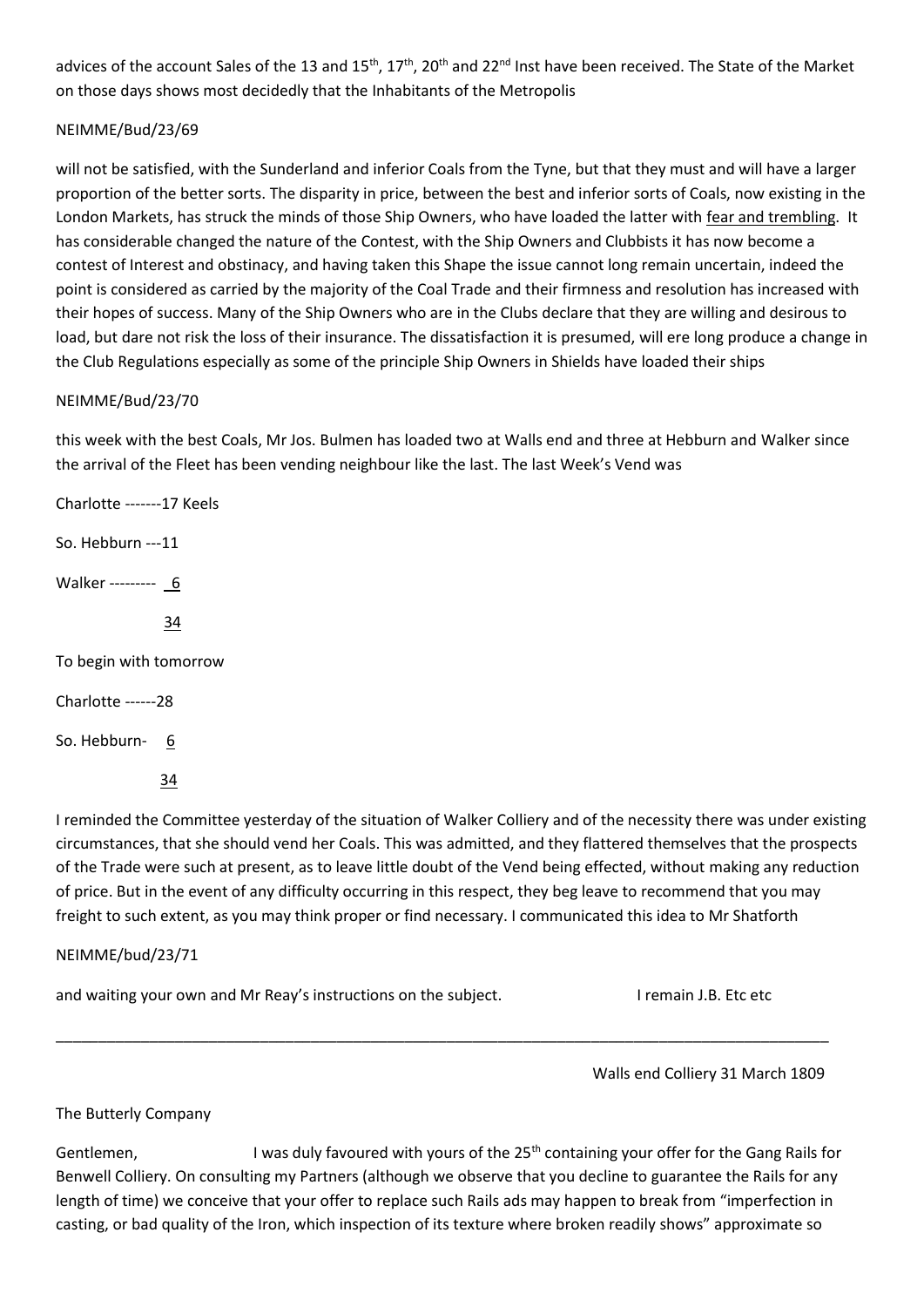nearly to that kind of Guarantee which would be satisfactory as to induce us to give you the order in the fullest confidence that you will make the castings of Iron equal at least in quality to that made use of in this neighbourhood for similar purposes, the Rails being of the same strength in proportion to the Weight of the laden Waggons. I perfectly agree with you that 30 to 35 Cwt. on one Waggon would be

# NEIMME/Bud/23/72

preferable to those we use, and I should certainly have used them on the present occasion had it been a new Way. But as it is merely an extension of an old Way, I am under the necessity of adapting the Rails to the Waggons now in use. On one part of the intended line of Railway, is an inclined plain where the Laden Waggons, will draw up the empty ones, and as the laden Waggons will descend with accelerated velocity (to about 12 feet per second) I shall give the rails for that part of the Road, a suitable addition of strength. As soon as I have finished the patterns of the Rail and Pedestal, I will forward them by the Coach, and shall be particularly obliged by your executing the order as soon as possible. It will be proper to have some distinguishing marks cast upon the different sorts of Rails.

I am etc. etc. J.B.

P.S. I hope our Rotative Engine will be finished in the time specified. Pray do you cast your Rail way from the Stock, or from Pig Iron

\_\_\_\_\_\_\_\_\_\_\_\_\_\_\_\_\_\_\_\_\_\_\_\_\_\_\_\_\_\_\_\_\_\_\_\_\_\_\_\_\_\_\_\_\_\_\_\_\_\_\_\_\_\_\_\_\_\_\_\_\_\_\_\_\_\_\_\_\_\_\_\_\_\_\_\_\_\_\_\_\_\_\_\_\_\_\_\_\_\_\_\_\_\_\_

# NEIMME/Bud/23/73

Walls end Colliery 7<sup>th</sup> April 1809

The Butterly Company.

Gentlemen, Tomorrow I shall forward two Patterns of the Gang Rail for Benwell Colliery together with a pattern of the Pedestal for fixing them in the Blocks of stone on which the Way is laid. The Rail pattern marked **L.** is for that part of the Road which lies nearly horizontal the other marked **H**, is to be laid on the inclined Plain.

The pattern **L,** is something stronger than the Rail guaranteed by our Founders for the same sized Waggon for 12 Months and will I expect weigh from 28 to 30lbs, the other is strengthened a little in the middle and will weigh about 2lb more. I have made the pattern 3/8ths of an Inch longer than I intend the Rail (which must be 3 feet exactly) to allow for the contraction of the Metal, but should this be too little or too much you will please to adjust it accordingly.

The principal point to which I must call your attention is that the end of the Rail may fit the Pedestal well, as I have observed, that inaccuracy in that part occasions the breakage of more Rails, than any other cause. Attention must also be paid to the holes in the end of the Rails, that the ends of the Rails may not come in contact without allowing the pins to draw them towards

# NEIMME/Bud/23/74

each other, as I find the Rails to lay most firm, when their ends do not burr by about 1/16 or 1/8 of an In. after the fastening pins are driven. I expect that you will consider the patterns sufficiently strong, when I inform you that I laid better than two Miles of Way in the spring of 1807 for Waggons of the same size as the Benwell Waggons; the pattern of the Rail being similar to those I send you, the 3Ft. Rail weighing 26lbs and the Pedestal 4lbs. On this way there are some smart descents, notwithstanding which the breakage has been very trifling. The sooner you can execute this order the more it will oblige.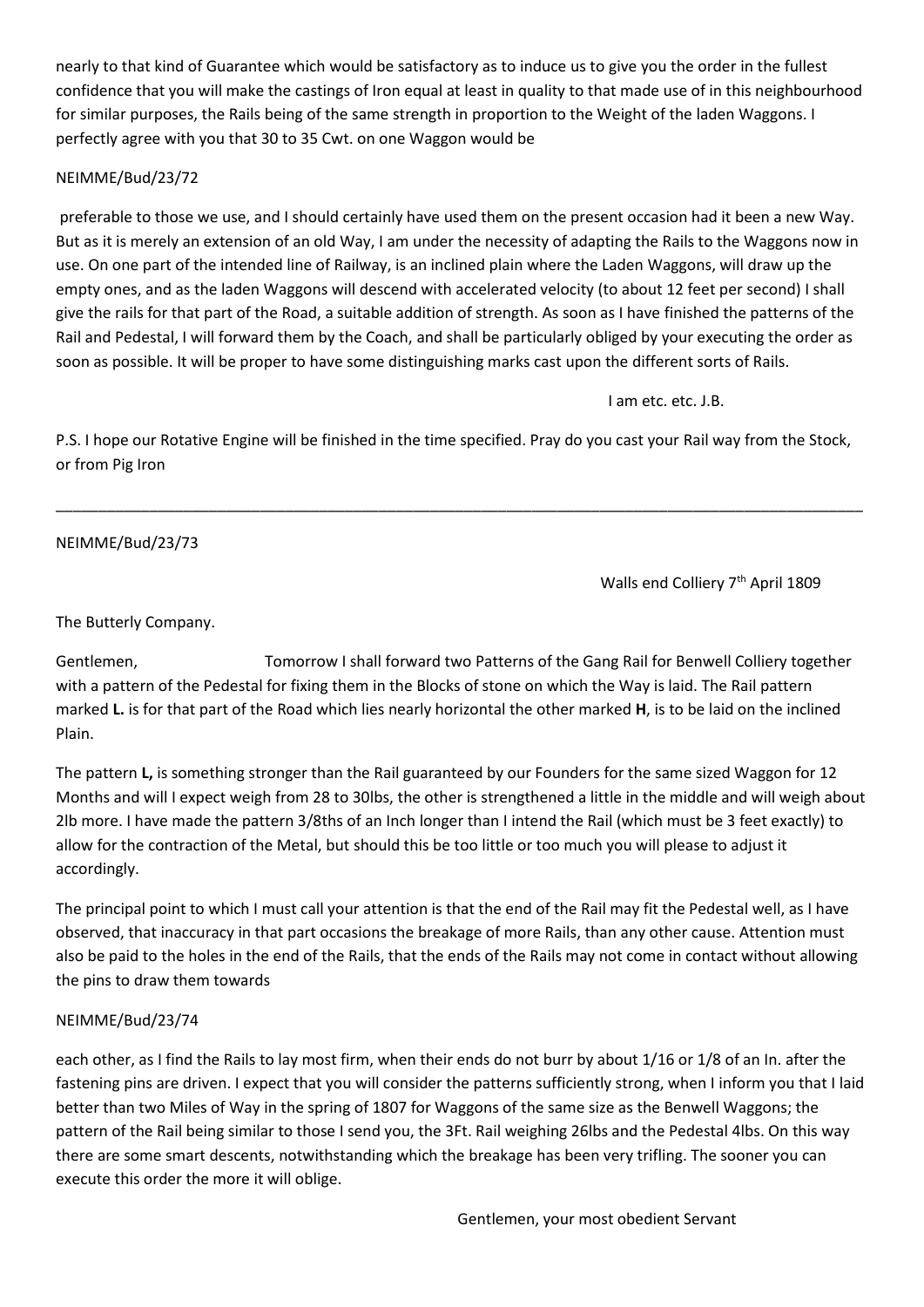The Number of 3 feet Rails to be cast from the Patterns as under viz.

 Pattern **L**……… 2480 Rails  **H**…….. 920 ditto Pedestals …… 3402



## NEIMME/Bud/23/75

If an opportunity should occur it would be an accommodation to send a few hundreds of the pedesals before the whole order is completed, as we could be fixing them in the stones in the meantime.

\_\_\_\_\_\_\_\_\_\_\_\_\_\_\_\_\_\_\_\_\_\_\_\_\_\_\_\_\_\_\_\_\_\_\_\_\_\_\_\_\_\_\_\_\_\_\_\_\_\_\_\_\_\_\_\_\_\_\_\_\_\_\_\_\_\_\_\_\_\_\_\_\_\_\_\_\_\_\_\_\_\_\_\_\_\_\_\_\_\_\_\_\_\_

Walls end Colliery 21<sup>st</sup> April 1809

The Butterly Company.

Gentlemen, I have received the sketch of the Condensing Cistern and winding Barrel for Benwell Engine, as also Mr Brunton's Letter. I have not been able to meet with a pattern for a centre piece for fixing the arms of the Barrel, as recommended by Mr B. amongst our Founders. I must therefore request that Mr Brunton may make it in his own way and you may Charge it to our acct. as an additional article. I hope you have by this time received the Gang Rail patterns and are proceeding with the Castings, which I am anxious that you may finish as soon as possible, as we shall be quite ready for the rails in a Fortnight. It quite escapes my recollection when I forwarded the patterns that 200 of the heavy rails (for the middle rail of the inclined plane above meetings) should be rounded at both edges on the top, thus  $\mathbf{Y}$  you will please to make a pattern of this description, and cast

# NEIMME/Bud/23/76

200 to 230 Rails from it. If you should happen to have an apparatus by you for ascertaining the strength of the Rails it would be satisfactory to me to know what weight each pattern of rail will bear when suspended by the ends as they will lie in the way.

In your next please to inform me when I may expect any of the Rails and Pedestals to be forwarded, and believe me

Gentlemen,

Your most obedient Servant J.B.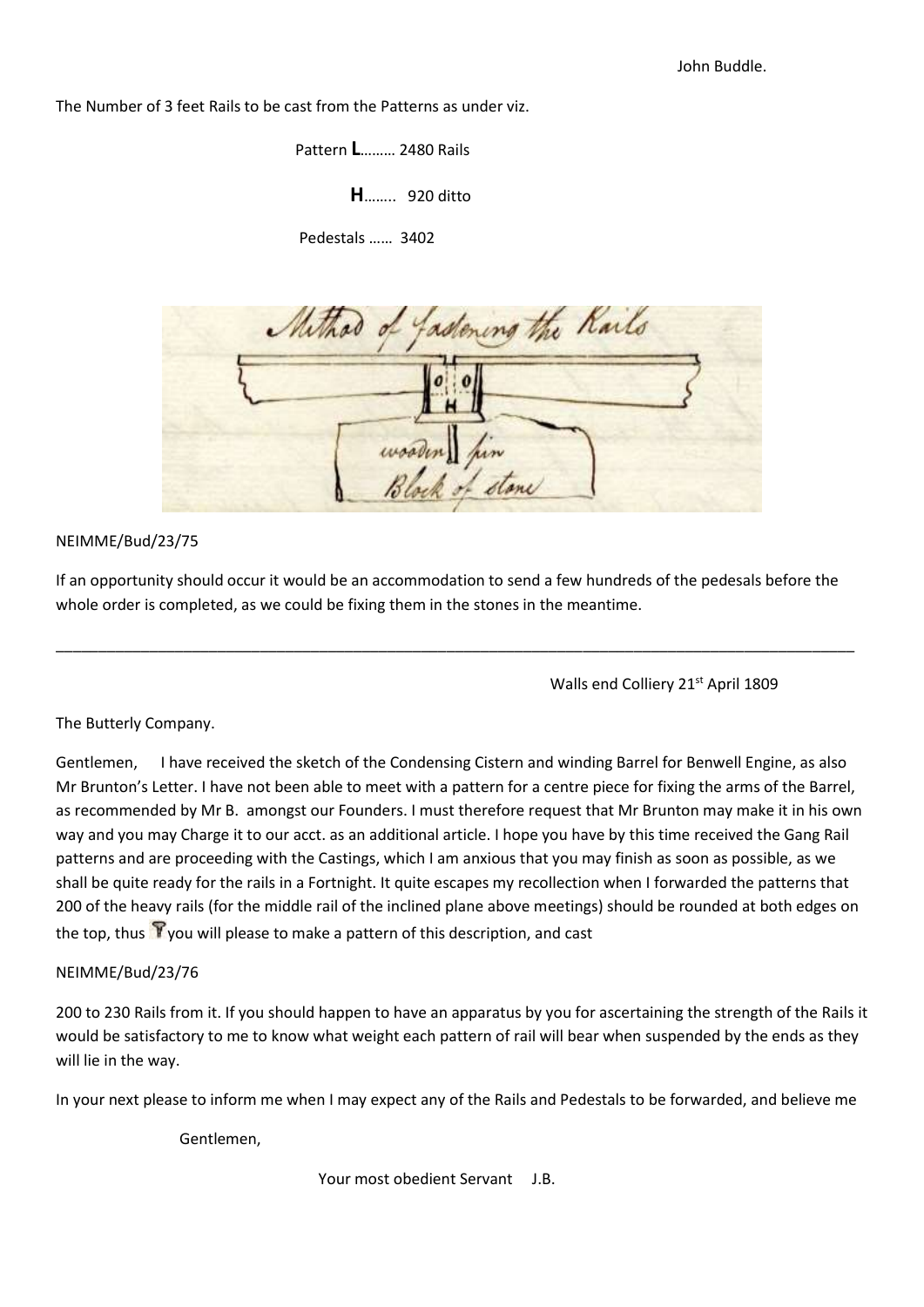

Walls end 21<sup>st</sup> April 1809

#### V. Ellison Esqr.

Dear Sir, Yours of the 15<sup>th</sup> Inst. did not come to hand till yesterday. by this you will have received mine of that date, which was written in such haste and in the midst of so many perplexities that I scarcely now recollect what it contained. I have taken the opportunity of handing you this packet by Mr Geo. Hawks of Gateshead. Mr Williamson's opinion has completely extinguished our favourite plan of a Counter insurance club; but the freighting scheme goes on and our Broker has procured a few Ships from London, Whitby etc. which we expect to arrive as soon as the wind will permit. With respect to the issue of the present contest I am seconded in my opinion by the best informed men in the Trade that it will be favourable to our cause if we choose to make it so, and I am glad to inform you that every individual interested in the Trade with whom I have had an opportunity of conversing lately, is firmly of this way of thinking and most resolutely bent and satisfied and determined as to the propriety of persevering. I have only to note the one single instance to the contrary (either amongst the best

### NEIMME/Bud/23/78

or inferior Collieries) which I named in my last. And here again I must lament a circumstance, which I think I have before named to you, which is the impolicy in any Colliery Concerns of allowing the agents and their Masters to have different interests, and more, and more especially when the agents happen to be weak, indolent or conceited men, or perhaps a compound of the whole, who are much more industrious in seeking to raise up Hobgoblins to frighten their Masters into such measures as may best serve their own interests, or by a mischievous officiousness, endeavour to wriggle themselves into favour, than to promote the real welfare of their employers. I am however glad to inform you by a communication I received this morning that Messrs. Ord and Reay have suspended their order for reducing Walker Coals until Saturday 29<sup>th</sup> Inst. Good God are these Gentlemen aware that the fate of the Trade is in their hands? the difficulty of obtaining Ships on Freight has arisen from the want of ships at this end, after the sailing of the large Fleet of laden Vessels; it is soon enough to complain of a difficulty of that kind when it really occurs, let us wait the arrival of the Fleet of light Ships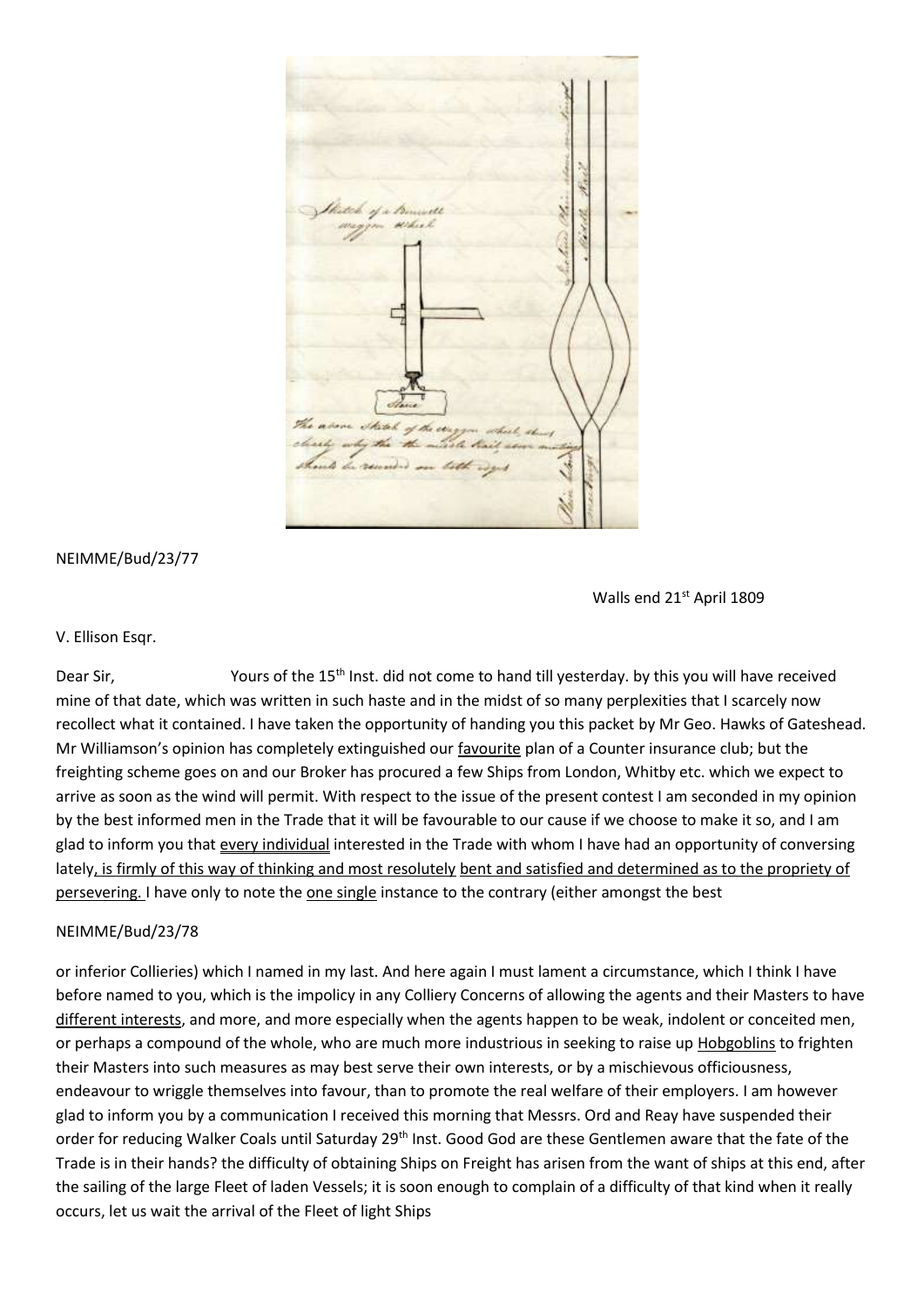which are now held back by a foul wind, for if the best Coals were lowered to 21/- and 42s Freight offered, it would not have the desired effect; the Ships cannot be obtained till they arrive in Port. When the Fleet arrives I have little doubt but we shall all get a fair share to load the best Coals, as it is pretty well ascertained that several ships belonging to Sunderland (where the advance has gone off as smooth as possible) as well as to other ports are coming to the Tyne for the express purpose of Loading the best Coals. After all if the worst should happen I have reason to believe that a Compromise for an advance of 2/- may be effected with the Ship Owners, provided our plans are not marred by the precipitancy or imbecility of some of our own body; the only danger we have to guard against, is the giving offence to the Trade in the Wear, as the foundation of their advance was laid on the expres Condition, that the best sorts on the Tyne should advance 4/-. The quantity of resting Coals at Hebburn is certainly considerable, but can scarcely amount to 12,000 Chaldrons. I think

## NEIMME/Bud/23/80

but in this respect we are neighbour like, both Walls end and Heaton have considerably more, and it is some consolation that the heaping of Coals as we may now expect the weather to be, is attended with very little loss or inconvenience, and if we can only parry the Clubbists a while longer, we shall have plenty of Ships, from all quarters, coming to load the best Coals, as it is now unquestionable the best Trade they can go into.

We are going on very well on the working part of Hebburn Colliery and the stowing etc. for the prevention of the Creep is carrying forward with all possible expedition, but our progress in the B. Pit is very slow, from the very bad state of the workings which are very much fallen and choked up by the effects of the water where the Colliery was drowned up. The Coal towards South Hebburn beyond the upcast Dyke looks exceedingly well as far as we have yet been able to see it.

Wardhouse is zealous and I am sure exerts himself to the best of his ability and Nelson has remained more steady than I could have expected since

### NEIMME/Bud/23/81

Frank's Death. Walton seems a good Fagg and to all appearance is striking to the business in a way that promises fair to bring the Acct. to a head. I have only to Lament the very expensive rate at which the Colliery is now working in the [?Slapp]. owing to a variety of Causes and which I fear the recent advance will not cover.

\_\_\_\_\_\_\_\_\_\_\_\_\_\_\_\_\_\_\_\_\_\_\_\_\_\_\_\_\_\_\_\_\_\_\_\_\_\_\_\_\_\_\_\_\_\_\_\_\_\_\_\_\_\_\_\_\_\_\_\_\_\_\_\_\_\_\_\_\_\_\_\_\_\_\_\_\_\_\_\_\_\_\_\_\_\_\_\_\_\_\_\_\_\_

With best respects to your Br.

I am etc.etc.J.B.

Walls end Colliery 24<sup>th</sup> April 1809

H.U.Reay Esqr. 14 York Place, Portman Square, London.

Sir, I am just favoured with yours of the  $21<sup>st</sup>$  Inst. The manner in which you have put the question as to the propriety of continuing the advance in Walker Coals for a month longer, inspires me with confidence to answer it frankly. I am thoroughly convinced in my own mind of the propriety of persevering for the time you name, not only with respect to the good effect it will produce to the Trade generally but upon Walker Colliery in particular, was this Colliery my own I should not for a moment

### NEIMME/Bud/23/82

hesitate to adopt it. Our prospect of success is brightening considerably. Several Ships have arrived since Friday Evening last of which the best Coals have got a fair Share. Charlotte main & Walker have 90 Keels to load including a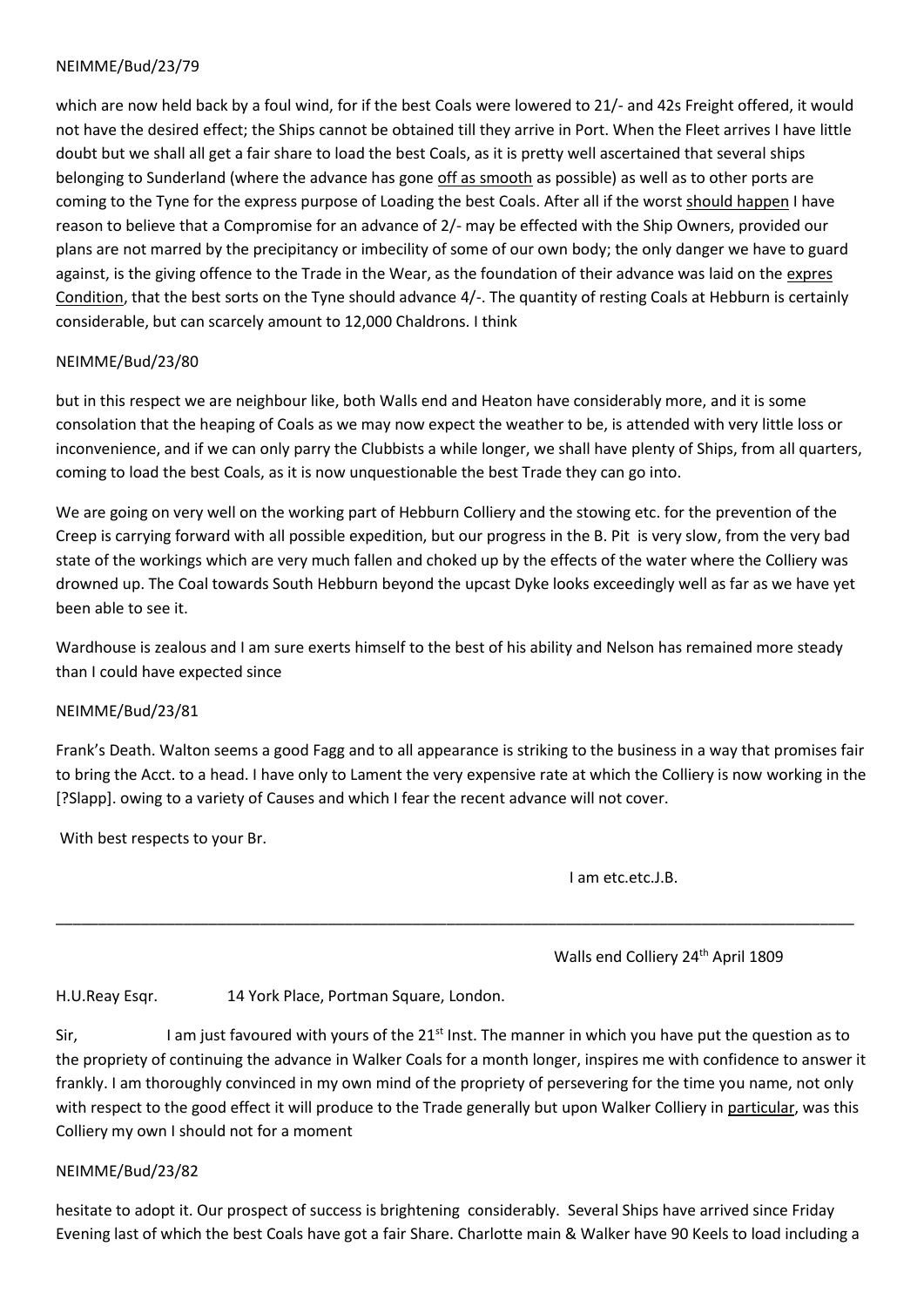Ship of 21 Keels which was upon the list last week, Walls end has got 70 Keels, and Hebburn 3 or 4 Ships but I do not know the quantity they will take. Percy main, Killingworth, Willington and Temples main have all got a share. Mr Hood informs me that one of the So. Shields Club Ships has taken on with him today to load Killingworth and another of them went to sea last week laden with Percy main. This looks well and I hope very soon to hear of many more examples of the same kind. I wrote Mr Ord on Saturday evening giving him an account of the result of the last general meeting of the Ship Owners, which is by no means indicative of a gaining of Ground on their part. I hope ere long to be able to give you better accounts and in the meantime have the Pleasure to remain

Sir, yours most respectively J.B.

## NEIMME/Bud/23/83

P.S. Mr John Watson told me on Saturday, that he is quite sure that Mr Brandling cannot work off his Barriers in anything like the time given out. He is of opinion that Filling contains nearly as much High main Coal in the Barriers and Pillars as Walker. I do not know the state of Filling Colliery sufficiently to enable me to judge how far Mr Watson's opinion may be correct.

It is an extraordinary Fact that the leakage of water through the unfortunate Frame Dams into Walker continues to lessen. The aggregate Feeders of all the Colliery including the leakage from the Dams do not exceed 10 hours work per day for Boulton & Watts Engine only.

\_\_\_\_\_\_\_\_\_\_\_\_\_\_\_\_\_\_\_\_\_\_\_\_\_\_\_\_\_\_\_\_\_\_\_\_\_\_\_\_\_\_\_\_\_\_\_\_\_\_\_\_\_\_\_\_\_\_\_\_\_\_\_\_\_\_\_\_\_\_\_\_\_\_\_\_\_\_\_\_\_\_\_\_\_\_\_\_\_\_\_\_

Walls end Colliery 3rd May 1809

## The Butterly Iron Company

Gentlemen, I am just favoured with yours of the  $27<sup>th</sup>$  Ult. and note the alteration which you recommend in the model of the Gang Rails for Benwell. I agree with you that diminishing the thickness of the Rail and adding to its depth

### NEIMME/Bud/23/84

will greatly increase its strength, and of course a rail so constructed would be decidedly preferable was the pressure of the Waggon Wheel always perpendicularly upon it, but from the Construction of our Waggon Wheels which are a little Conical thus **a** considerable degree of lateral pressure takes place, and I have in consequence frequently seen Gang Rails broken by this sideway pressure when cast too thin, by the jolting of a laden Waggon upon a very gentle descent, although the strength of the Rail was quite sufficient to bear the weight perpendicular. I however have no objection to your altering the model of the Rail according to the suggestion of your own better judgement, but must beg of you to keep the above circumstance in view. The patterns of the Gang Rails not being rounded at the top edge to accommodate the face of the Waggon Wheel in some measure is evidently an omission. We have no established rule for rounding the Edges of the Rails, but I should think that the annexed Sketch may do for the middle Rail for Benwell. I am glad that you have begun to cast the Pedestals, and hope soon to hear that you are making progress with the Rails also, and that the Engine will very soon be ready to Ship. I have a better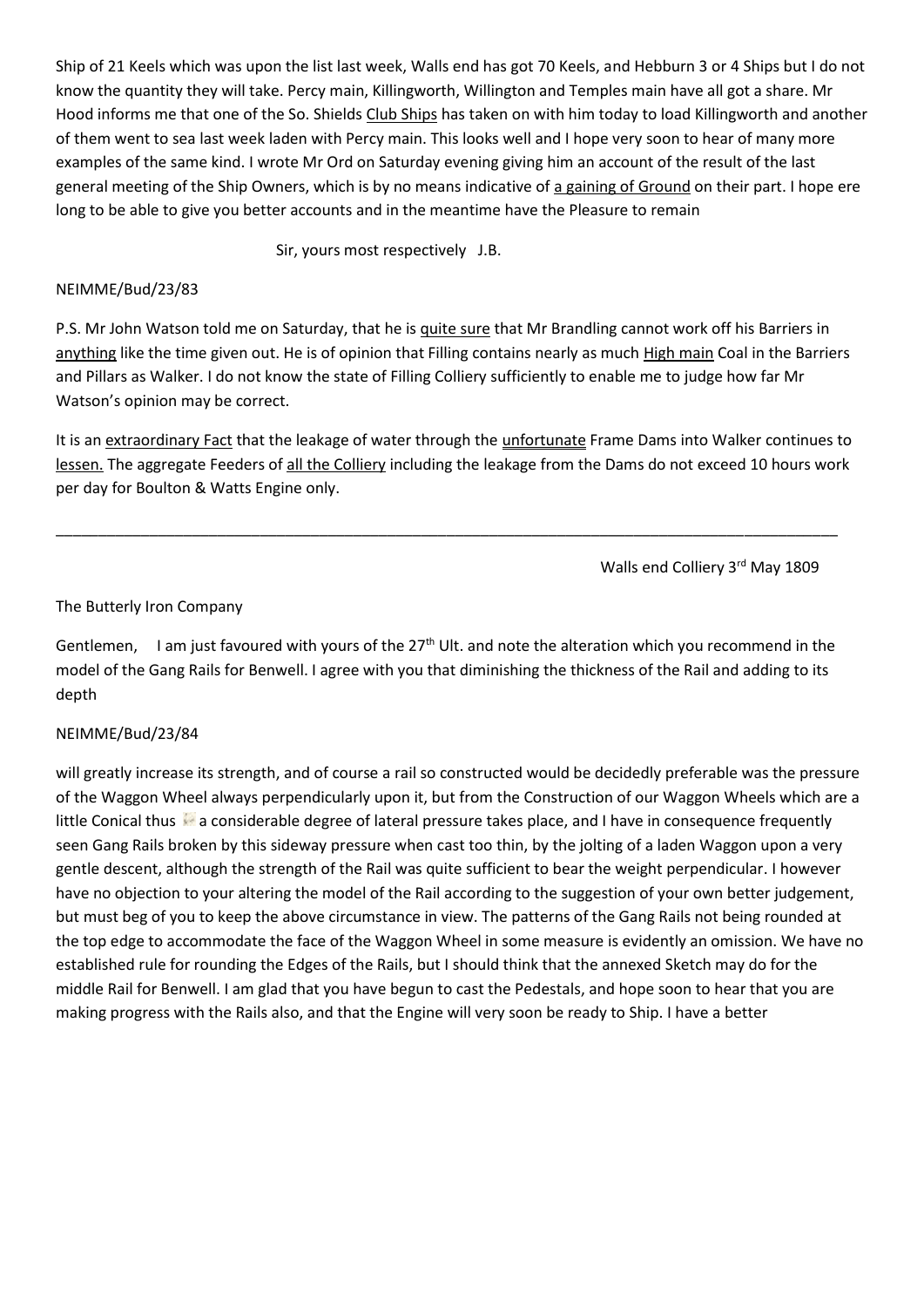opinion of Rails cast from remelted Metal than from the Furnace. I was very glad to hear from one of our Founders a few days ago, that he thought your metal would answer exceedingly well for Gang Rails.

I am Gentlemen yours etc. etc

John Buddle.



Wm Ord Esqr. M.P. No. 2008 and Colliery 8 May 1809

Sir,

The Vend having become favourable last Saturday morning, a considerable number of light Ships have arrived since that time, and Heaton informs me they have already got to the amount of 88 Keels on for Charlotte, South Hebburn, and Walker, and as he expects several light ships in tonight, thinks that a good many more will be got. I should think that all the best Coals have got a share of the Ships which have come in, as I now see Spanters at all the Staiths within my view. There can

\_\_\_\_\_\_\_\_\_\_\_\_\_\_\_\_\_\_\_\_\_\_\_\_\_\_\_\_\_\_\_\_\_\_\_\_\_\_\_\_\_\_\_\_\_\_\_\_\_\_\_\_\_\_\_\_\_\_\_\_\_\_\_\_\_\_\_\_\_\_\_\_\_\_\_\_\_\_\_\_\_\_\_\_\_\_\_\_\_\_\_\_\_

### NEIMME/Bud/23/86

now be no doubt of the Coal Owners carrying their point, by a steady perseverance in the present measures, but as it is difficult to say how long it may be (although it cannot be very long) before the Trade will go on quite smoothly. the reduction of Walker Coals in the interim might greatly retard, if not entirely prevent the attainment of their object, and as it is by no means wished to cramp the Vend of W. Colliery, considering its peculiar situation, but on the contrary to give every reasonable facility to its vend. Would it be agreeable to the proprietors of that Mine to maintain the present prices for any given period, as to the 30 June next for example, on condition that if they should not in the meantime vend a quantity of Coals agreeable to their wishes, that the Trade should at the expiration of such period, purchase such a quantity of their Coal, as may be agrees upon at the then current selling Price.

I am etc. etc. J.B.

### NEIMME/Bud/23/87

### N. Ellison Esqr. Walls end Colliery 15 May 1809

Sir, Sir, Subsetting at last seems to dawn upon us, we are gaining ground almost daily upon the enemy, and if we do not soon entirely vanquish him, the fault must be our own. If we do not now carry our point, we do not deserve even more, to have such an opportunity. Nothing but the most contemptible imbecility, or the vilest selfish policy can now overthrow us. Great dissatisfaction exists amongst the Clubbists, and some of the Clubs to avoid a Revolution have found it expedient to consent to a reform, they have rescinded or at least relaxed in some of their orders in council, in consequence of which, their ships are allowed to load on their own [amounts?] or to freight Coals under 30/- which have been advanced more than 2/- and I was assured by one of the Body two or three days ago, that they will soon cease to resist the advance, as they now think their case hopeless, and never entertained an idea that the Coal Owners would have shown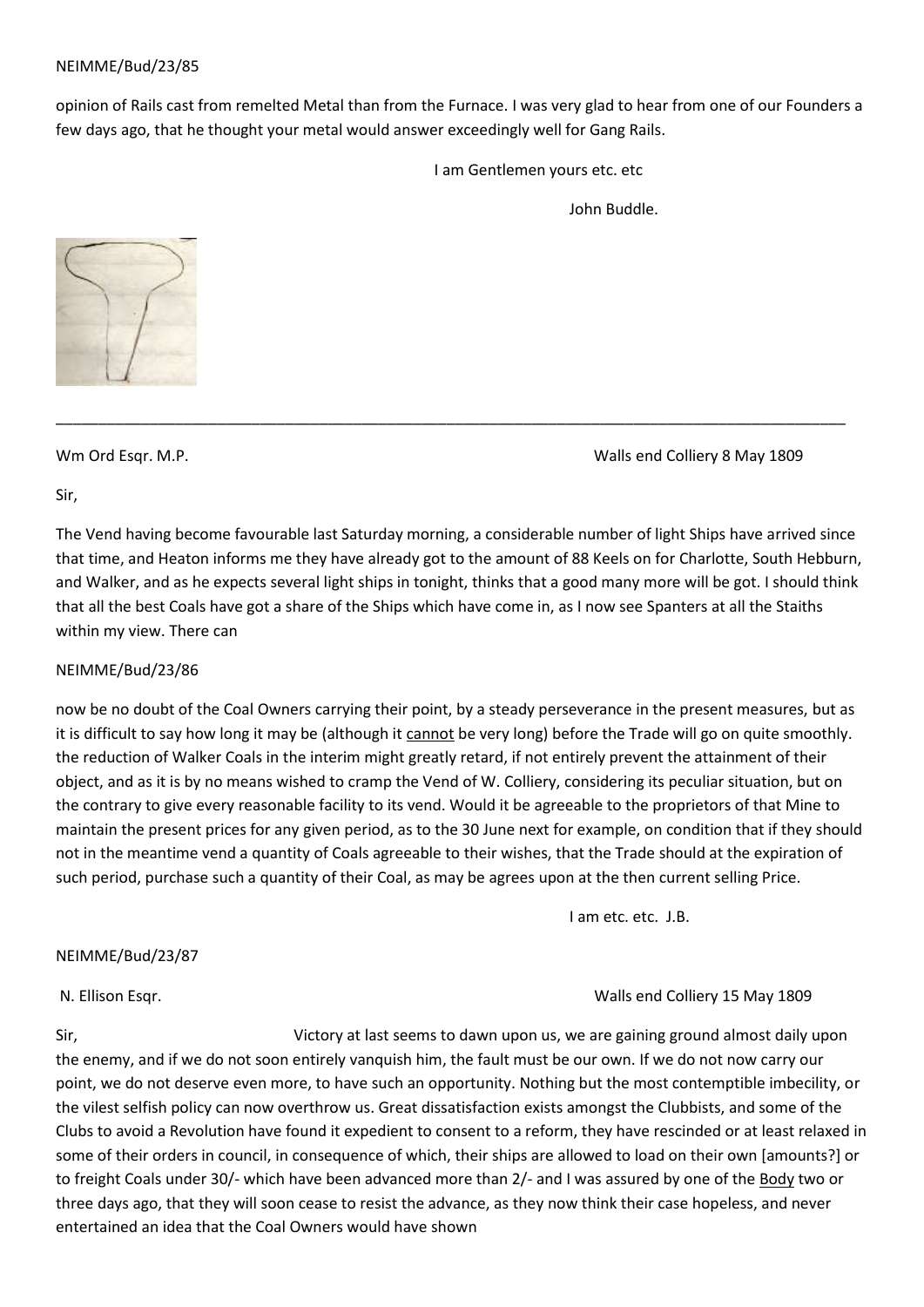so much firmness, nor perseverance half so long. This persons Ships are on an American Voyage, but as soon as they return, which he supposes may be in a month, he is determined to load any Coals that it may be most for his interest to carry and several more he assures me, will act in the same way. My hopes of success are not however, grounded upon this kind of information, but upon something more substantial. The exertions of the Committee have brought a great many Ships into the Trade, but the high prices given for the best Coals in London have brought many more into it, in a short time there is every reason to believe that as many free and stronger Vessels will be in the Trade, as will carry off the best Coals, without the aid of the Clubbists. In the present state of the Trade a great many fewer ships are required to carry the full proportion of the best Coals, than in its ordinary state, as the dispatch, at the end is so quick, owning to the short turns

# NEIMME/Bud/23/89

that the Vessels employed in carrying the best will make nearly two voyages, while those that carry the inferior sorts can make one voyage. Scarcely any of the best Collieries have ever more than a weeks turn, while the inferior sorts seldom have a shorter turn than a fortnight or 3 weeks and often longer, from the Club Ships crowding upon their Lists. The great preference given to the best Coals, by the Buyers, must keep those stronger ships in the Trade until it is so glutted with them, that their price is so depressed as to put them upon a Level with the inferior sorts, but the time when this may take place, if ever it takes place at all must be distant, at least sufficiently so, as to enable us to carry out point, I am supported in this opinion by the Judgement of all my Friends in London who have the means of obtaining the best possible information on the subject. They all agree that there will be a most informed and limited demand for the best Coals, with very little

# NEIMME/Bud/90

if any intermission during the remainder of the year, at present the prices of the best Coals are much too high at Billingsgate when compared with the second best sorts. The former are paying the ship owners 22 to 24 [?] the latter are paying 14 to 15 per London C. The difference in price now is 3.6 per London C. "when this second Class of Coals sells at 47 in the Pool, the first Class ought not to sell for more than 50.6, yet the late decline in the London market, on the price of the best has alarmed some timid people, and has been adduces in argument against the probability of success on our part. " Pity it is that men are frequently more apt to suffer their apprehensions than their Reason to bias their actions. I begin to fear I have wearied you out on this subject as I believe I have already done, other some of my friends, but I trust its great importance will plead my apology. I will however endeavour to relieve you by changing the scene.

# At Hebburn Colliery we

# NEIMME/Bud/23/91

are going on very well, setting aside the idea of not vending so many Coals as might be wished, but this it is to be presumed will only be a temporary inconvenience and will not continue much longer. The working part of the Colliery is in good order, and producing the Coals in excellent condition. I have only to regret that the workings in the Stapp still continue to be more expensive than might be wished for, but the idea of establishing the advance renders it rather more tolerable to be borne, with Christian patience than it would otherwise be. The Stowing in the A Pit is more than half finished and the Creep is still advancing slowly but the stowing will be finished in time to prevent its [?] the prescribed Limits. In the course of a month I hope to inform you that the Business is accomplished. The Ventilation in the Western Division of the B Pit workings is nearly restored

### NEIMME/Bud/23/92

and I expect soon to proceed with the Ventilation of Eastern Division also, it is quite impossible to form any correct opinion how long it may be before this Pit can be reinstated in Coal work, but I hope to accomplish it by binding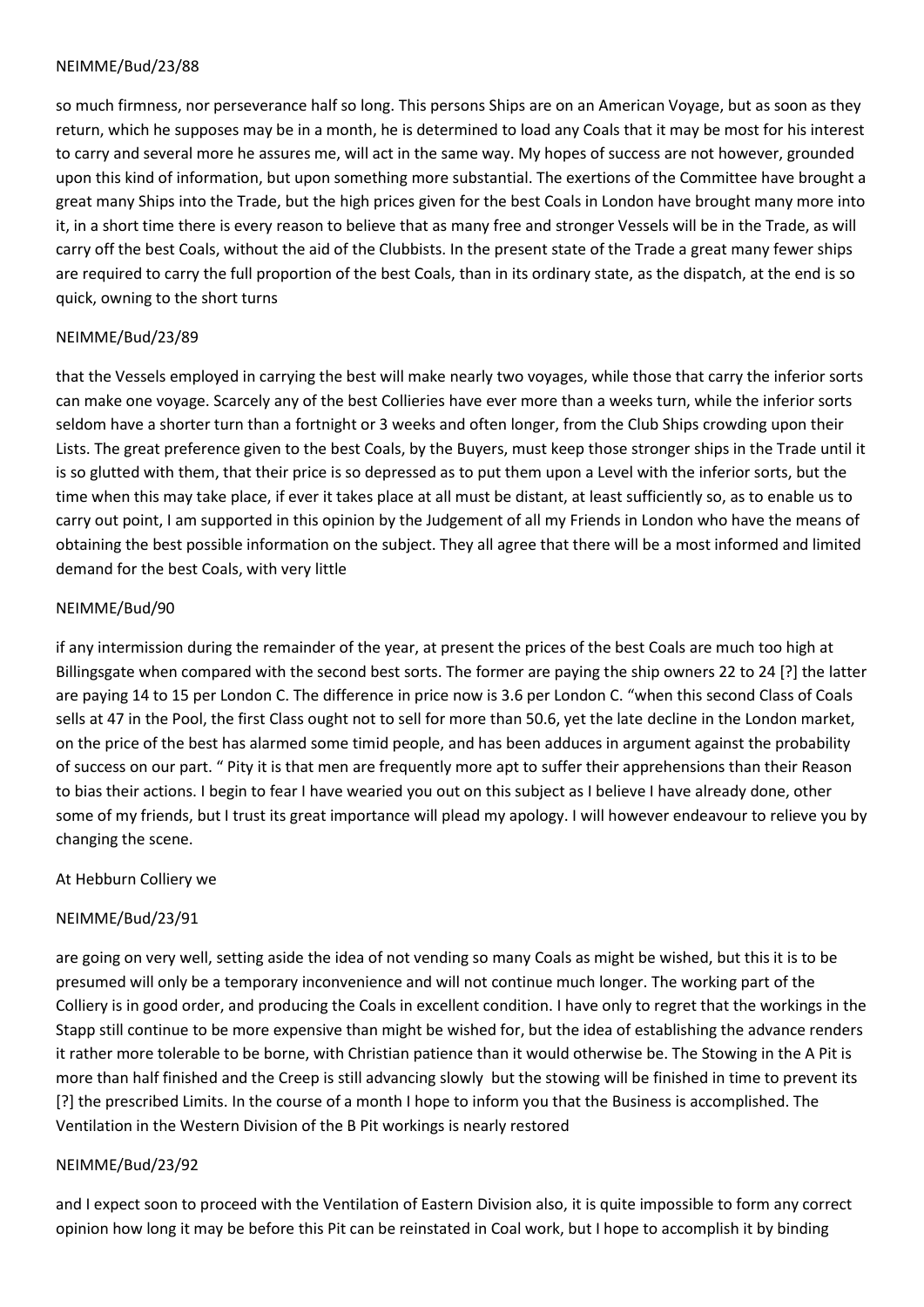time. I feel great pleasure in reporting to you that I have had every reason to be satisfied with Nelson's Conduct and attention for some time past, his exertions etc in many cases of difficulty and danger have been very laudable of late. Jonathon Johnson has not been able for a Fortnight past to attend to his business; having been labouring under a Concussion of the Brain, occasioned by a Fall from his horse. Harrison was found drowned in Beads Bourne last Thursday forenoon, he had not been 3 hours absent from his Family when he was found, and from several circumstances which have since appeared there are strong grounds to believe that he committed

### NEIMME/Bud/23/93

Suicide. The polar cry is that he has fallen a Victim to Wade's nefarious practices. The best Collieries have vended a good many Coals in the course of last Week, but I am sorry to observe that H. has hardly got a fair share having only vended about 70 Keels. I sent two freighted spouters to load them on Saturday by Mr Rankin's permission, one of them is now under the Spout, and the other will be loaded tomorrow I expect.

With best respects to your Brother

I am etc. J.B.

#### NEIMME/Bud/23/94

Geo. Silvertop Esqr. 142 New Bond Street, London.

Walls end Colliery 28<sup>th</sup> May 1809

Sir, I met Mr Fenwick by chance yesterday in Newcastle and in consequence of what then occurred I find it necessary to trouble you again on the subject of the Grand Lease renewal. He showed me a letter he had received from Mr Emms[?] and allowed me to make the following extract from it.

" Mr Silvertop having lately applied to his Lordship expressing a wish to exchange one of the lives in the Ryton Colliery Lease, and his plea for his L.ship's consent is that the Coals were sent nowhere but to the Baltic, and that the Trade there has ceased. The intention therefore is to make another winning which will be attended with a heavy expense."

Mr Fenwick wishes to have some information as to the situation etc. of this intended new winning, but as I have not had any communication with you on this point, except some general conversation as to the most proper situation for an effectual winning being near to Emmerson's Foundry, my observation and answers to Mr Fenwick were therefore as general as possible. Mr Fenwick has fixed to meet me on the premises in the

### NEIMME/Bud/23/95

course of a week or ten days to gain such information as may enable him to make his estimate and report; in the mean time I shall be glad to receive from you any instructions or hints that you may think proper to favour me with especially if any new ideas have occurred to your mind since I last had the pleasure of conversing with you on the business. I am the more anxious to be favoured with any communication of this nature, to avoid if possible, committing myself with Mr F. in any way, that may in the least degree be at variance with your views, or hostile to your interest having learnt from experience that when an impression has once been made on Mr F's mind, it is exceedingly difficult if not impossible to remove it. I am therefore wishful to avoid giving any wrong bias in the first instance. I have not yet found it necessary to enquire the age of your Nephew. Seven according to Buffin is the Best expectancy of life, as appears from the following statement.

| Years | <b>Years Expectancy</b> |
|-------|-------------------------|
| 6     | 42.000                  |
| 7     | 42.250                  |
| 8     | 42.500                  |
| a     | 40.833                  |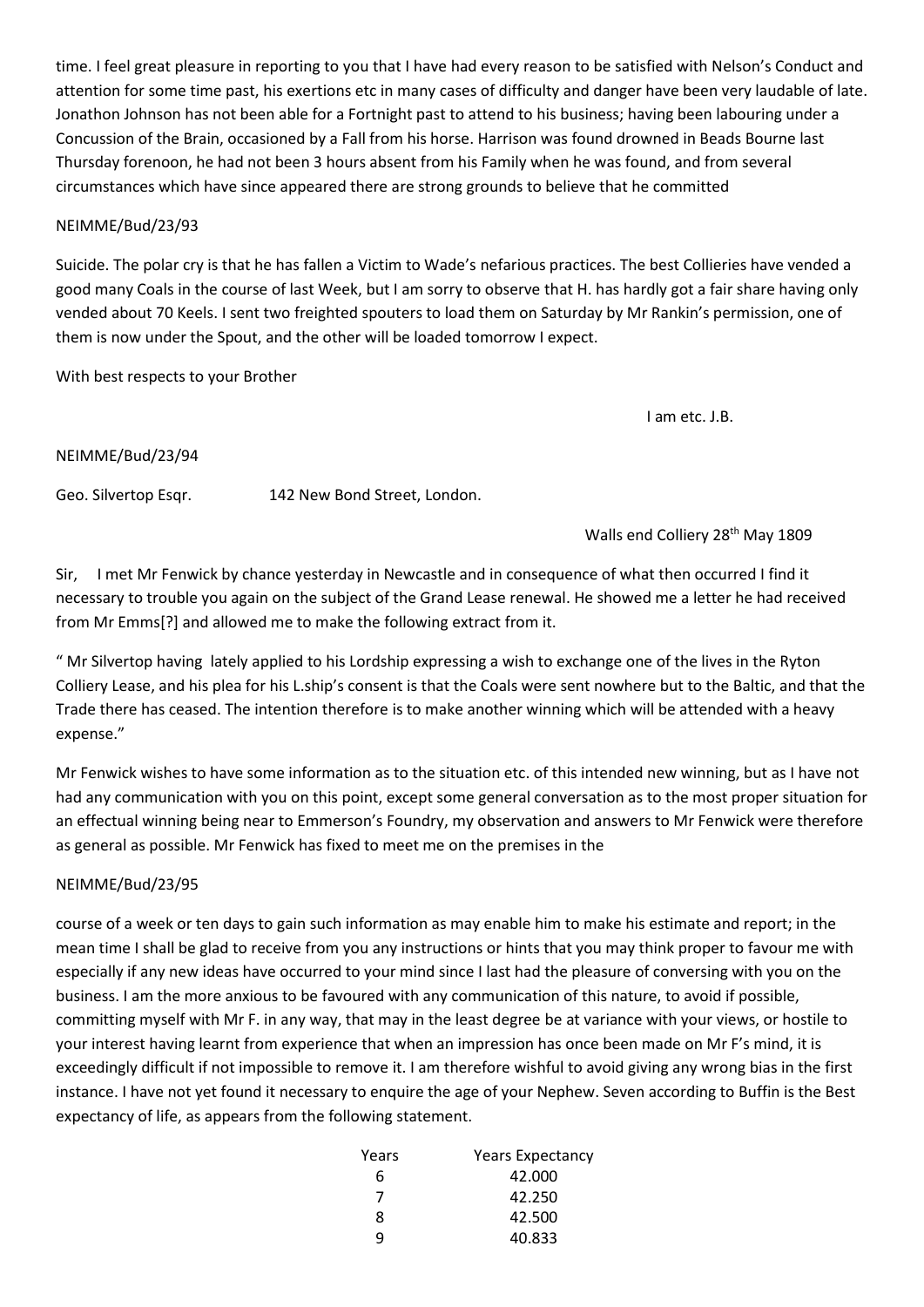Etc.etc. diminishing

I met with Mr Tommy Ramsey yesterday who informed

## NEIMME/Bud/23/96

me that his Uncle had sent Mr Gray his estimate of the value of his shares of Stella G. Lease on Thursday last and leave you to judge of my surprise when he told me that it amounted to upwards of £1100!!! Mr G's shares are 1/24+1/60 and at this rate of estimating Mr Ramsey must take the whole value of the lease is about £19,000 – he surely cannot have been fully aware of the value of the existing lives.

I cannot yet proclaim victory, but it continues to approximate. I am Sir

your most obedient humble servant

J.B.

NEIMME/Bud/23/97

Wm. Russell Esqr. M.P.

Confidential Walls end Colliery 25th July 1809

Sir, it was thought advisable under all circumstances at the Committee meeting on Saturday last that the offer to the Corporation for Walker Colliery should be removed, with the following alteration viz. that a Rent of £1000 per annum shall be paid for three years certain instead of Seven.

It is proposed that this sum shall be paid out of the general Fund of the Trade, but as the Scheme cannot be communicated to the Trade at large until the matter is finally settled, the following Collieries (being in the Secret) have agreed to pay their rent according to their respective Basis, and dividing Walker quantity viz. 32000 amongst them in the same proportion. In case no more Collieries come into the measure than the undermentioned their respective proportion of the rent, and shares of the Vend will be as follows.

|                | <b>Basis</b> |         |                                    |                    | <b>Basis</b> |   |            |
|----------------|--------------|---------|------------------------------------|--------------------|--------------|---|------------|
| Walls end      | 70           | £       | 132.3.51/2                         | Brought up         | 302          | £ | 656.10.3%  |
| Willington     | 60           |         | 130.8.81/2                         | Bute & Hertfd.     | 28           |   | 60.17.4%   |
| Heaton         | 36           |         | $78.5.1\%$                         | Miss Simpson       | 14           |   | 30.8.8     |
| Temples        | 34           |         | 73.18.3                            | Kenton             | 29           |   | 63.0.10%   |
| Percy-main     | 50           |         | 108.13.11                          | Sh. Hill           | 24           |   | 52.3.5%    |
| Benwell        | 25           |         | 54.6.111/2                         | Team               | 21           |   | 45.13.01/2 |
| <b>Elswick</b> | 12           |         | 26.1.8 <sup>3</sup> / <sub>4</sub> | Wylam              | 17           |   | 36.19.4    |
| Flatworth      | 15           |         | 32.12.2                            | Collingwood        | 25           |   | 54.6.111/2 |
| Carried up     | 302          | Basis £ | 656.10.3%                          | <b>Total Bases</b> | 460          | £ | 1000.0.0   |

# NEIMME/Bud/23/98

The additional quantity is a trifling Consideration in Comparison with the main object of being enabled to support the present price, by the measure. It now only remains to bill the Cat, or in other words, to find a proper person to come forward as the ostensible Owner with Bainbridge, which must be done on Friday next. I have my eye upon a person for this purpose, but do not yet know whether he will be willing to tend his name.

I have the satisfaction to inform you that in consequence of what passed with Mr J. Wright on Saturday he has loaded two of his ships with us yesterday and this day. This Succession of Wrights has caused a bit of an uproar and I have not the least doubt of his example being followed by many more. There are now 37 ships in the new Club.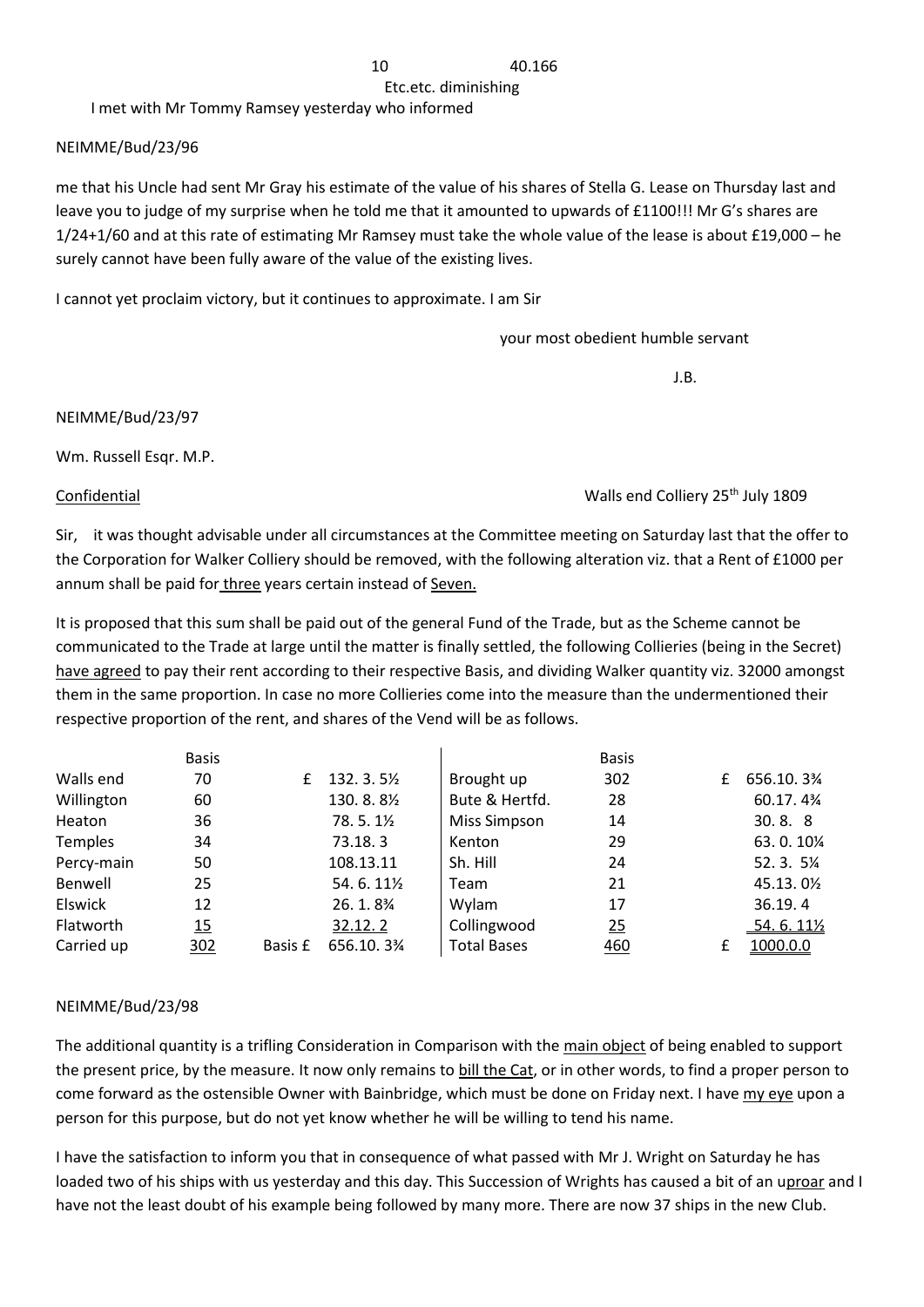Walls end Colliery 27<sup>th</sup> Dec. 1809

Geo. Silvertop Esqr. No. 2006. The Minsteraries.

Sir, I have been with Mr Wade today who has come to the determination of getting quit of Craw Crook Colliery in the best way he can, in consequence of a large Feeder of Water having burst into it and which is overpowering his Engine. He requests me to inform you that if you should be disposed to take it, he will put you in immediate possession on condition of your taking his Stock viz. Engine, Machine, Waggon, Waggon Way and Staith at a fair valuation to be made by indifferent people, and on your agreeing to pay Crawford's annuity of £400 but should you not be inclined to treat with him he will advertise it for sale.

As many advantages might ultimately result to the Proprietors of the Grand Lease from being possessed of Craw Crook Colliery I should beg to submit that Wade's offer

### NEIMME/Bud/23/100

merits your serious consideration, and if you should have occasion to be in Newcastle shortly, I should be glad to have a little conversation with you respecting it. Should you think of treating with Wade it would be advisable to communicate with him without delay which would prevent his advertising it, and keep it from the attention of the Public until you are done with him.

Wishing you the Complements of the Season

I am etc.etc.J.B.

### Craw Crook Colliery etc Rents

Colliery Rent £200 for 267 Tens of 550 Bolls. 15/- per Ten for overworkings

Way leave and Staith Room to Mr Standish £130. 0. 0

Way-leave to Mr Surtees …………………………… 70.10

Ditto ........ to Walker Lawson Reps................ 15.10.

Ditto …….. Ryton Lairds ……………………….. 69. 0. 0

NEIMME/Bud/23/101

N.Ellison Esqr. Walls end Colliery 10th January 1810

Dear Sir,

 I have viewed the Staple Workings in the C Pit Hebburn Colliery this day, and regret to state the approach to S. Hebburn is most inauspicious. Under all circumstances, I am of opinion that the Owners are entitled to every indulgence from the D. & Chapter, as there can scarcely be a doubt that if ever their Mine is to be carried to market at all it must be through the exertions of the Hebburn Owners. As the agreement stands at present, between the parties, I conceive that as soon as we break through the S. Hebburn Boundary we subject ourselves to the payment of the whole amount of Certain rent from the Commencement of the Term (£1200 up to the 20<sup>th</sup> November last) whether the mine may be workable or not, but as it would be highly imprudent to subject ourselves to this payment of so large a sum if any doubt remained as to the practicability of working the mine, and which there is every reason to expect from present appearances. I think that the Dean & Chapter ought to attend to appropriation from the Hebburn Owners grounded on equitable principles, and which I submit the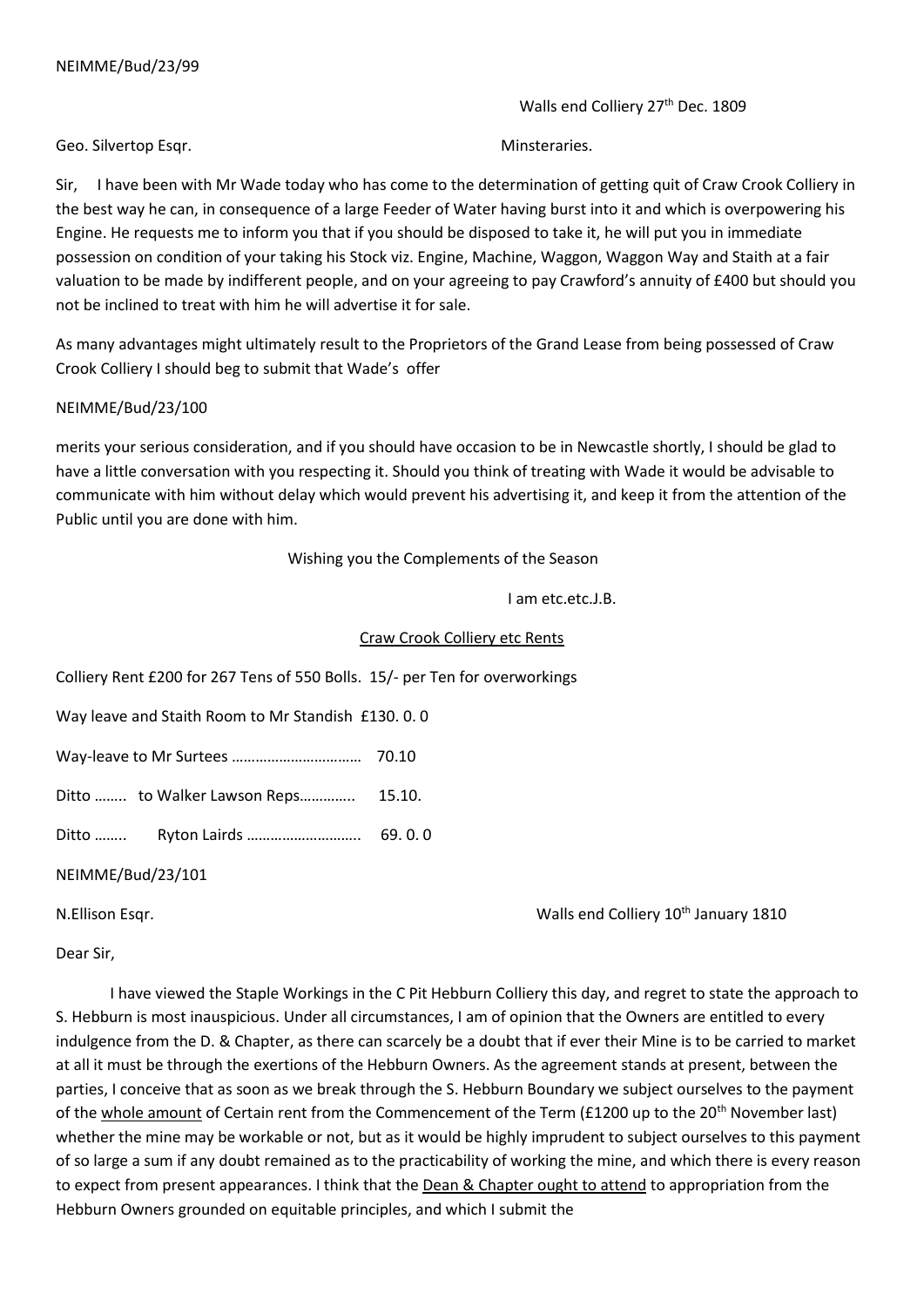following would be. That the Revd. Body should allow the Hebb: Owners to explore the Coal in S. Hebburn to such an extent as to enable them to ascertain whether it is workable or not, when if it should prove to be workable the owners would fulfil the Terms of the present agreement: but in the event of its not proving workable, the owners to be exonerated from the payment of the certain Rent. This appears to me to be so reasonable a proposition that I should hope the Revd. Body would attend to it, as it gives them the opportunity of ascertaining the value of their Mine without expense, and if it should prove good renders it immediately available, but if [?] it is not reasonable to expect any Revenue to arise from it. Should the Owners approve of this suggestion I should recommend the matter to be brought before the Body in the shape of a memorial, in which the heads which I now take the liberty of enclosing may be enlarged upon as may be thought expedient.

I am Sir

yours etc. J.B.

## NEIMME/Bud/23/103

Proposed Heads of a memorial to be presented to the Revd: the Dean & Chapter of Durham by the Owners of Hebburn Colliery.

1<sup>st</sup>. State that the Owners of Hebb: Colliery took the Coal belonging to the Dean & Chapter under the lands and grounds of South Hebb: and Monkton in November 1802 for a Term of 21 Years at the Certain annual rent of £180 for 225 Tens of 440 Bolls; and 16/- per Ten for every Ten wrought over and above that quantity.

2<sup>nd</sup>. That immediately after agreeing with the Revd: Body as above it was the intention of the Owners to have wrought the Coal Mines in question as soon as access could be gained to the same, but that they were prevented carrying such intention into effect by occurrences over which they had no control.

3<sup>rd</sup>. That since the month of August 1807 they have been using every possible exertion to gain direct access to the Coal Mines of So: Hebb: and Monkton through the medium of Hebburn Colliery, and have at last approached the Boundary of So: Hebburn within 50 yards, but during that time they have cut through such a succession of dykes, Hitches & Troubles and have

# NEIMME/Bud/23/104

met with such quantities of inflammable Air, water etc. and have encountered so many difficulties and dangers, as are unparalleled in the annals of Coal mining; the expense of exploring during the above period has been upwards of £5000. Query is it right to state expense of drifting etc. towards So: Hebb: as the greatest part of that expense must have been incurred in working the Hebburn Coal?

4<sup>th</sup>. That, at present the Face of the exploring drift which is within 50 yards of S. Hebb: Boundary wears the most unpromising aspect possible, and gives the strongest grounds to doubt the practicability of working the c in So: Hebb: Royalty.

5<sup>th</sup>. Under the peculiar Circumstances of the Case the Hebburn Owners submit that they should be allowed to frive an exploring drift to the extent of 600 yards in a S. direction into So. Hebburn Royalty from where the present exploring drift will intersect the Boundary, when if the mine should prove workable and the Coal merchantable they would willingly fulfil the Terms of the present

# NEIMME/Bud/23/105

agreement, but should the Seam not prove workable nor the Coal merchantable, they trust that the Revd. body would not exact the payment of the Certain Rent, as stipulated by the present agreement.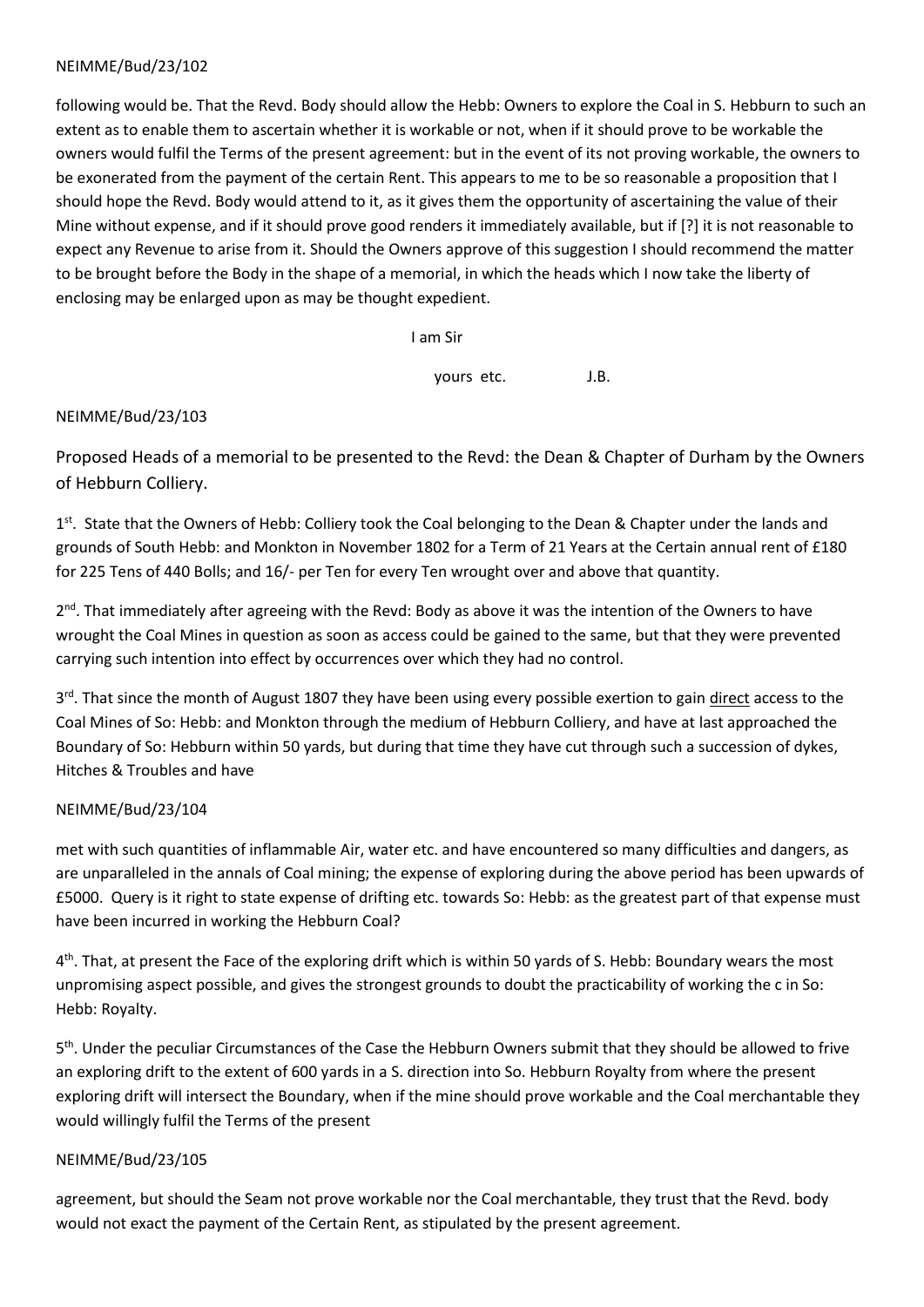The Revd. Body may easily satisfy themselves of the Truth of the allegations set forth in this memorial by instructing their Viewer to view the workings of Hebb: Colliery in the line of approach to So: Hebb: and Monkton where he will be permitted to have free access, and such Plans and Sections of the workings etc. will be laid before him as he may require.

NEIMME/Bud/23/106

Walls end Colliery 17<sup>th</sup> May 1810

The Butterly Company. The Butterly Company.

Gentlemen

I am at present in treaty with a Coal Company in this neighbourhood for 1400 yards of Cast Iron Railway, (and eventually for 800 yards more) for Coal Waggons of the weight and construction as Benwell. We have agreed that the weight of each 3 feet Rail shall be 29 lbs. and the pedestals 7 lbs. each; consequently the yard of way will weigh 72 lbs. and the whole weight for 1400 yards will be 45 Tons. I agree to warrant the Rails for 12 months – the pattern to be similar to Benwell but must be increased to 29 lbs. per rail. I shall feel obliged by your informing me (by return of post if possible) at what rate per Cwt. you can deliver Rails of the above description, to my order in the River Tyne, allowing me the usual Discount of 2½per Cent. and in what time you can deliver them say at twice, by 700 yards

NEIMME/Bud/23/107

each time.

I have competitors in this business who will take Coals in payment, but as this sort of payment will not be convenient to me, an extended credit can alone put me upon a footing with them. I therefore trust that it will be convenient to you to allow me twelve months credit on the amount of the Castings.

\_\_\_\_\_\_\_\_\_\_\_\_\_\_\_\_\_\_\_\_\_\_\_\_\_\_\_\_\_\_\_\_\_\_\_\_\_\_\_\_\_\_\_\_\_\_\_\_\_\_\_\_\_\_\_\_\_\_\_\_\_\_\_\_\_\_\_\_\_\_\_\_\_\_\_\_\_\_\_\_\_\_\_\_\_\_\_\_\_\_\_\_

I am etc. etc.

J.B.

Walls end Colliery 24<sup>th</sup> May 1810

The Owners of Barkworth Colliery.

Gentlemen

 I shall be glad to supply you with 1400 yards of Cast Iron Waggon Way to weigh 58 lbs. per double yard, and 14 lbs. the two chairs, on the following terms viz.

The Rails - 12/6 per Cent.

The Chairs - 14/- per ditto.

The way to be upheld for twelve months

NEIMME/Bud/23/108

against any breakage of Metal by leading Coals.

Payment by bills at 12 Months from Date of Invoice. One half of the order to be delivered in 9 weeks, and the remainder in 12 Weeks, from receiving the same, in the River Tyne.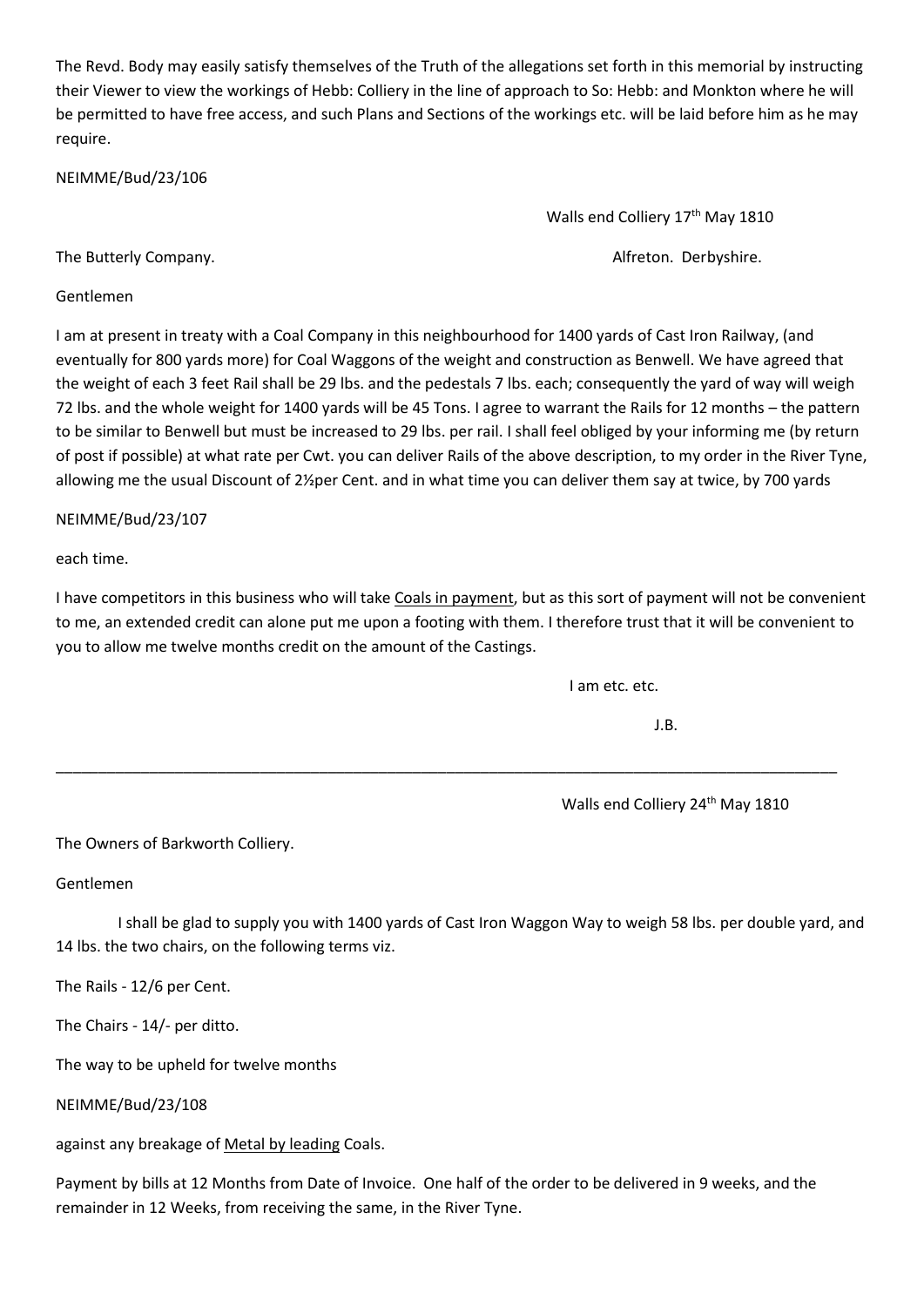Walls end 26<sup>th</sup> May 1810

The Butterly Co. **Alfreton** 

# Gentlemen

Your favour of the 25<sup>th</sup> Inst. offering to supply me with 1400 yards of Cast Iron Waggon Way Rails @ £12 per Ton and Pedestals @ £14 per Ton. Payment @ 12 Months from date of Invoice, has enabled me this day to contract with the owners of Barkworth Colliery for that length of way; and which I have agreed to uphold for 12 Months against all breakage from badness of Iron. I have also engaged to deliver one half

\_\_\_\_\_\_\_\_\_\_\_\_\_\_\_\_\_\_\_\_\_\_\_\_\_\_\_\_\_\_\_\_\_\_\_\_\_\_\_\_\_\_\_\_\_\_\_\_\_\_\_\_\_\_\_\_\_\_

# NEIMME/Bud/23/109

the quantity in 9 Weeks, and the remainder in 12 Weeks from time, which I trust there will be no hazard of fulfilling, according to the time you state for delivering the castings at Gainsborough. As part of this Rail Way is to replace a Wooden one now in use, it would be a great accommodation if you could forward 5 to 10 Tons at a time in succession as quickly as you can, taking care to send the proper No. of pedestals for the Rails.

I must also request that particular attention may be paid to making the weight of each Rail 29 lb. and the pedestal 7lb. I do not wish any change in the shape of the pedestal from that of Benwell but should wish the additional Weight of the Rail to be dispersed to the best possible advantage for giving additional Strength, and which I submit will be best applied in thickening the bottom part. I should likewise wish

# NEIMME/Bud/23/110

to have the top of the Rail a little more rounded (thus  $\hat{V}$ ) than the Benwell rails which except the middle Rail for the Plain are rather too sharp at the Edges – as to the quality of the Metal, I trust that it will not be at all inferior to that of Benwell in which case I have little doubt of its doing us credit. I shall be glad to give an order for an Engine whenever an opportunity occurs, but at present there is nothing doing in that line in this quarter.

I am etc. etc. J.B.

Walls end Colliery 6<sup>th</sup> July 1810

# The Butterly Company.

# Gentlemen

I duly received your letter of the 28<sup>th</sup> Ulto. and shall be glad if the Gentlemen for whom you are making the 8 horse Engine will give it up to the Owners of this Colliery – or if you can positively engage to finish one of that power in 6 weeks from the receipt of this. I must request you to put it in hand immediately. I really have more doubts of its being forwarded from Gainsborough or Hull, when finished, that of your completing it in the time,

# NEIMME/Bud/23/111

as I have frequently experienced the most vexatious delays in the shipment of goods from these places. You will please to inform me if it would be convenient to you, to make the whole of this winding Engine, that is Vertical Plains, Nut and Spur Wheel etc. complete, and if you can finish the whole in the same time as the Engine. In this case I will write Mr Brunton to inform him how this winding Engine is to be employed, when he will be able to fit it up, in the most convenient way for frequent removal, from Pit to Pit. Your early reply for my government will oblige.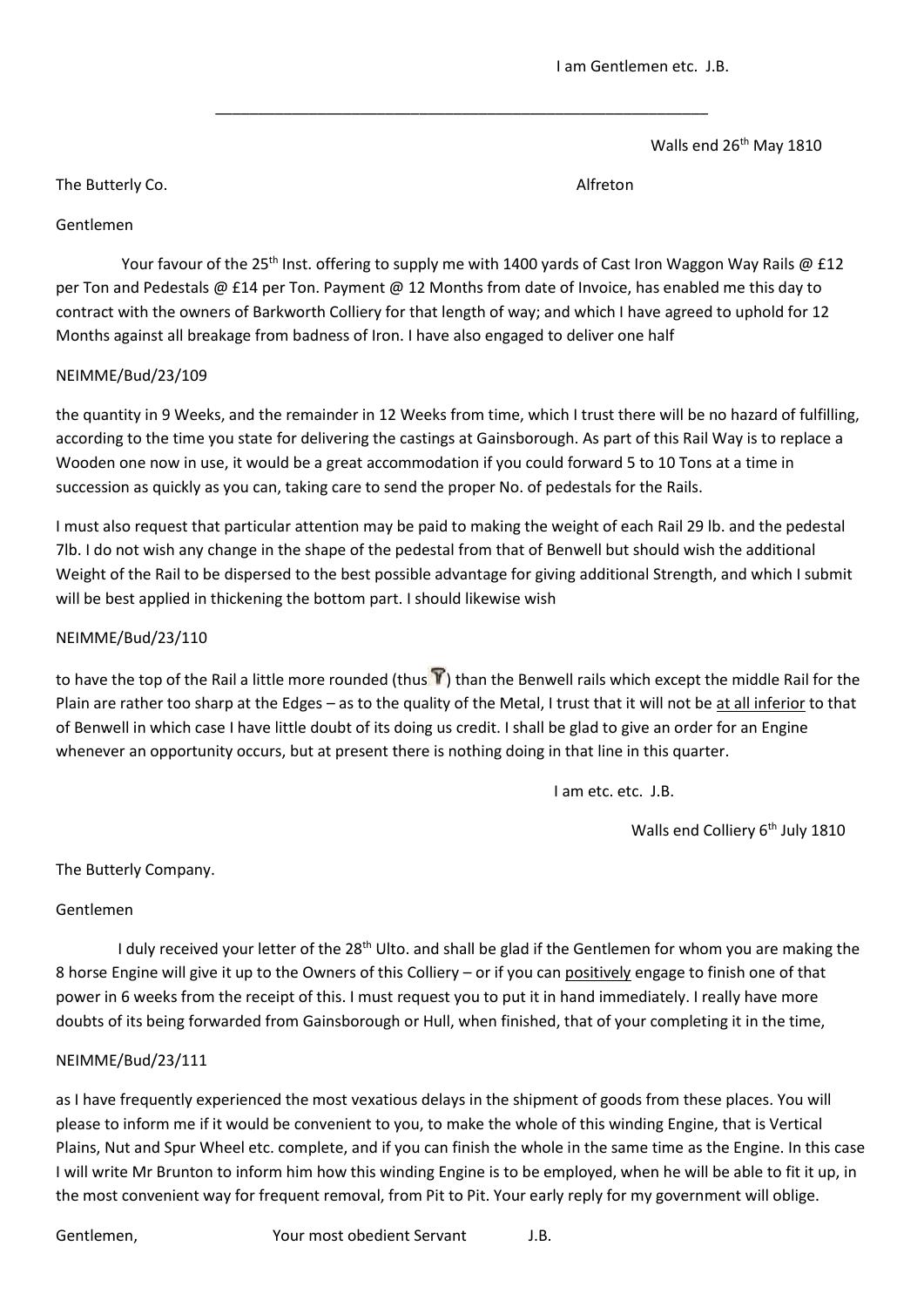P.S. I am glad to be informed of your getting on so well with my gang Rails, and hope that you will very soon forward some of them. Would it be agreeable to you to extend the order from 300 to 600 yards more? J.B.

NEIMME/Bud/23/112

Newcastle. 28th March 1810

Mr Milton. Mansion House. Hevysides Lane. Chatham.

Dear Sir Accept my last thanks for your favour of the 23<sup>rd</sup> Inst. I have consulted my Friends respecting the Coal Contracts, and we have resolved to make Tenders for Deptford, Woolwich, Chatham and Sheerness.

As it will probably be convenient to you to attend to the management of the Vessels etc. on their arrival, we shall be glad that you either officiate as our Agent, or take one half of the business with us as may be most agreeable to yourself. As we are quite ignorant of the expenses of delivering at the several places for which we intend to make Tenders, I must request that you will be so good as to gain all the information you can on this point before the 5<sup>th</sup> of April. And on the 3<sup>rd</sup> you may expect to receive our estimates, for the Tenders which we shall desire you to fill up, with the addition of the delivery Charges etc. and we shall request Messrs Clark & Burgess of the Coal Exchange to attend you as Bondsmen on the occasion. Will the 1/8 per Chaldron additional for Lighter use of mutage pay the expenses of delivery? Can you gain a hint of the Prices paid last year for the Places for which we mean to offer?

I am yours etc. J.B.

NEIMME/Bud/23/113

Walls end Colliery 21 July 1810

# The Butterly Company

Gentlemen, I received your favour of the 13<sup>th</sup> inst. and am glad since which I have been in daily expectation of hearing from Mr Brunton respecting the 8 Horse winding Engine, which I am most anxious to have forwarded as delaying the Business for which it is intended will materially embarrass the arrangements of this Concern. I therefore trust that no time will be lost in its completion. I am glad to observe that a part of the Rails and Pedestals are forwarded and hope the remainder will soon follow. I am rather apprehensive that the pedestals will not be sufficiently strong in the Bottom immediately under the Bed of the Rail. I am led to this apprehension from observing that since the Benwell Way has gone to current Work, a very great Number of the pedestals have broke, or Split in two, immediately under the Rails. Whether this arises from the Rails being suspended in the pedestals from the Nitch being too narrow

# NEIMME/Bud/23/114.

and operating as Wedges, or from that part of the pedestal being too weak to support the pressure, or both, I have not been able to ascertain. But to avoid this accident in future, I must request that particular attention be paid, to make the bottom of the Rail rest upon the Pedestal; and I think that the Bottom of the Pedestal may be thickened without increasing its weight, by thinning the side Beams and tapering off the upperside of the Bottom beyond the Holes.

Your attention to these observations will oblige.

Gentlemen

Your most obedient Servant. J.B.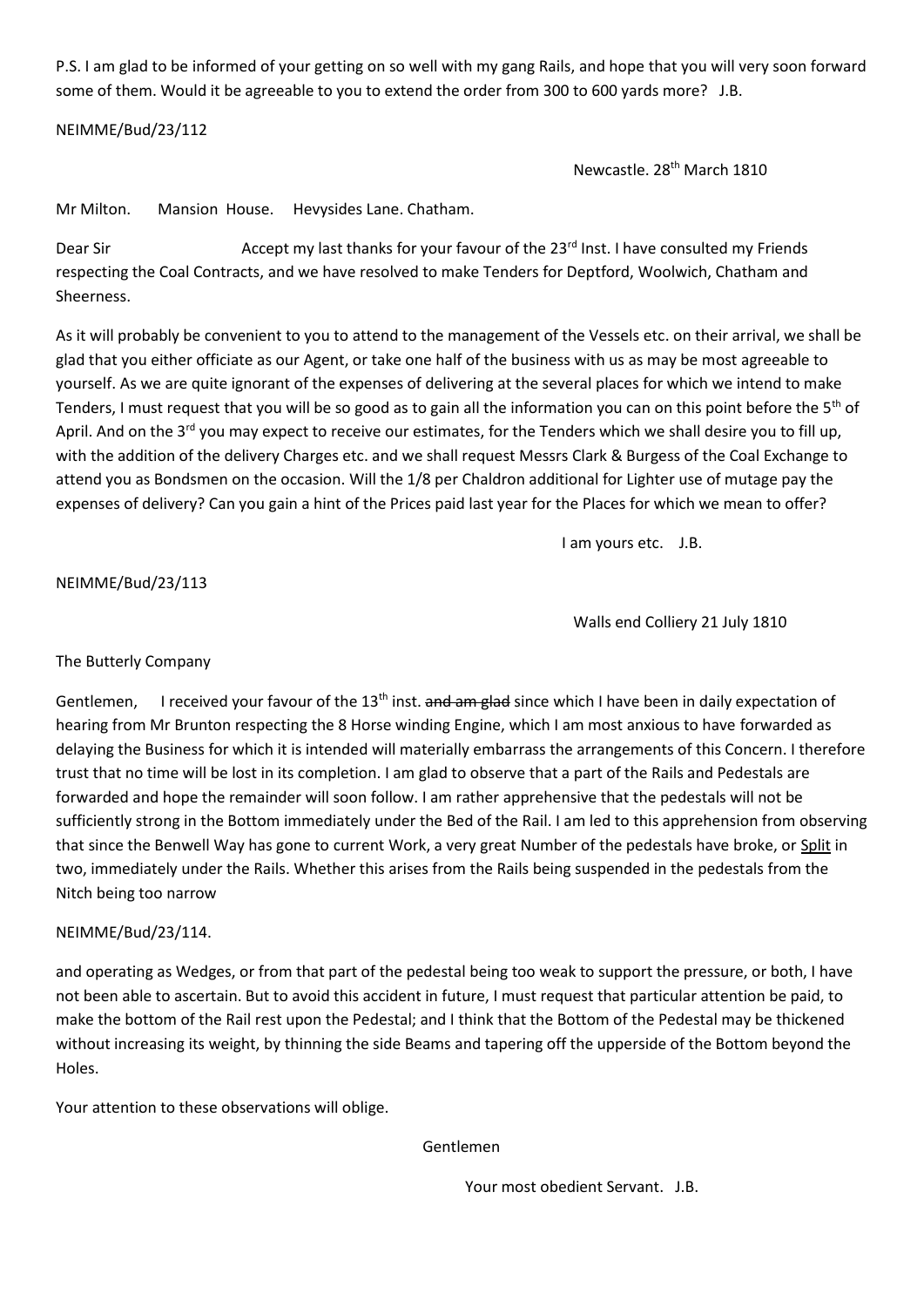Walls end Colliery 15<sup>th</sup> August 1810

The Butterly Company

### Gentlemen

I have to request that you may put me 1500 Gang Rails in hand, at your earliest convenience, with a proper Number of Pedestals for the same. the above Rails are to lay 750 yards of way upon an inclined plane, which has a descent of 1 in 10 – 1 in 11, and 1 in 12. The Waggons contain a Newcastle Chaldron or 53 Cwt. of Coals; the weight of the Wagg. is 20 Cwt. To give the necessary dispatch, the full Waggons must descend with a velocity of 9½feet, and the empty ones must ascend with a velocity of 12½ feet per second. I therefore think that the Rails should not be less than 30 to 31 lbs. each, and the pedestals about 8 lbs.

I must beg to refer you to my last letter respecting the strength of the Pedestals in the Bottom and fitting the ends of the Rails properly to the Recess to avoid the accident of breaking, which has occasioned some inconvenience at Benwell.

I am etc. etc. J.B.

NEIMME/Bud/23/116

Walls end Colliery 19<sup>th</sup> August 1810

Mr Th. Milton Jr. Mansion House

Heavysides Lane Chatham.

Dear Sir, Yesterday's Post brought me your letter of the 13<sup>th</sup> Inst. and give me leave to assure you that I shall have much pleasure in having some real business Transacting with you in the Coal line; but must in the first place beg leave to make some observations. If the small Cargo of Coals which you now want is for burning Bricks, I have not the least doubt of obtaining such, as will answer your purpose very well, at a much lower rate, than those you name; but should they be for domestic purposes, I certainly should not think of sending anything of worse quality, or rather of worse size than primrose etc. The Coal which I should send for the latter purpose is, Adair's main, but I am apprehensive, that at the present rate of Freight (20) that they could not be delivered at your Wharf for 39/-. The annexed Statement of the cost of 80 Newcastle Chaldrons of the Coals, ready for Sea at this end, will enable you to judge whether it would answer my purpose, to send a small Cargo; and on this, I shall thank you for your advice, as I

### NEIMME/Bud/23/117

do not know what additional charges may be incurred or how the Coals may measure out. I can send you Coals which will answer for burning Bricks very well at 18/- per N.C. Chaldron, or Small at 7/- or 8/- which with Round for the Eyes of the Kilns would I am pretty sure, suit your purpose.

Now my Dear Sir, as I feel mush disposed either to send you a Cargo, on Consignment, or on your own Acct. as may be most agreeable to yourself; I shall thank you to advise me as to the sort of Coal which you think will answer best and I will endeavour to engage a Vessel of about 6 Keels for the purpose.

I am etc. etc. J.B.

80 Ch. Coals @ 26/- £104. 0. 0 10 Keel dues & Beer My. 9. 10. 0

\*Clearing Charges at the